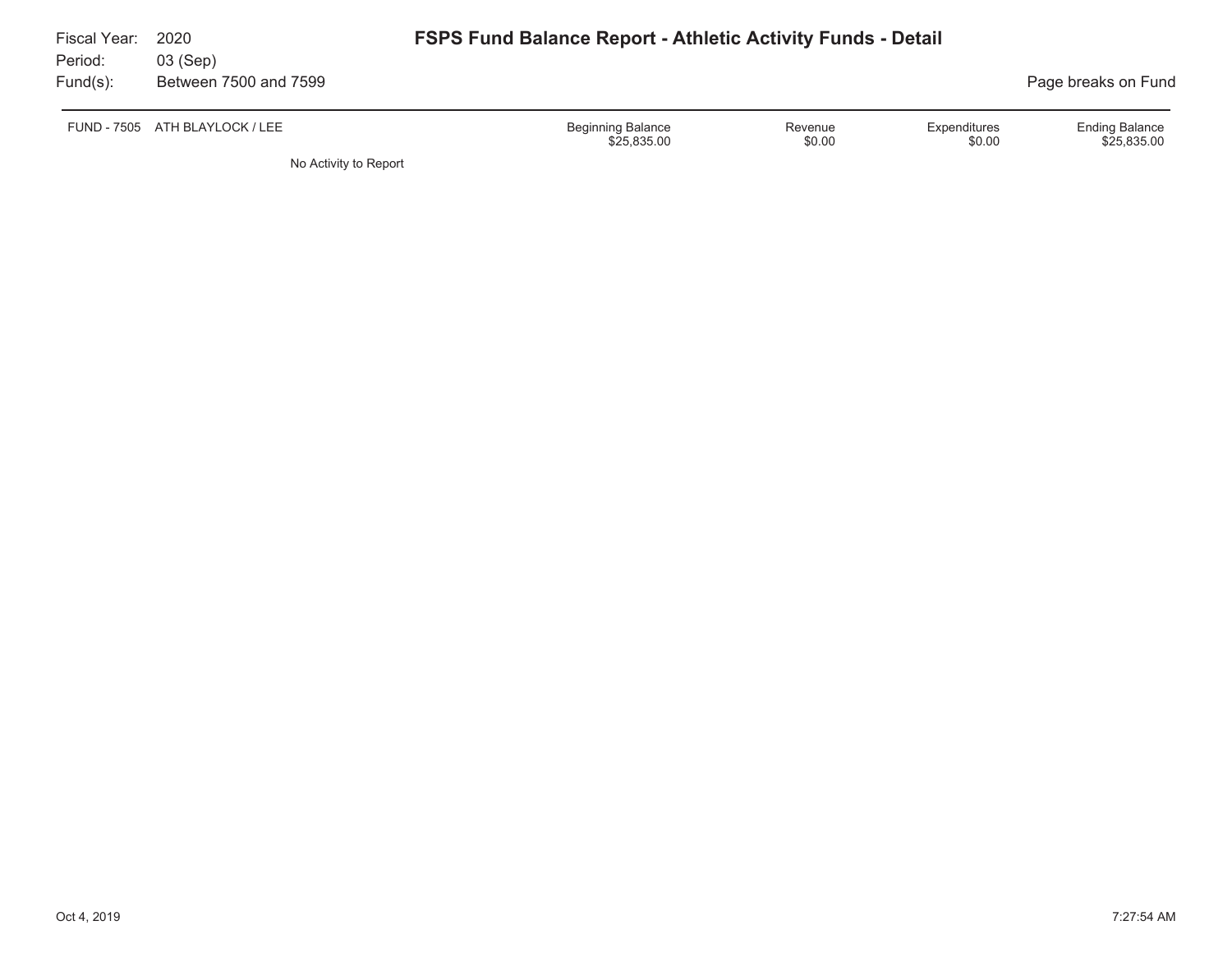| ATH DIRECTOR TOC<br>FUND - 7509       |  |  |                                                                    |  |          |  |  | <b>Beginning Balance</b><br>\$3,300.00 |             | Revenue<br>\$10,000.00         | Expenditures<br>\$0.00 | <b>Ending Balance</b><br>\$13,300.00 |
|---------------------------------------|--|--|--------------------------------------------------------------------|--|----------|--|--|----------------------------------------|-------------|--------------------------------|------------------------|--------------------------------------|
| Date                                  |  |  | P   TC   Purchase Order   Check#   Invoice#   Vendor   Vendor Name |  |          |  |  | Revenue                                | Expenditure | <b>Transaction Description</b> |                        |                                      |
| <b>PRIVATE CONTRIBUTIONS</b><br>19200 |  |  |                                                                    |  |          |  |  |                                        |             |                                |                        |                                      |
| $09/25/2019$ 3 24 0                   |  |  |                                                                    |  | 270171 1 |  |  | 10.000.00                              |             | <b>TOC</b>                     |                        |                                      |
| <b>TOTAL PRIVATE CONTRIBUTIONS</b>    |  |  |                                                                    |  |          |  |  | 10,000.00                              |             |                                |                        |                                      |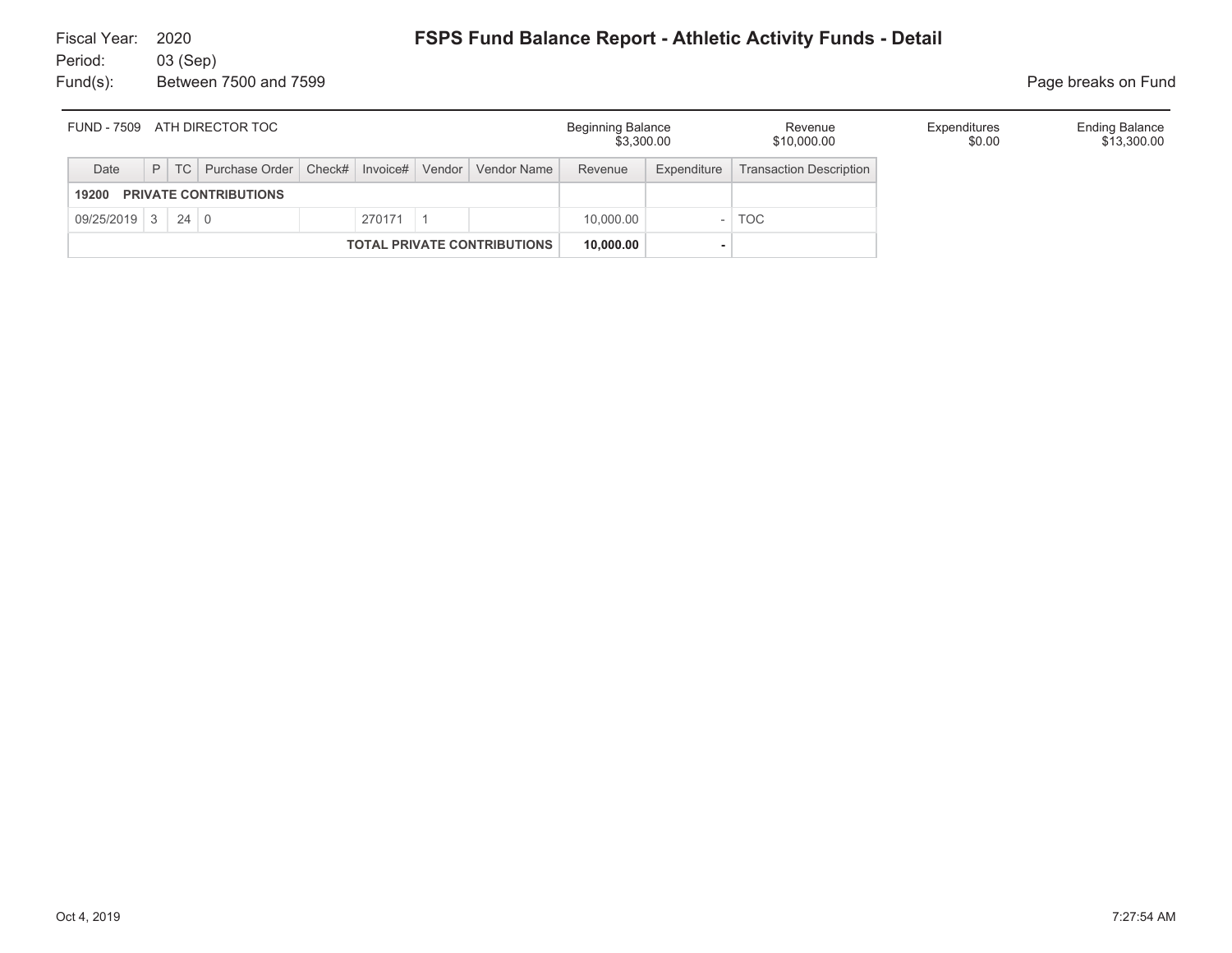Fund(s): Between 7500 and 7599 **Page breaks on Fund** 

| FUND - 7510 ATH CFN M-FOOTBALL        |   |    |  |  |                                                           |  |         | <b>Beginning Balance</b><br>\$0.00 |                                | Revenue<br>\$6,169.32    | Expenditures<br>\$0.00 | <b>Ending Balance</b><br>\$6,169.32 |
|---------------------------------------|---|----|--|--|-----------------------------------------------------------|--|---------|------------------------------------|--------------------------------|--------------------------|------------------------|-------------------------------------|
| Date                                  | P | TC |  |  | Purchase Order   Check#   Invoice#   Vendor   Vendor Name |  | Revenue | Expenditure                        | <b>Transaction Description</b> |                          |                        |                                     |
| <b>PRIVATE CONTRIBUTIONS</b><br>19200 |   |    |  |  |                                                           |  |         |                                    |                                |                          |                        |                                     |
| $09/25/2019$ 3 24 0                   |   |    |  |  | 21124                                                     |  |         | 6.169.32                           |                                | CHAFFIN FOOTBALL HELMETS |                        |                                     |
| <b>TOTAL PRIVATE CONTRIBUTIONS</b>    |   |    |  |  |                                                           |  |         | 6.169.32                           |                                |                          |                        |                                     |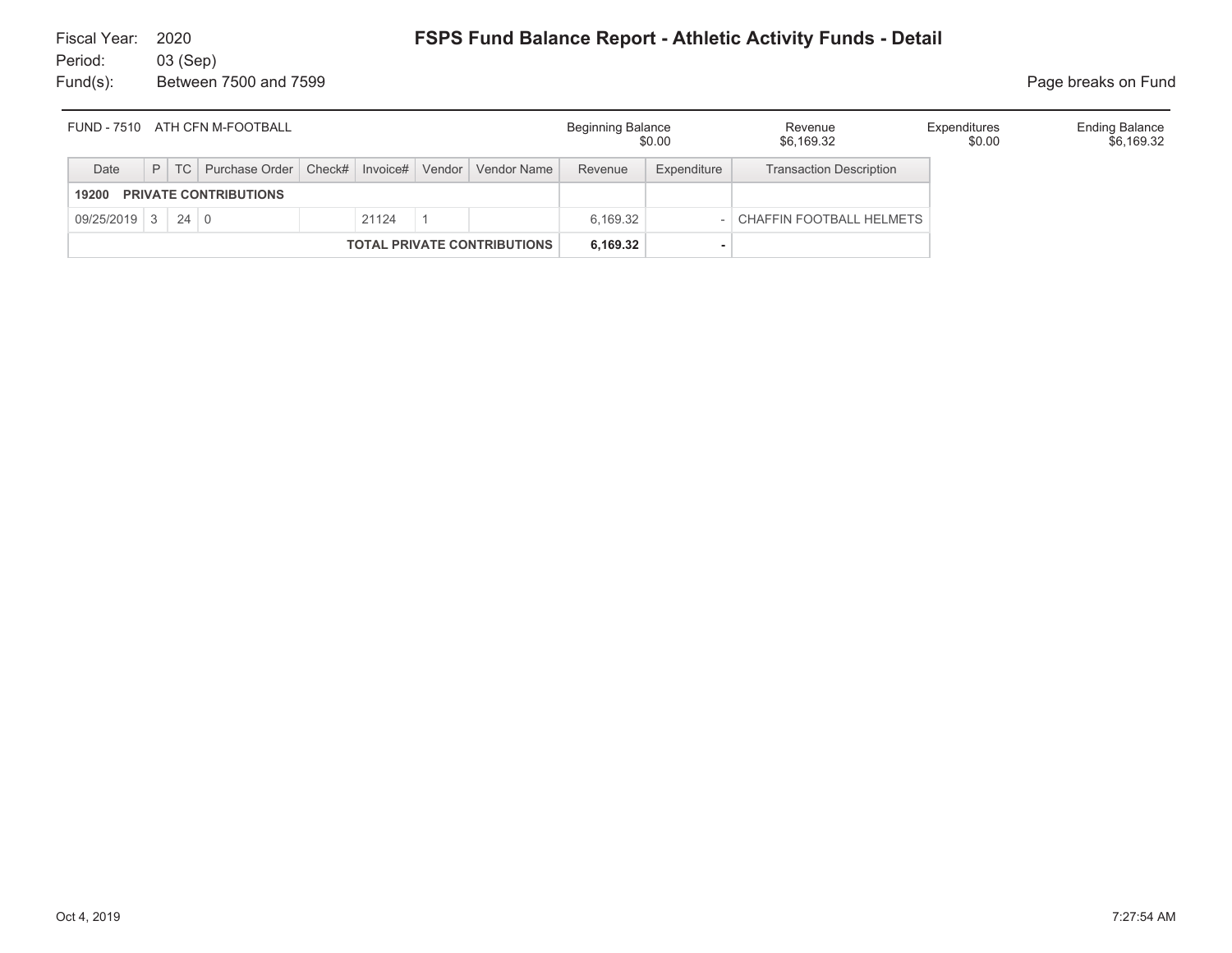## **FSPS Fund Balance Report - Athletic Activity Funds - Detail**

Fiscal Year: 2020Period: 03 (Sep) Fund(s): Between 7500 and 7599 **Page breaks on Fund** 

| ATH CFN F-VOLLEYBALL<br><b>FUND - 7511</b> |                                                                                  |  |  |  |          |  |  | <b>Beginning Balance</b><br>\$1.783.20 |             | Revenue<br>\$1,056.00          | Expenditures<br>\$0.00 | <b>Ending Balance</b><br>\$2,839.20 |
|--------------------------------------------|----------------------------------------------------------------------------------|--|--|--|----------|--|--|----------------------------------------|-------------|--------------------------------|------------------------|-------------------------------------|
| Date                                       | Purchase Order   Check#   Invoice#   Vendor   Vendor Name  <br>$P$ TC<br>Revenue |  |  |  |          |  |  |                                        | Expenditure | <b>Transaction Description</b> |                        |                                     |
| 17300                                      | ORG MEMBERSHIP DUES/FEES                                                         |  |  |  |          |  |  |                                        |             |                                |                        |                                     |
| $09/25/2019$ 3 24 0                        |                                                                                  |  |  |  | 269785   |  |  | 1.056.00                               |             | <b>I CHAFFIN VOLLEYBALL</b>    |                        |                                     |
| <b>TOTAL ORG MEMBERSHIP DUES/FEES</b>      |                                                                                  |  |  |  | 1.056.00 |  |  |                                        |             |                                |                        |                                     |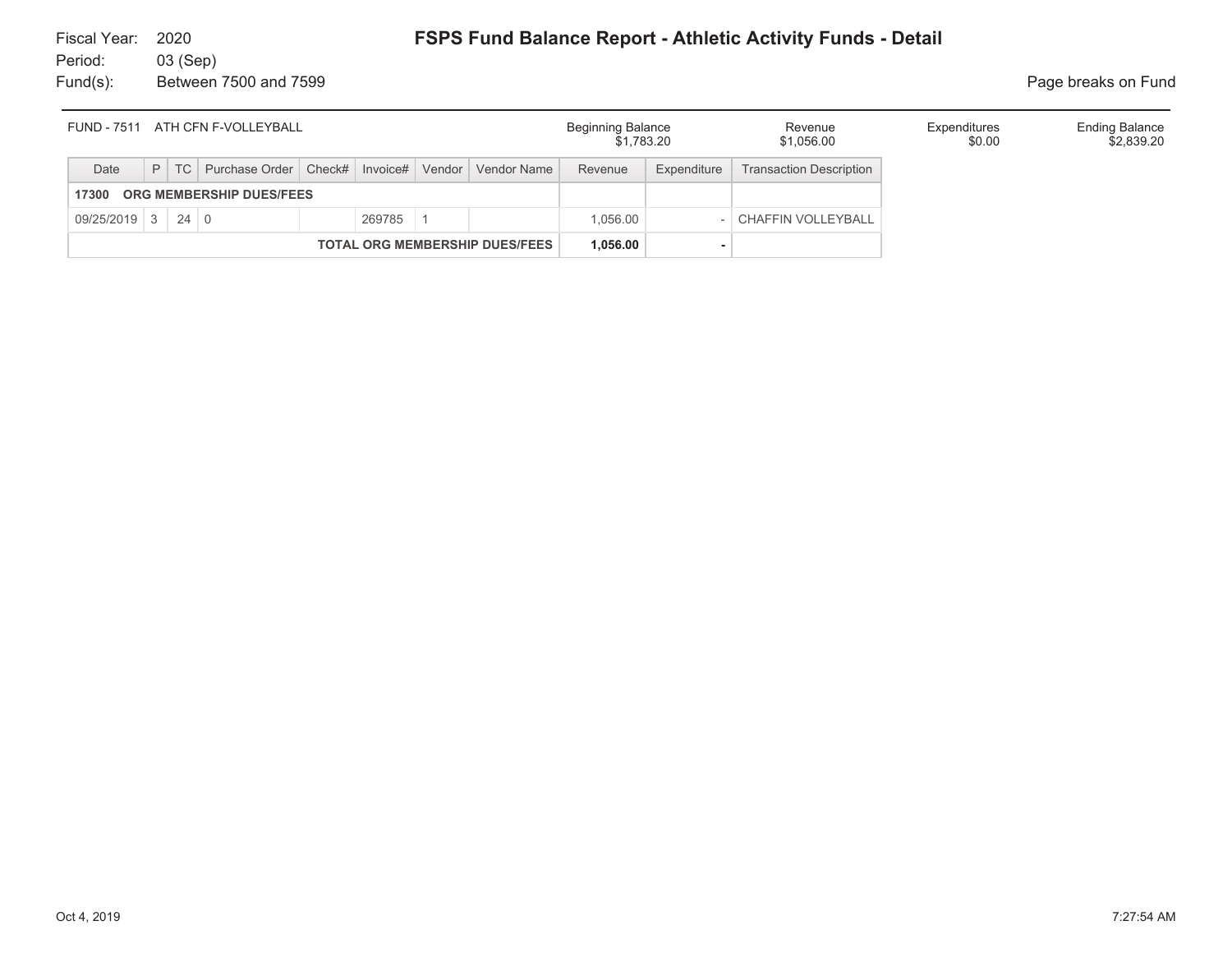| <b>FUND - 7518</b>    |   |             | ATH CFN DRILLTEAM             |        |               |        | <b>Beginning Balance</b><br>\$5,310.49 |          | Revenue<br>\$3,905.00 | Expenditures<br>\$1,159.26     | <b>Ending Balance</b><br>\$8,056.23 |
|-----------------------|---|-------------|-------------------------------|--------|---------------|--------|----------------------------------------|----------|-----------------------|--------------------------------|-------------------------------------|
| Date                  | P | <b>TC</b>   | Purchase Order                | Check# | Invoice#      | Vendor | Vendor Name                            | Revenue  | Expenditure           | <b>Transaction Description</b> |                                     |
| <b>SALES</b><br>17200 |   |             |                               |        |               |        |                                        |          |                       |                                |                                     |
| 09/25/2019            | 3 | $24 \mid 0$ |                               |        | 269797        |        |                                        | 853.00   |                       | <b>CHAFFIN DRILL FR</b>        |                                     |
|                       |   |             |                               |        |               |        | <b>TOTAL SALES</b>                     | 853.00   |                       |                                |                                     |
| 17300                 |   |             | ORG MEMBERSHIP DUES/FEES      |        |               |        |                                        |          |                       |                                |                                     |
| 09/25/2019            | 3 | $24 \mid 0$ |                               |        | 269796        |        |                                        | 2,300.00 |                       | CHAFFIN DRILL PARENT DUES      |                                     |
| 09/30/2019            | 3 | $24 \mid 0$ |                               |        | 270183        |        |                                        | 752.00   |                       | <b>CHAFFIN DRILL CAMP</b>      |                                     |
|                       |   |             |                               |        |               |        | <b>TOTAL ORG MEMBERSHIP DUES/FEES</b>  | 3,052.00 |                       |                                |                                     |
| 66110                 |   |             | <b>SUPPLIES AND MATERIALS</b> |        |               |        |                                        |          |                       |                                |                                     |
| 09/05/2019            | 3 | 21          | 20002702-1                    | 524455 | 0015680745    | 18650  | DANCEWEAR SOLUTIONS                    |          | 251.08                | ONLINE ORDER 0015680745        |                                     |
| 09/05/2019            | 3 | 21          | 20002703-1                    | 524507 | 0008183750517 | 14209  | SHOE CARNIVAL INC                      |          | 499.35                | ONLINE ORDER 000818375051      |                                     |
| 09/06/2019            | 3 | 21          | 20002703-1                    | 524506 | 0008183750517 | 14209  | SHOE CARNIVAL INC                      |          | 321.03                | ONLINE ORDER 000818375051      |                                     |
| 09/24/2019            | 3 | 21          | 20003665-1                    | 525082 | 513           | 19665  | <b>CW SPORTS GRAPHICS</b>              |          | 87.80                 | <b>INVOICE 513</b>             |                                     |
|                       |   |             |                               |        |               |        | <b>TOTAL SUPPLIES AND MATERIALS</b>    |          | 1,159.26              |                                |                                     |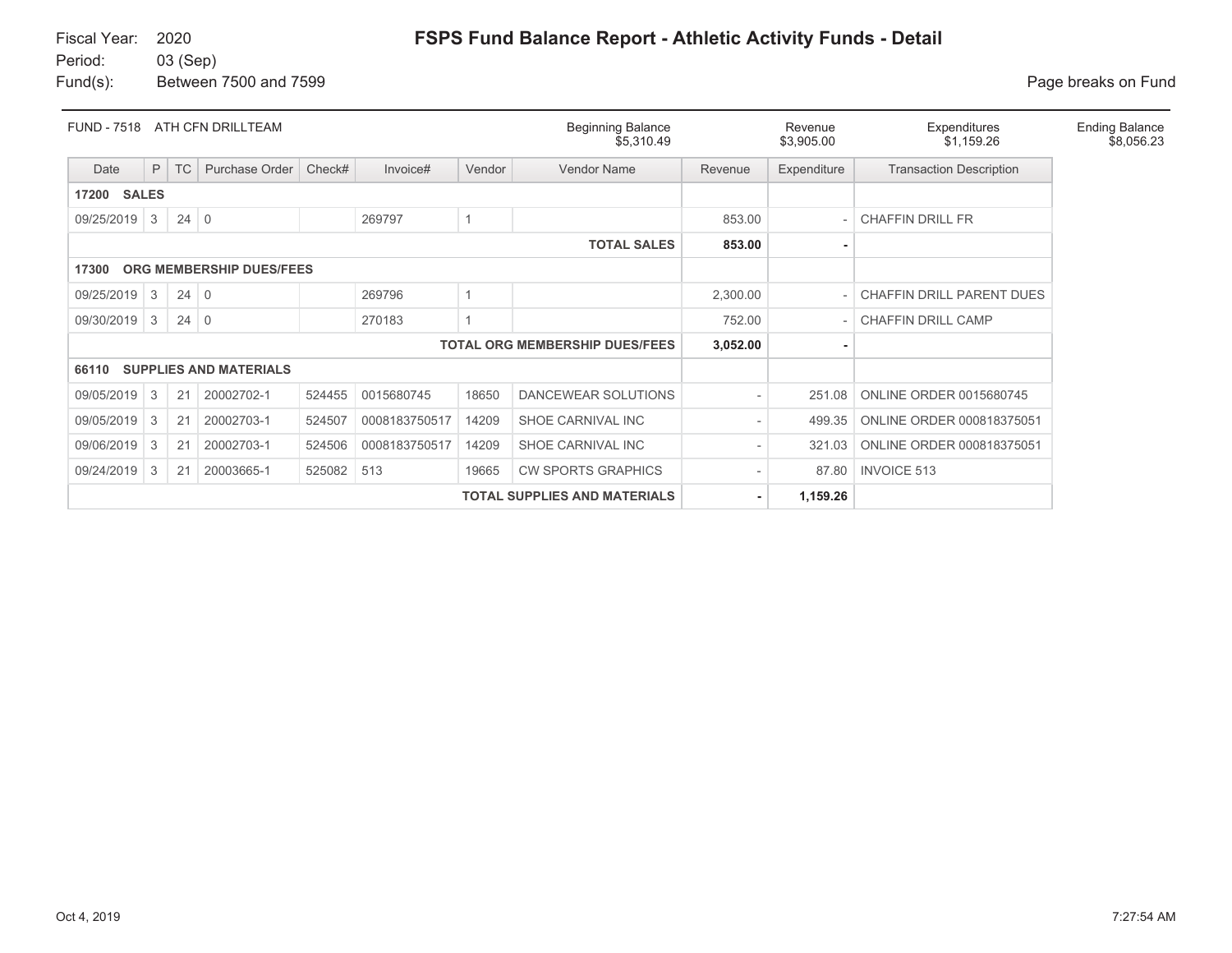Fund(s): Between 7500 and 7599 **Page breaks** on Fund

| FUND - 7519<br>ATH CFN CHEERLEADING |   |             |                               |        |          |        | <b>Beginning Balance</b><br>(\$3,308.97) | Revenue<br>\$7,704.96 |             | Expenditures<br>\$5,575.03     | <b>Ending Balance</b><br>(\$1,179.04) |  |
|-------------------------------------|---|-------------|-------------------------------|--------|----------|--------|------------------------------------------|-----------------------|-------------|--------------------------------|---------------------------------------|--|
| Date                                | P | <b>TC</b>   | Purchase Order                | Check# | Invoice# | Vendor | <b>Vendor Name</b>                       | Revenue               | Expenditure | <b>Transaction Description</b> |                                       |  |
| <b>SALES</b><br>17200               |   |             |                               |        |          |        |                                          |                       |             |                                |                                       |  |
| 09/25/2019                          | 3 | $24 \mid 0$ |                               |        | 269795   |        |                                          | 1,355.00              |             | <b>CHAFFIN CHEER</b>           |                                       |  |
| 09/25/2019                          | 3 | $24 \mid 0$ |                               |        | 270155   |        |                                          | 5,835.71              | $\sim$      | <b>CHAFFIN CHEER</b>           |                                       |  |
| 09/30/2019                          | 3 | $24 \mid 0$ |                               |        | 271082   |        |                                          | 514.25                | $\sim$      | <b>CHAFFIN CHEER FR</b>        |                                       |  |
|                                     |   |             |                               |        |          |        | <b>TOTAL SALES</b>                       | 7,704.96              |             |                                |                                       |  |
| 66110                               |   |             | <b>SUPPLIES AND MATERIALS</b> |        |          |        |                                          |                       |             |                                |                                       |  |
| 09/27/2019                          | 3 | 21          | 20003991-1                    | 525447 | 43555    | 15217  | BLUE & GOLD SAUSAGE CO.                  |                       | 4.729.41    | <b>INVOICE 43555</b>           |                                       |  |
| 09/27/2019                          | 3 | 21          | 20003986-1                    | 525408 | 28488    | 17304  | <b>PAC PRINTERS</b>                      |                       | 845.62      | <b>INVOICE 28488</b>           |                                       |  |
|                                     |   |             |                               |        |          |        | <b>TOTAL SUPPLIES AND MATERIALS</b>      | ۰                     | 5,575.03    |                                |                                       |  |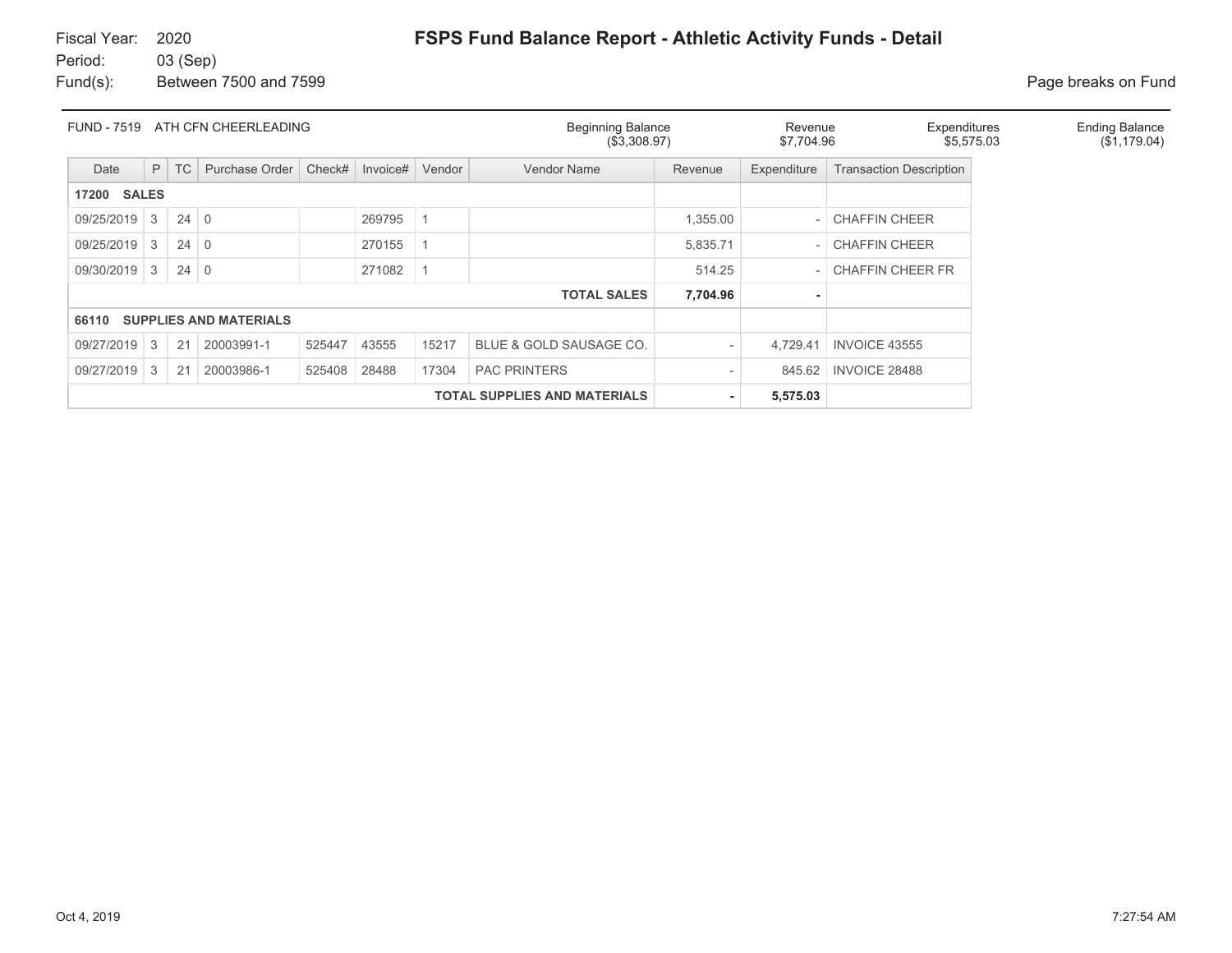Fund(s): Between 7500 and 7599 **Page breaks on Fund** 

| <b>FUND - 7520</b><br>ATH DRB M-FOOTBALL |  |        |                                                           |  |       |  |                    | <b>Beginning Balance</b><br>\$1.741.65 |             | Revenue<br>\$37.50             | Expenditures<br>\$0.00 | <b>Ending Balance</b><br>\$1,779.15 |
|------------------------------------------|--|--------|-----------------------------------------------------------|--|-------|--|--------------------|----------------------------------------|-------------|--------------------------------|------------------------|-------------------------------------|
| Date                                     |  | $P$ TC | Purchase Order   Check#   Invoice#   Vendor   Vendor Name |  |       |  |                    | Revenue                                | Expenditure | <b>Transaction Description</b> |                        |                                     |
| <b>17200 SALES</b>                       |  |        |                                                           |  |       |  |                    |                                        |             |                                |                        |                                     |
| $09/25/2019$ 3 24 0                      |  |        |                                                           |  | 21143 |  |                    | 37.50                                  |             | DARBY FOOTBALL FR              |                        |                                     |
|                                          |  |        |                                                           |  |       |  | <b>TOTAL SALES</b> | 37.50                                  |             |                                |                        |                                     |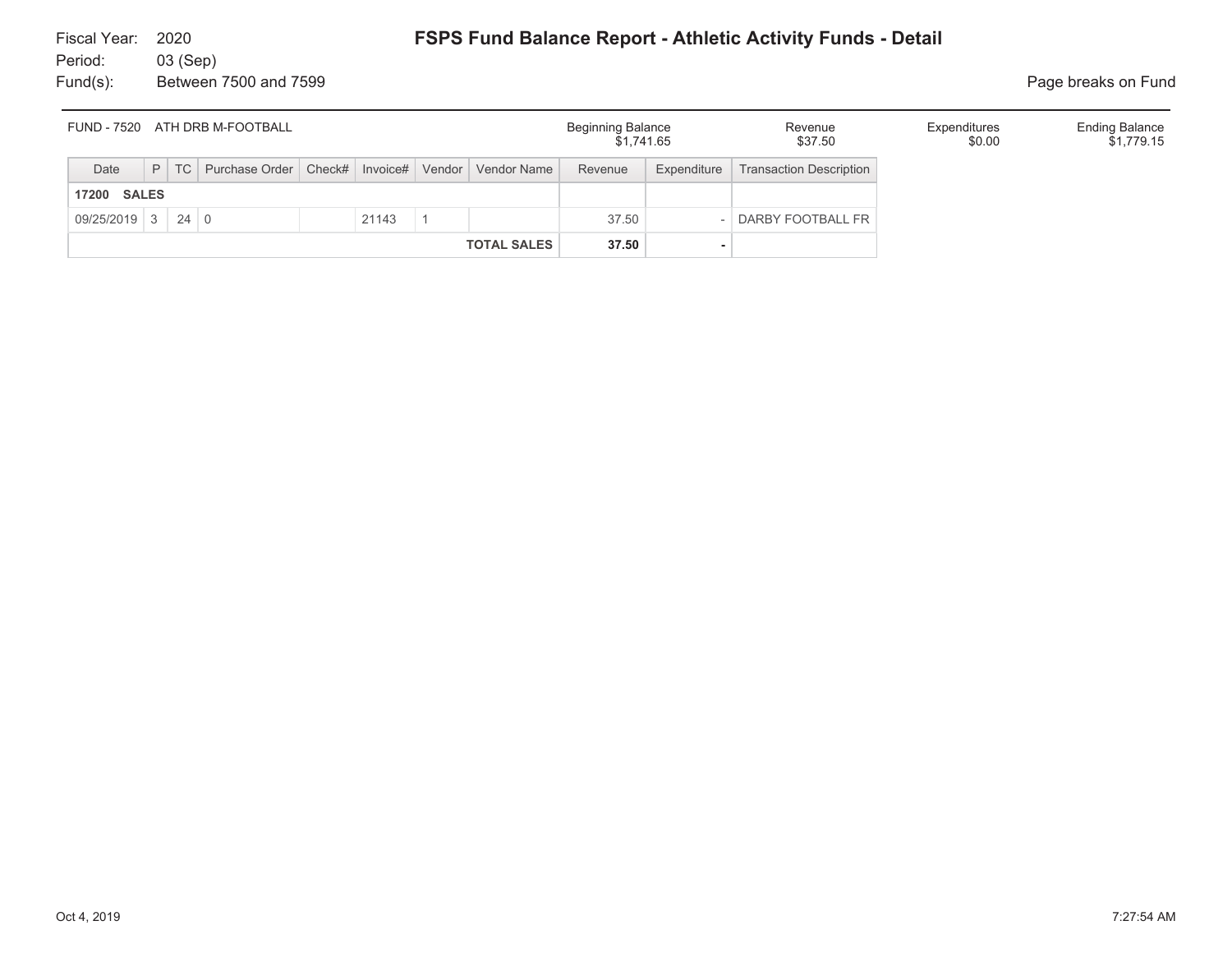| Fiscal Year:<br>Period: | 2020<br>03 (Sep)      | <b>FSPS Fund Balance Report - Athletic Activity Funds - Detail</b>                  |                                      |
|-------------------------|-----------------------|-------------------------------------------------------------------------------------|--------------------------------------|
| $Fund(s)$ :             | Between 7500 and 7599 |                                                                                     | Page breaks on Fund                  |
| <b>FUND - 7521</b>      | ATH DRB F-VOLLEYBALL  | <b>Beginning Balance</b><br>Expenditures<br>Revenue<br>\$0.00<br>\$0.00<br>(S64.60) | <b>Ending Balance</b><br>$(\$64.60)$ |
|                         | No Activity to Report |                                                                                     |                                      |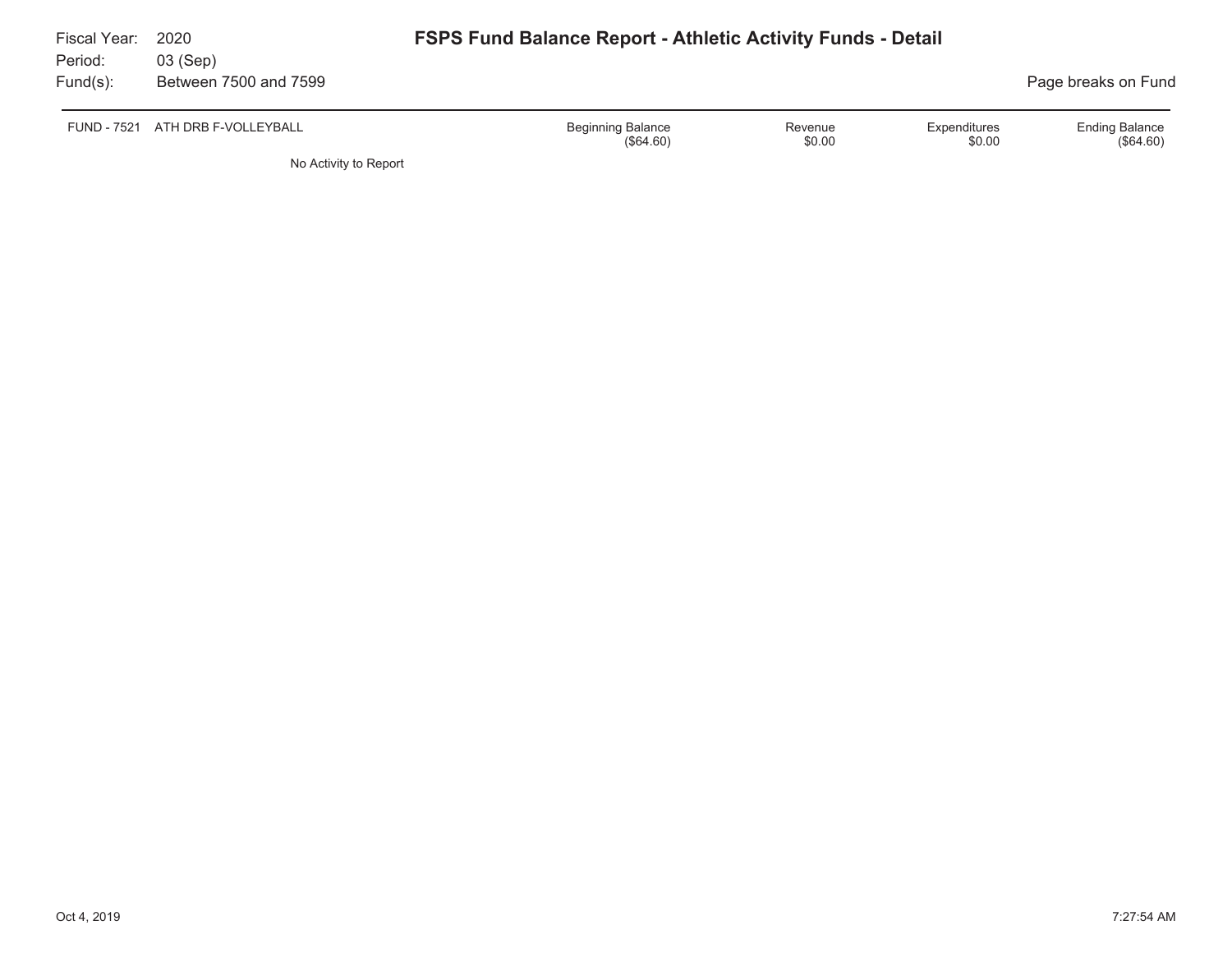| Fiscal Year:<br>Period: | 2020<br>03 (Sep)                 | <b>FSPS Fund Balance Report - Athletic Activity Funds - Detail</b> |                   |                        |                                    |
|-------------------------|----------------------------------|--------------------------------------------------------------------|-------------------|------------------------|------------------------------------|
| $Fund(s)$ :             | Between 7500 and 7599            |                                                                    |                   |                        | Page breaks on Fund                |
|                         | FUND - 7522 ATH DRB M-BASKETBALL | <b>Beginning Balance</b><br>(\$82.27)                              | Revenue<br>\$0.00 | Expenditures<br>\$0.00 | <b>Ending Balance</b><br>(\$82.27) |
|                         | No Activity to Report            |                                                                    |                   |                        |                                    |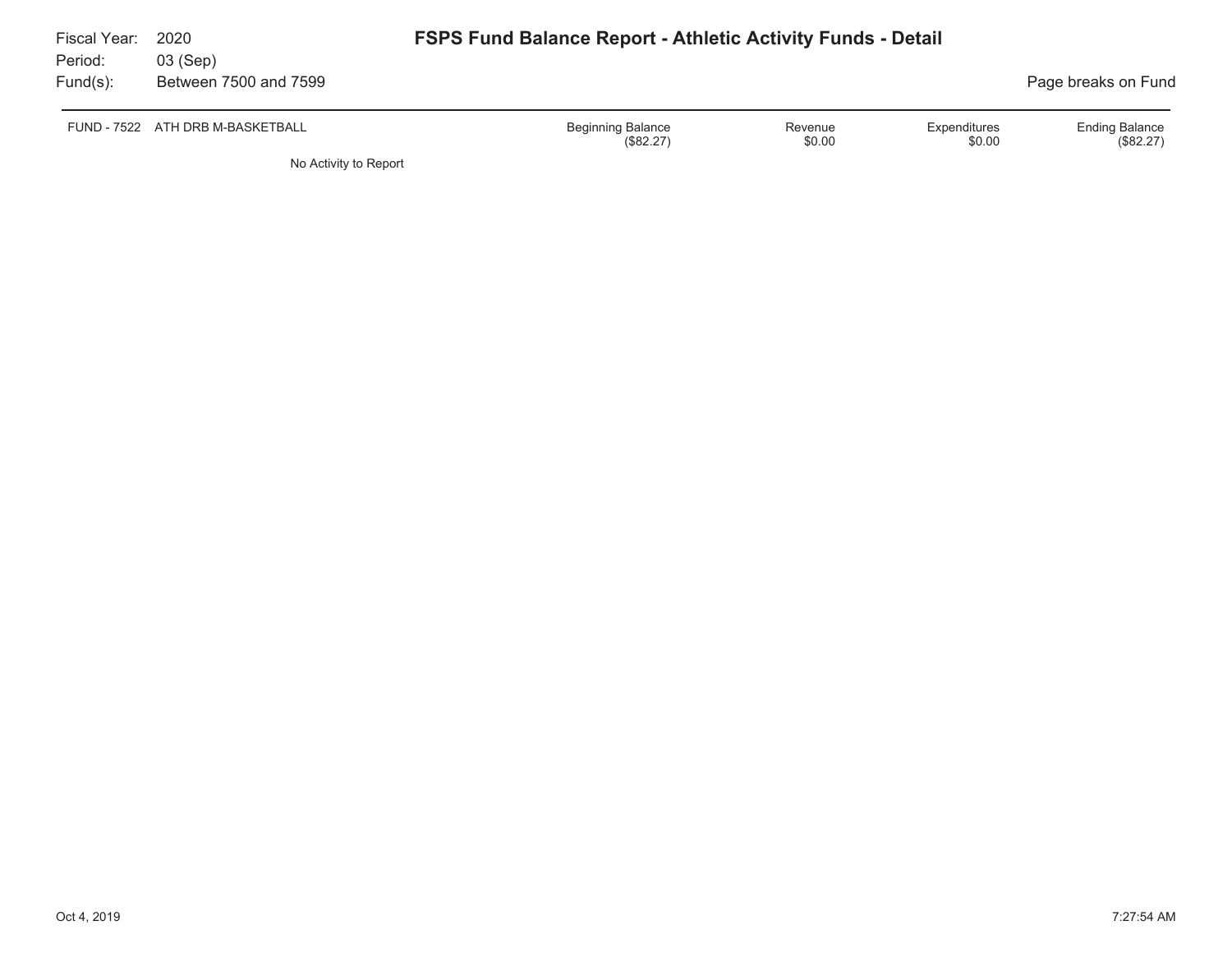| Fiscal Year:<br>Period: | 2020<br>03 (Sep)                 | <b>FSPS Fund Balance Report - Athletic Activity Funds - Detail</b> |                   |                        |                                     |
|-------------------------|----------------------------------|--------------------------------------------------------------------|-------------------|------------------------|-------------------------------------|
| Fund(s):                | Between 7500 and 7599            |                                                                    |                   |                        | Page breaks on Fund                 |
|                         | FUND - 7523 ATH DRB F-BASKETBALL | <b>Beginning Balance</b><br>\$3,806.50                             | Revenue<br>\$0.00 | Expenditures<br>\$0.00 | <b>Ending Balance</b><br>\$3.806.50 |

No Activity to Report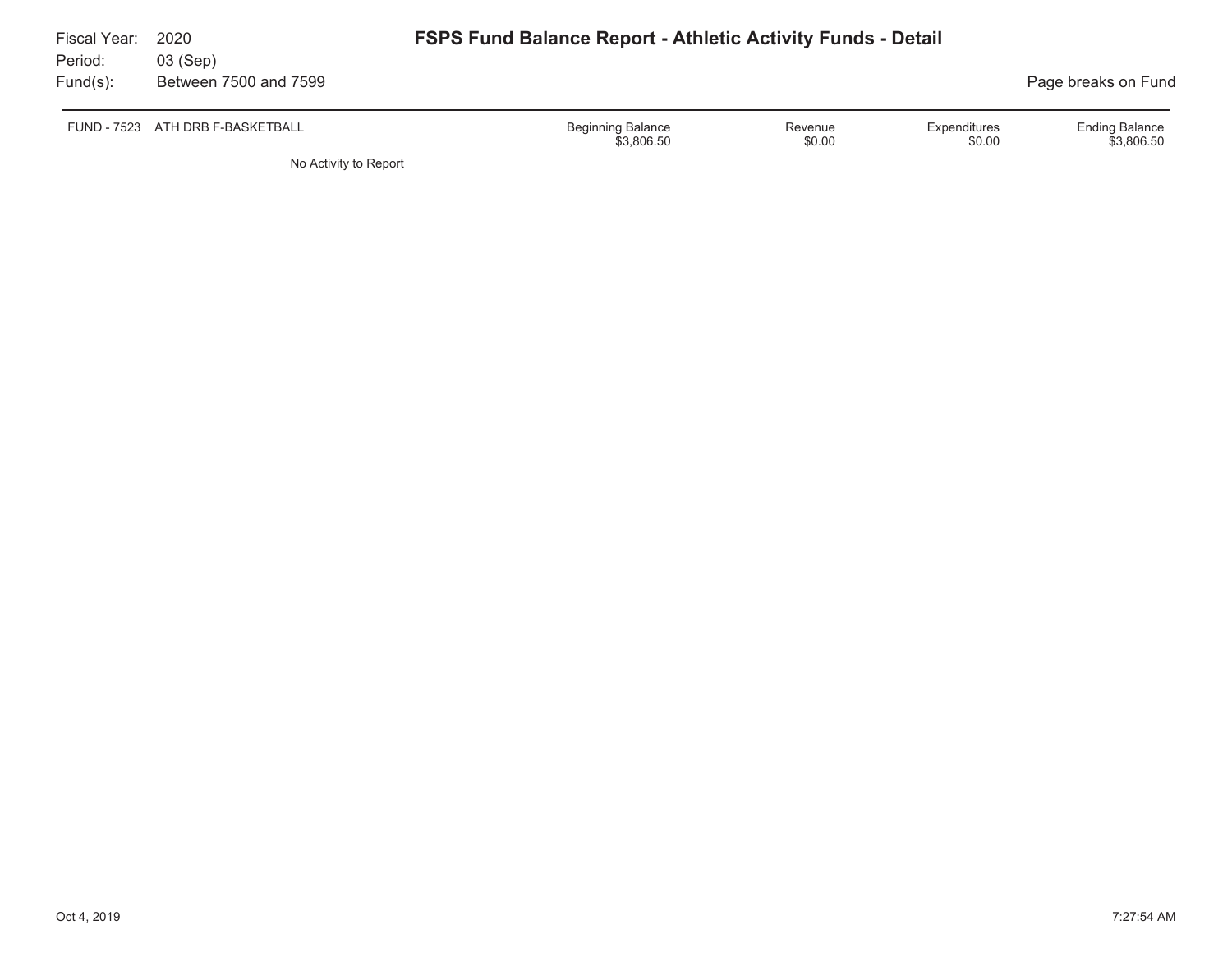| Fiscal Year:<br>Period: | 2020<br>03 (Sep)            | <b>FSPS Fund Balance Report - Athletic Activity Funds - Detail</b>                  |                                   |
|-------------------------|-----------------------------|-------------------------------------------------------------------------------------|-----------------------------------|
| $Fund(s)$ :             | Between 7500 and 7599       |                                                                                     | Page breaks on Fund               |
|                         | FUND - 7525 ATH DRB F-TRACK | <b>Beginning Balance</b><br>Expenditures<br>Revenue<br>\$0.00<br>\$513.00<br>\$0.00 | <b>Ending Balance</b><br>\$513.00 |
|                         | No Activity to Report       |                                                                                     |                                   |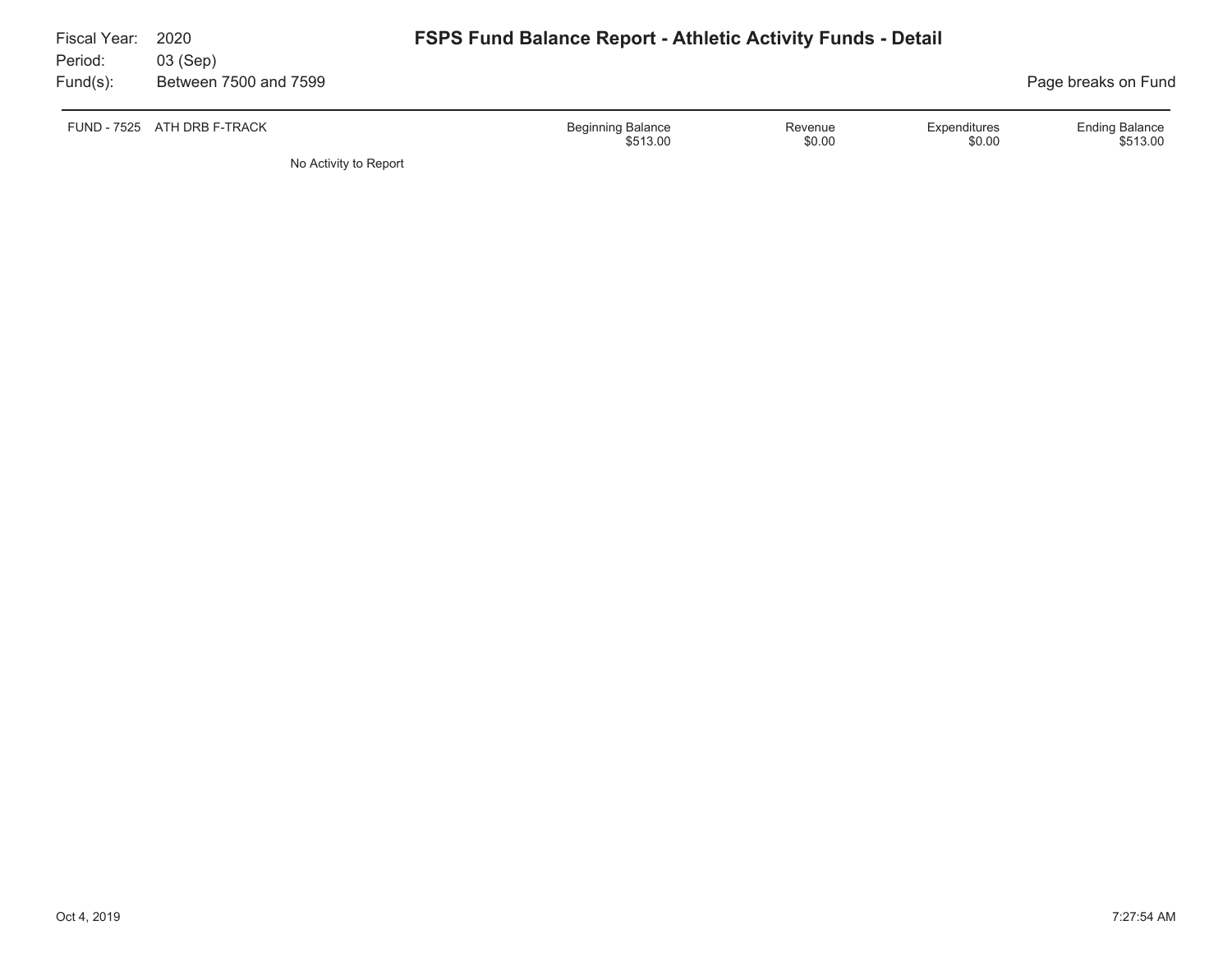| <b>FUND - 7528</b><br>ATH DRB DRILLTEAM |                                     |             |                               |             |          | <b>Beginning Balance</b> | (\$2,690.18)              |         | Revenue<br>\$691.70 | Expenditures<br>\$526.47       | <b>Ending Balance</b><br>(\$2,524.95) |  |
|-----------------------------------------|-------------------------------------|-------------|-------------------------------|-------------|----------|--------------------------|---------------------------|---------|---------------------|--------------------------------|---------------------------------------|--|
| Date                                    | P                                   | TC          | Purchase Order                | Check#      | Invoice# | Vendor                   | <b>Vendor Name</b>        | Revenue | Expenditure         | <b>Transaction Description</b> |                                       |  |
| <b>SALES</b><br>17200                   |                                     |             |                               |             |          |                          |                           |         |                     |                                |                                       |  |
| $09/25/2019$ 3                          |                                     | $24 \mid 0$ |                               |             | 270175   |                          |                           | 691.70  |                     | DARBY DRILL TEAM               |                                       |  |
|                                         |                                     |             |                               |             |          |                          | <b>TOTAL SALES</b>        | 691.70  |                     |                                |                                       |  |
| 66110                                   |                                     |             | <b>SUPPLIES AND MATERIALS</b> |             |          |                          |                           |         |                     |                                |                                       |  |
| 09/27/2019                              | $\mathcal{S}$                       | 21          | 20003989-1                    | 525475 3798 |          | 13194                    | <b>EXCEED ENTERPRISES</b> |         | 526.47              | <b>INVOICE 3798</b>            |                                       |  |
|                                         | <b>TOTAL SUPPLIES AND MATERIALS</b> |             |                               |             |          |                          |                           |         | 526.47              |                                |                                       |  |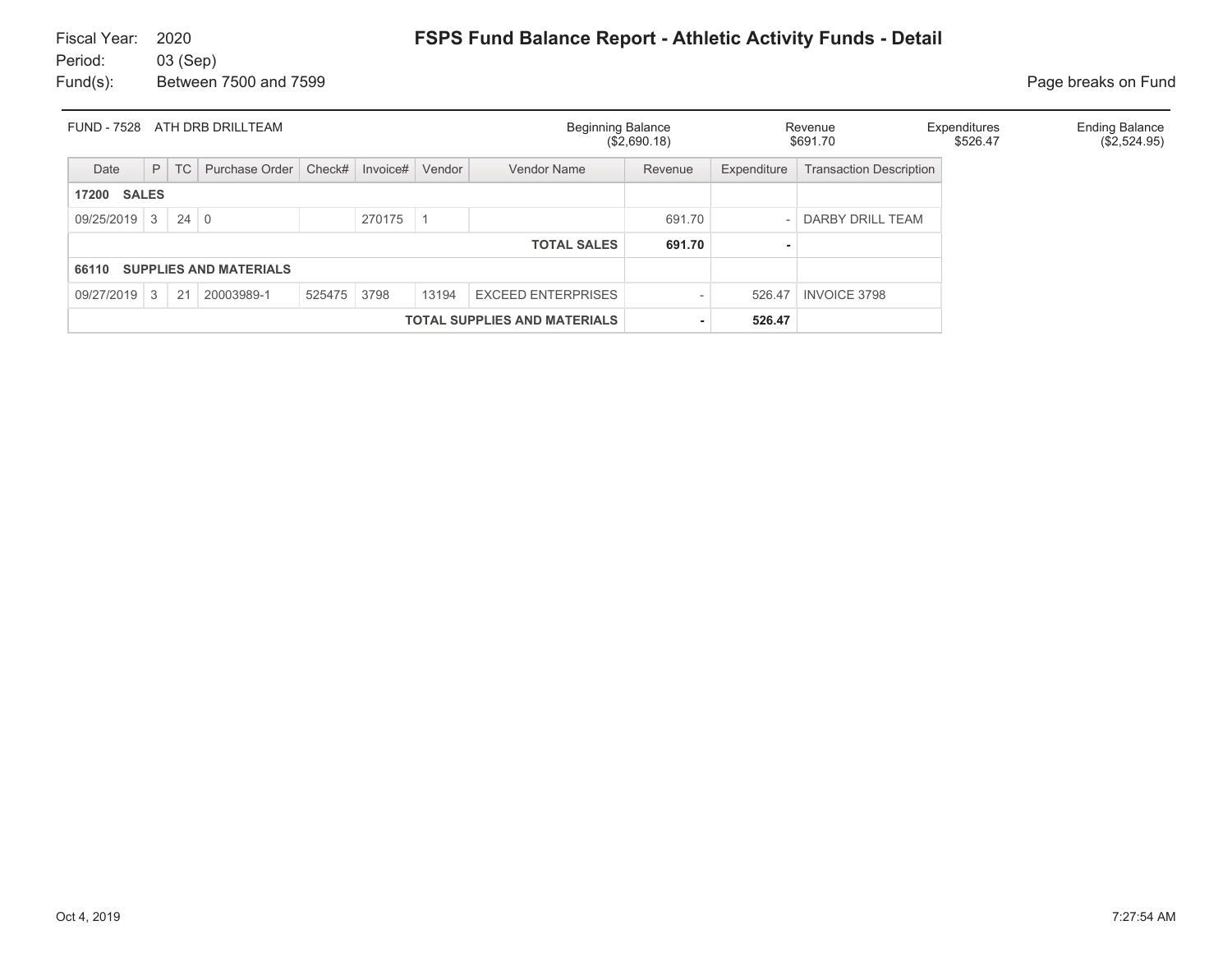| Fiscal Year:<br>Period: | 2020<br>03 (Sep)                 | <b>FSPS Fund Balance Report - Athletic Activity Funds - Detail</b> |                   |                        |                                       |
|-------------------------|----------------------------------|--------------------------------------------------------------------|-------------------|------------------------|---------------------------------------|
| $Fund(s)$ :             | Between 7500 and 7599            |                                                                    |                   |                        | Page breaks on Fund                   |
|                         | FUND - 7529 ATH DRB CHEERLEADING | <b>Beginning Balance</b><br>(\$4,847.33)                           | Revenue<br>\$0.00 | Expenditures<br>\$0.00 | <b>Ending Balance</b><br>(\$4,847.33) |

No Activity to Report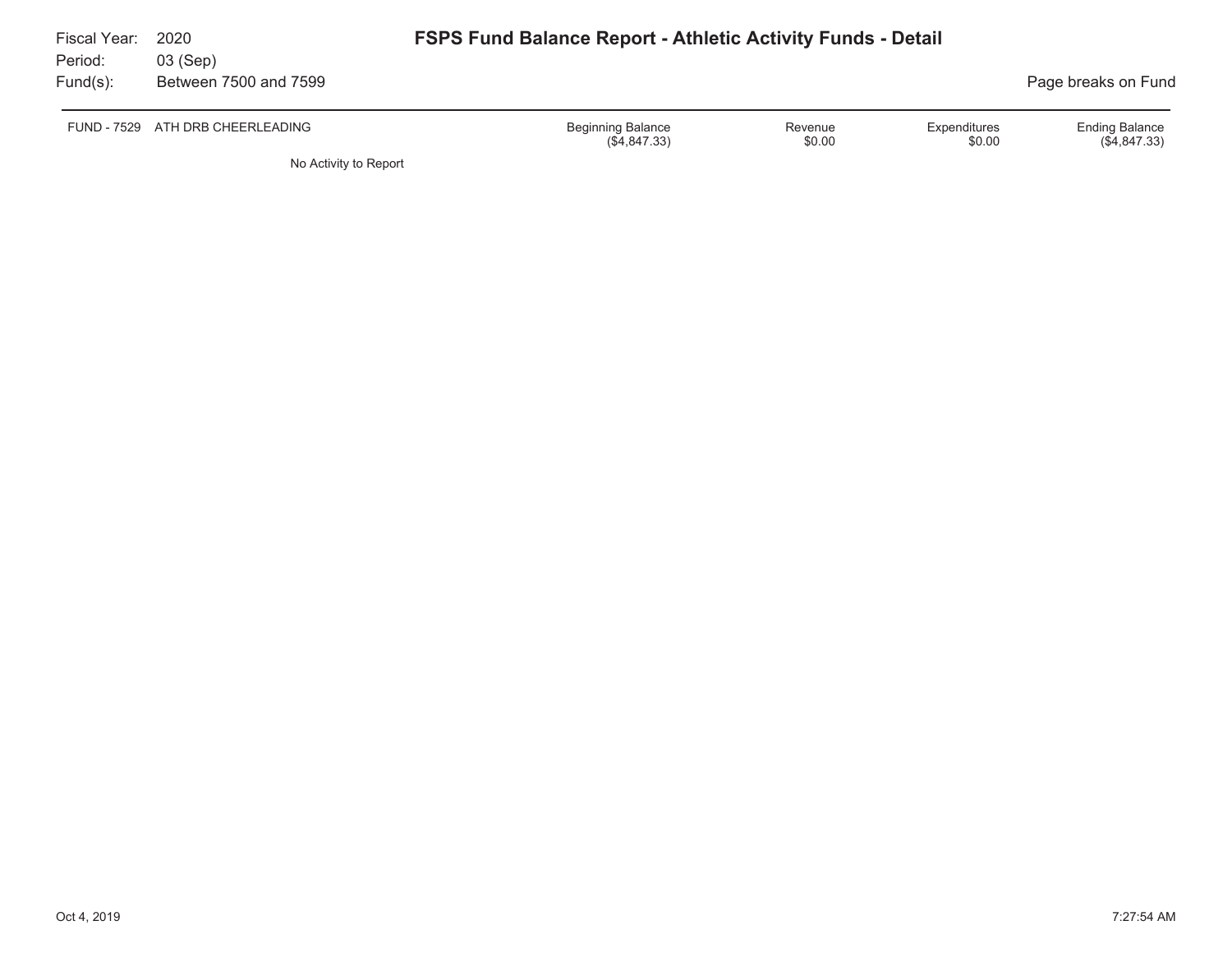| FUND - 7530 ATH KMN M-FOOTBALL |                              |  |                                                                    |       |  |                     |                    | Beginning Balance | \$641.55    | Revenue<br>\$37.50             | Expenditures<br>\$0.00 | <b>Ending Balance</b><br>\$679.05 |
|--------------------------------|------------------------------|--|--------------------------------------------------------------------|-------|--|---------------------|--------------------|-------------------|-------------|--------------------------------|------------------------|-----------------------------------|
| Date                           |                              |  | P   TC   Purchase Order   Check#   Invoice#   Vendor   Vendor Name |       |  |                     |                    | Revenue           | Expenditure | <b>Transaction Description</b> |                        |                                   |
| <b>SALES</b><br>17200          |                              |  |                                                                    |       |  |                     |                    |                   |             |                                |                        |                                   |
|                                | $09/30/2019$ 3 24 0<br>21142 |  |                                                                    | 37.50 |  | KIMMONS FOOTBALL FR |                    |                   |             |                                |                        |                                   |
|                                |                              |  |                                                                    |       |  |                     | <b>TOTAL SALES</b> | 37.50             |             |                                |                        |                                   |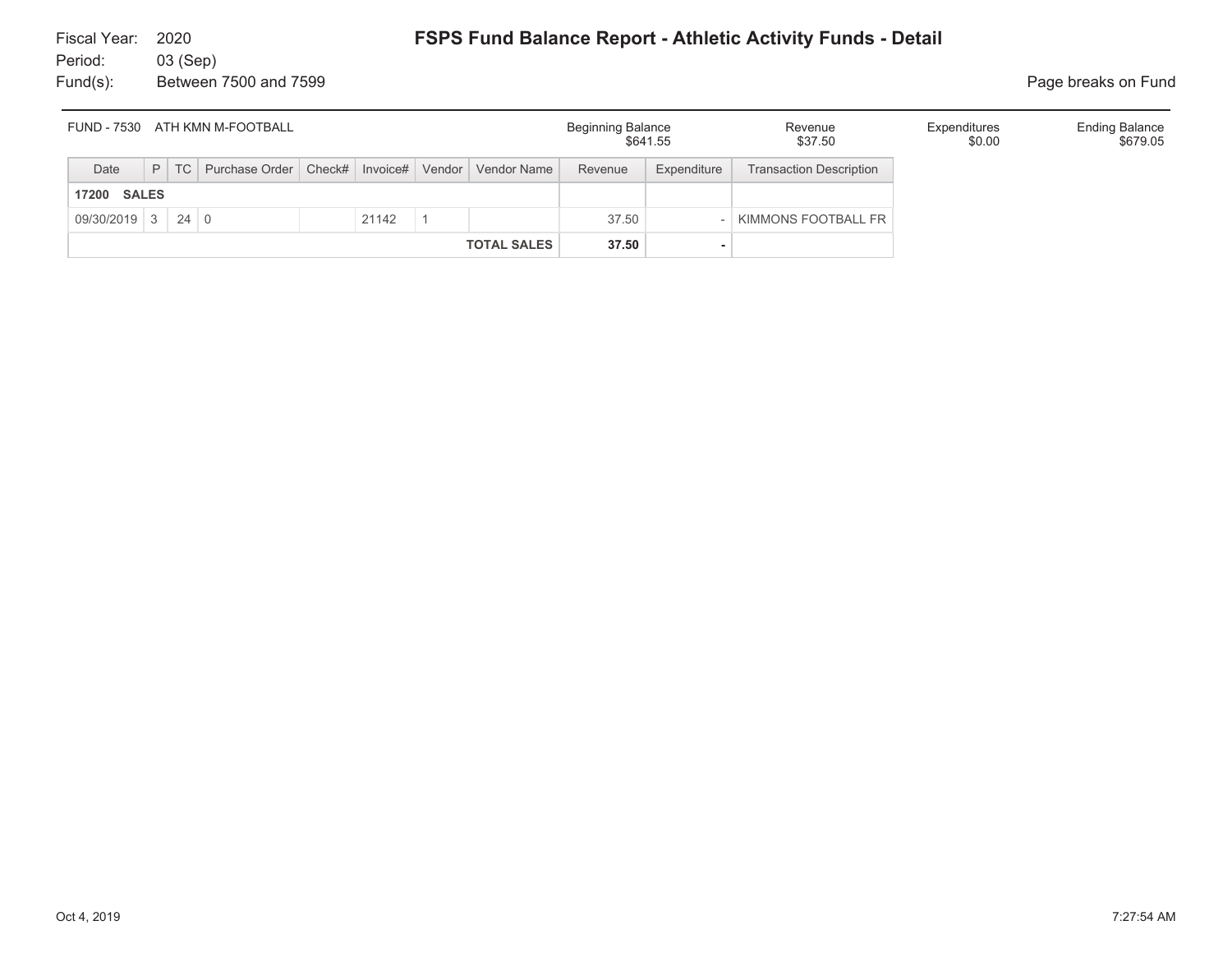| Fiscal Year:<br>Period: | 2020<br>03 (Sep)                 | <b>FSPS Fund Balance Report - Athletic Activity Funds - Detail</b> |                   |                        |                                     |
|-------------------------|----------------------------------|--------------------------------------------------------------------|-------------------|------------------------|-------------------------------------|
| Fund(s):                | Between 7500 and 7599            |                                                                    |                   |                        | Page breaks on Fund                 |
|                         | FUND - 7531 ATH KMN F-VOLLEYBALL | <b>Beginning Balance</b><br>\$4,594.13                             | Revenue<br>\$0.00 | Expenditures<br>\$0.00 | <b>Ending Balance</b><br>\$4.594.13 |

No Activity to Report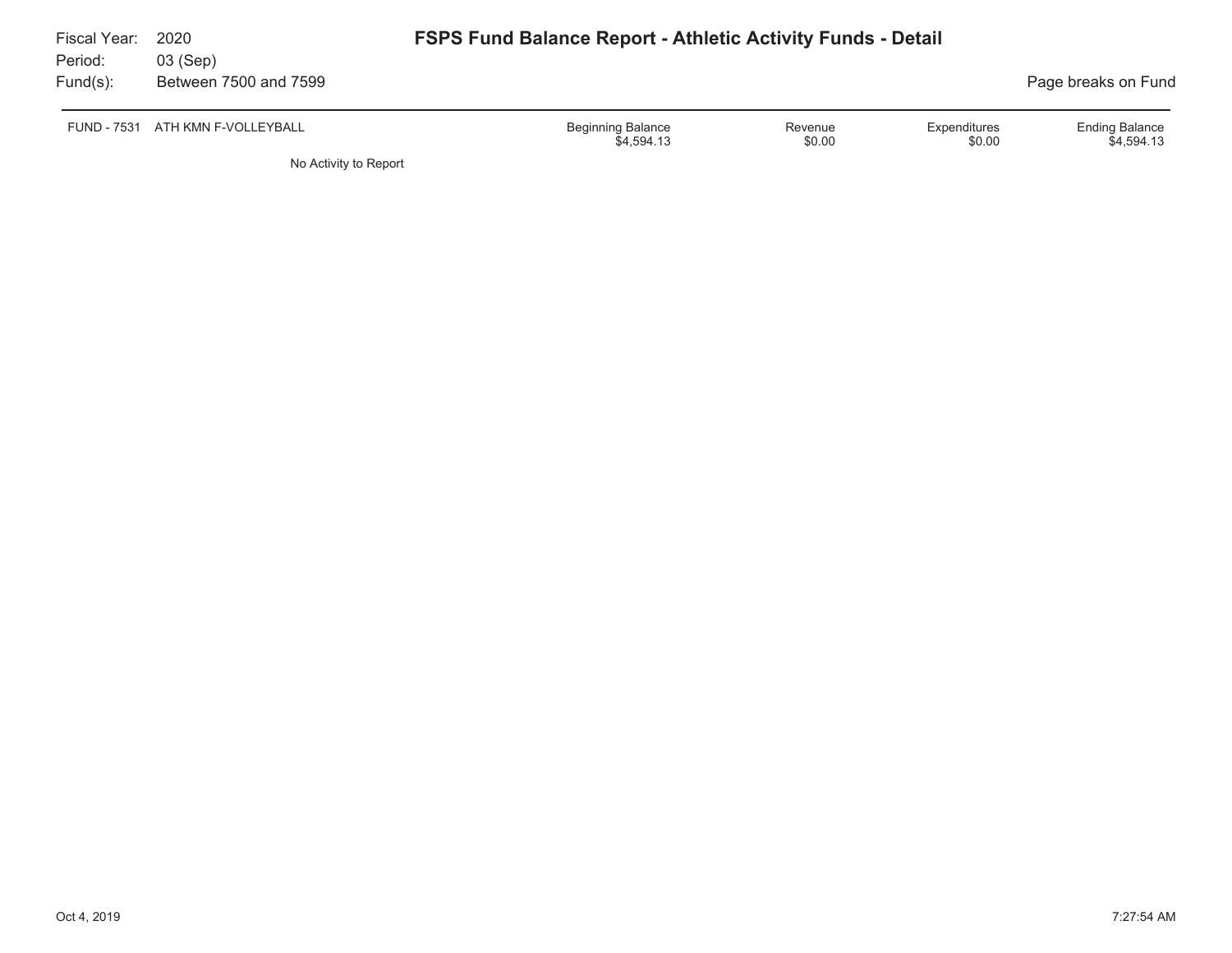| Fiscal Year:<br>Period:<br>$Fund(s)$ : | 2020<br>03 (Sep)<br>Between 7500 and 7599 | <b>FSPS Fund Balance Report - Athletic Activity Funds - Detail</b> | Page breaks on Fund    |                                     |
|----------------------------------------|-------------------------------------------|--------------------------------------------------------------------|------------------------|-------------------------------------|
| FUND - 7532                            | ATH KMN M-BASKETBALL                      | <b>Beginning Balance</b><br>Revenue<br>\$0.00<br>(\$386.50)        | Expenditures<br>\$0.00 | <b>Ending Balance</b><br>(\$386.50) |
|                                        | No Activity to Report                     |                                                                    |                        |                                     |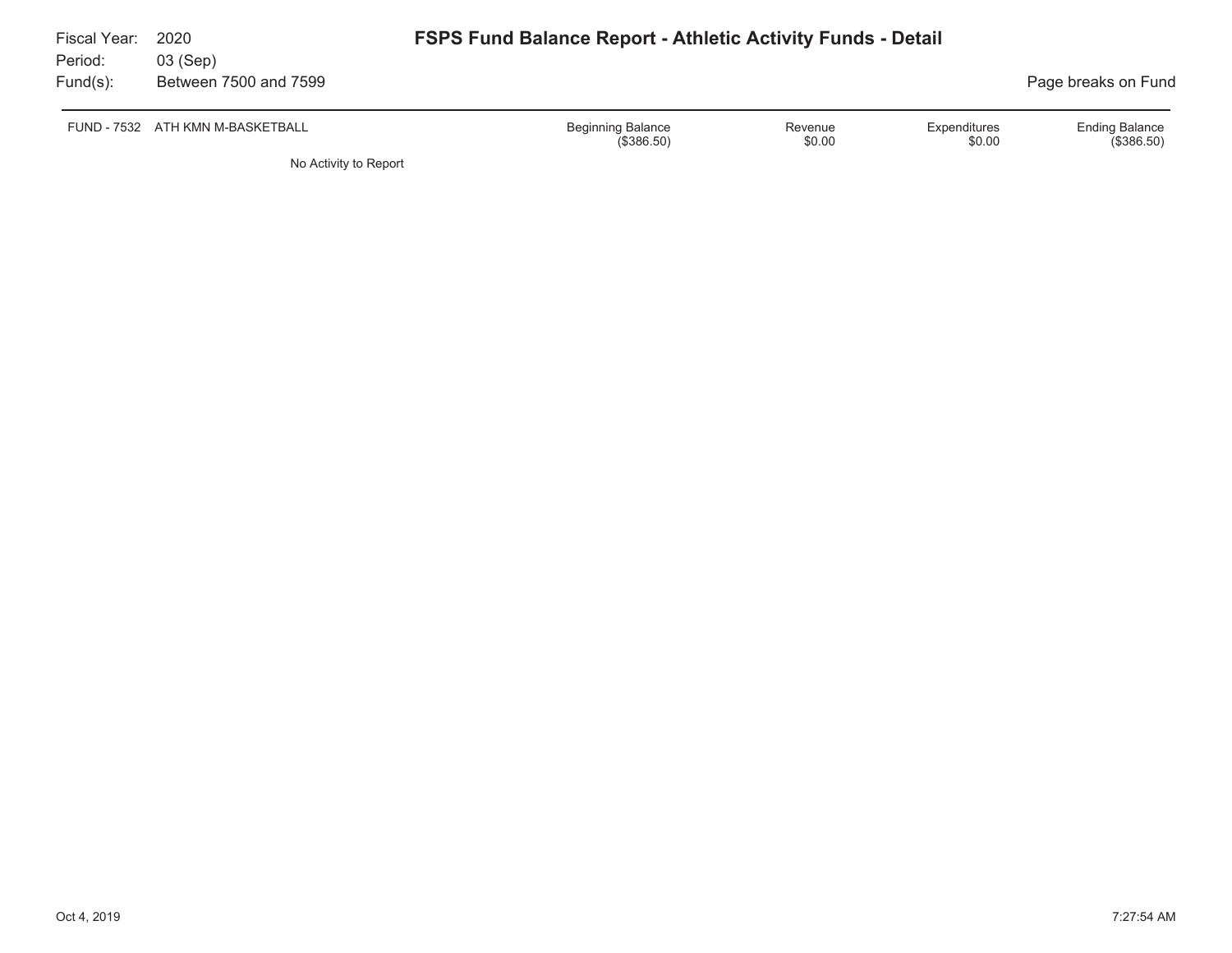| Fiscal Year:<br>Period: | 2020<br>03 (Sep)                 | <b>FSPS Fund Balance Report - Athletic Activity Funds - Detail</b> |                   |                        |                                   |
|-------------------------|----------------------------------|--------------------------------------------------------------------|-------------------|------------------------|-----------------------------------|
| $Fund(s)$ :             | Between 7500 and 7599            |                                                                    |                   |                        | Page breaks on Fund               |
|                         | FUND - 7533 ATH KMN F-BASKETBALL | Beginning Balance<br>\$662.37                                      | Revenue<br>\$0.00 | Expenditures<br>\$0.00 | <b>Ending Balance</b><br>\$662.37 |
|                         |                                  |                                                                    |                   |                        |                                   |

No Activity to Report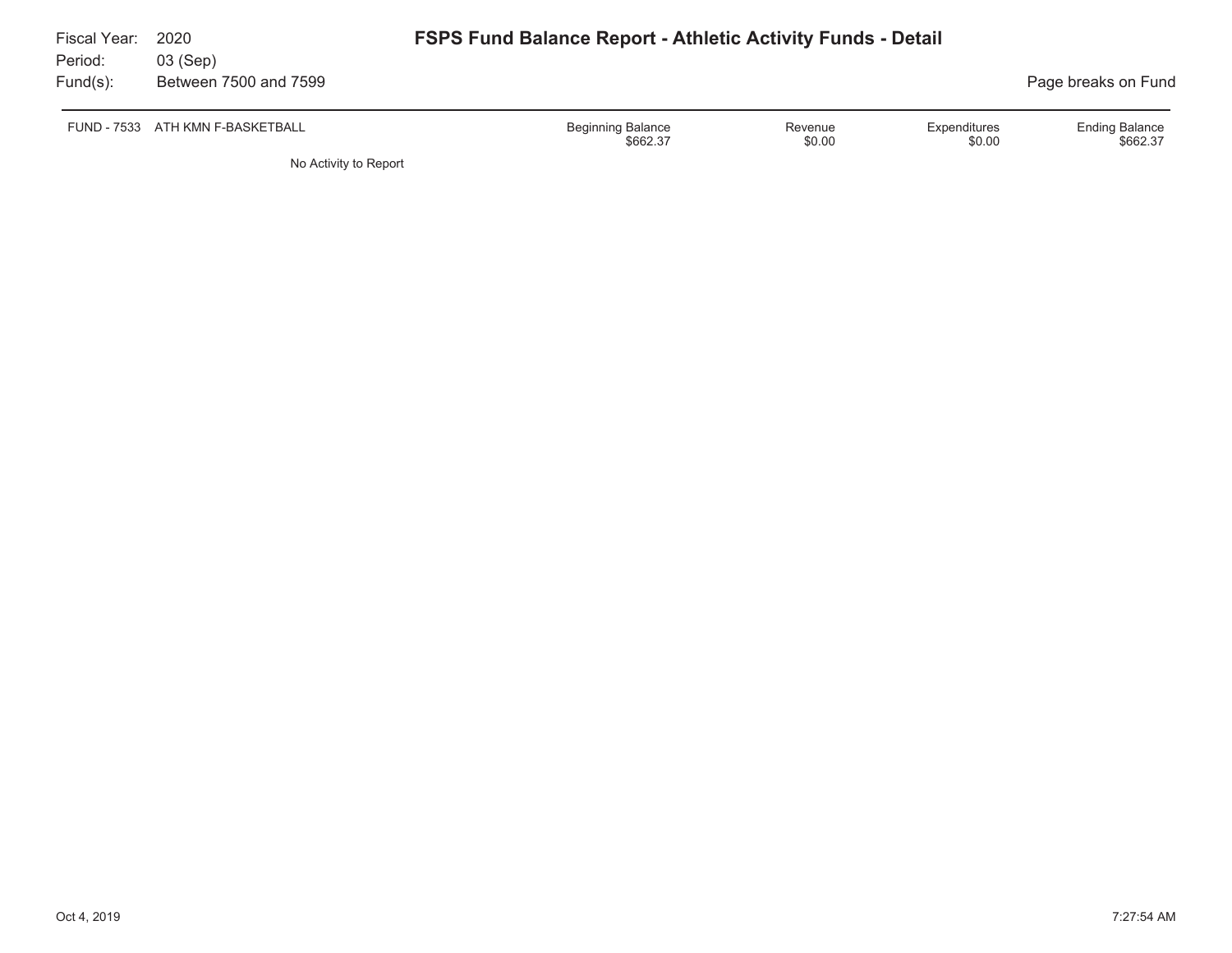| Fiscal Year:<br>Period:<br>$Fund(s)$ : | 2020<br>03 (Sep)<br>Between 7500 and 7599 | <b>FSPS Fund Balance Report - Athletic Activity Funds - Detail</b> |         |              | Page breaks on Fund   |
|----------------------------------------|-------------------------------------------|--------------------------------------------------------------------|---------|--------------|-----------------------|
|                                        | FUND - 7534 ATH KMN M-TRACK               | <b>Beginning Balance</b>                                           | Revenue | Expenditures | <b>Ending Balance</b> |
|                                        | No Activity to Report                     | \$2.98                                                             | \$0.00  | \$0.00       | \$2.98                |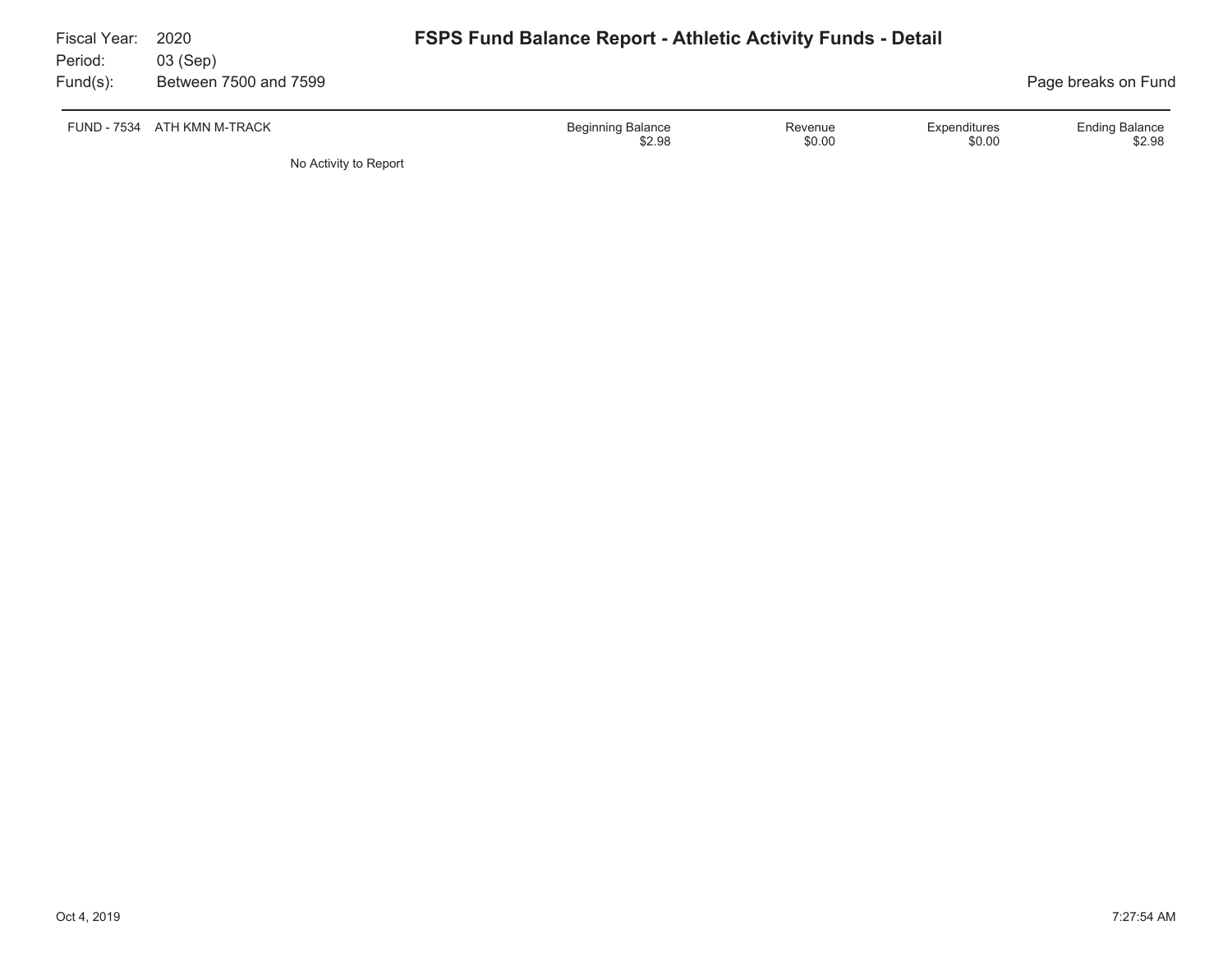| FUND - 7538 ATH KMN DRILLTEAM          |                                                    |  |                                                      |  |                           |  |             | <b>Beginning Balance</b><br>Revenue<br>(\$3,604.60) |             |                                | Expenditures<br>\$72.44 | <b>Ending Balance</b><br>(\$3,677.04) |
|----------------------------------------|----------------------------------------------------|--|------------------------------------------------------|--|---------------------------|--|-------------|-----------------------------------------------------|-------------|--------------------------------|-------------------------|---------------------------------------|
| Date                                   |                                                    |  | P   TC   Purchase Order   Check#   Invoice#   Vendor |  |                           |  | Vendor Name | Revenue                                             | Expenditure | <b>Transaction Description</b> |                         |                                       |
| <b>SUPPLIES AND MATERIALS</b><br>66110 |                                                    |  |                                                      |  |                           |  |             |                                                     |             |                                |                         |                                       |
|                                        | 525475 3792<br>09/27/2019 3 21 20003982-1<br>13194 |  |                                                      |  | <b>EXCEED ENTERPRISES</b> |  |             | 72.44   INVOICE 3792                                |             |                                |                         |                                       |
| <b>TOTAL SUPPLIES AND MATERIALS</b>    |                                                    |  |                                                      |  |                           |  |             |                                                     | 72.44       |                                |                         |                                       |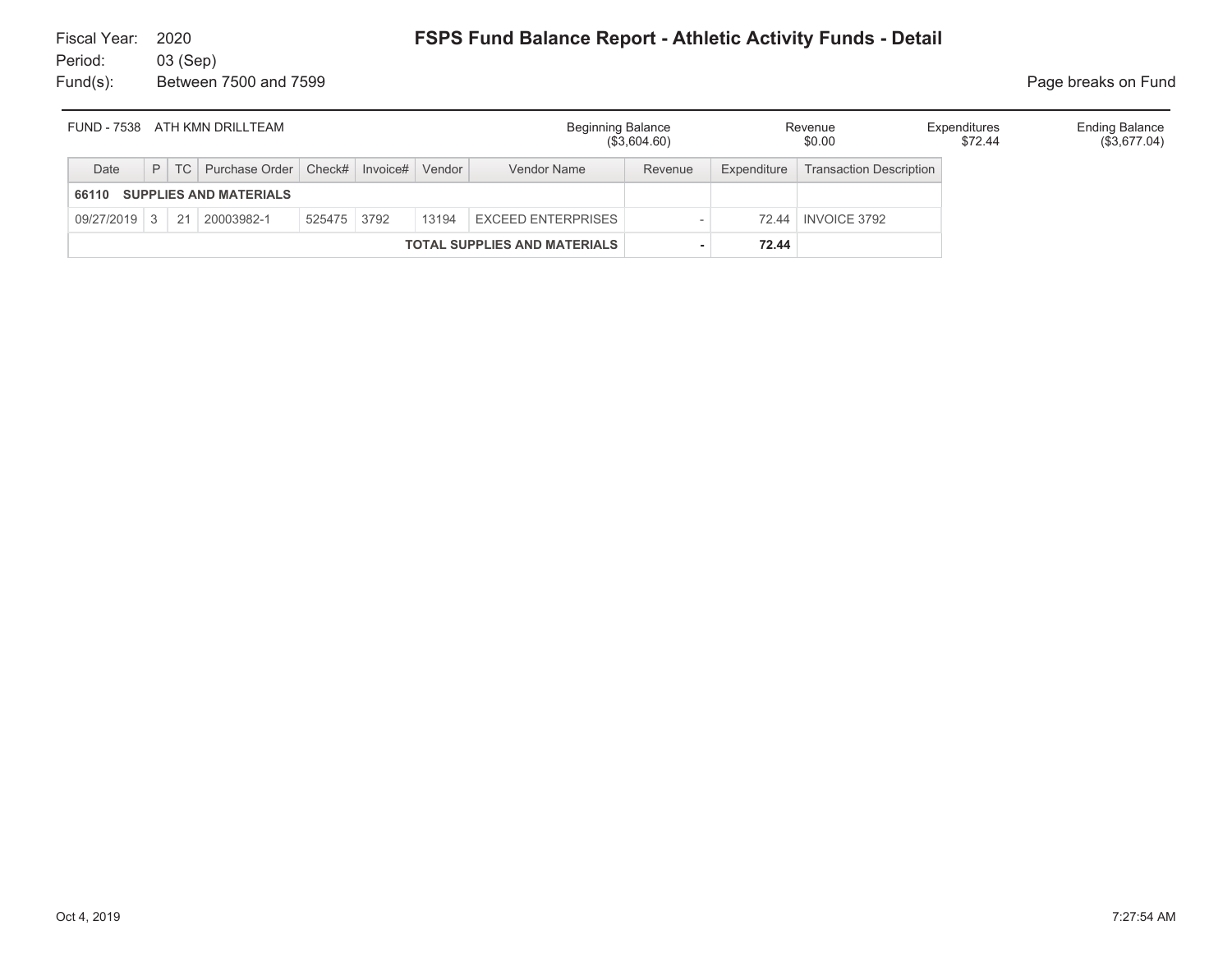# Fiscal Year: 2020

## **FSPS Fund Balance Report - Athletic Activity Funds - Detail**

Period: 03 (Sep) Fund(s): Between 7500 and 7599 **Page breaks** on Fund

| <b>FUND - 7539</b><br>ATH KMN CHEERLEADING |           |        |                               |        |           | <b>Beginning Balance</b><br>(\$21,009.02) |                                     | Revenue<br>\$0.00 |                    | Expenditures<br>\$2.385.51     | <b>Ending Balance</b><br>(\$23,394.53) |  |
|--------------------------------------------|-----------|--------|-------------------------------|--------|-----------|-------------------------------------------|-------------------------------------|-------------------|--------------------|--------------------------------|----------------------------------------|--|
| Date                                       |           | $P$ TC | Purchase Order                | Check# | Invoice#  | Vendor                                    | <b>Vendor Name</b>                  | Revenue           | <b>Expenditure</b> | <b>Transaction Description</b> |                                        |  |
| 66110                                      |           |        | <b>SUPPLIES AND MATERIALS</b> |        |           |                                           |                                     |                   |                    |                                |                                        |  |
| 09/03/2019                                 | $\vert$ 3 | 21     | 20002709-1                    | 524246 | 100987560 | 21435                                     | CHAMPION TEAMWEAR                   |                   | 482.90             | <b>INVOICE 100987560</b>       |                                        |  |
| 09/03/2019 3                               |           | 21     | 19015312-1                    | 524270 | SIV112798 | 19548                                     | <b>SUPERIOR CHEER</b>               |                   | 392.91             | <b>QUOTE SQ051307</b>          |                                        |  |
| 09/16/2019                                 | -3        | 21     | 20003127-1                    | 524783 | 100984718 | 21435                                     | <b>CHAMPION TEAMWEAR</b>            |                   | 572.90             | <b>INVOICE 100984718</b>       |                                        |  |
| 09/24/2019 3                               |           | 21     | 19014490-1                    | 525125 | 86700128  | 590                                       | <b>VARSITY SPIRIT</b>               |                   | 936.80             | ORDER 86700128                 |                                        |  |
|                                            |           |        |                               |        |           |                                           | <b>TOTAL SUPPLIES AND MATERIALS</b> |                   | 2,385.51           |                                |                                        |  |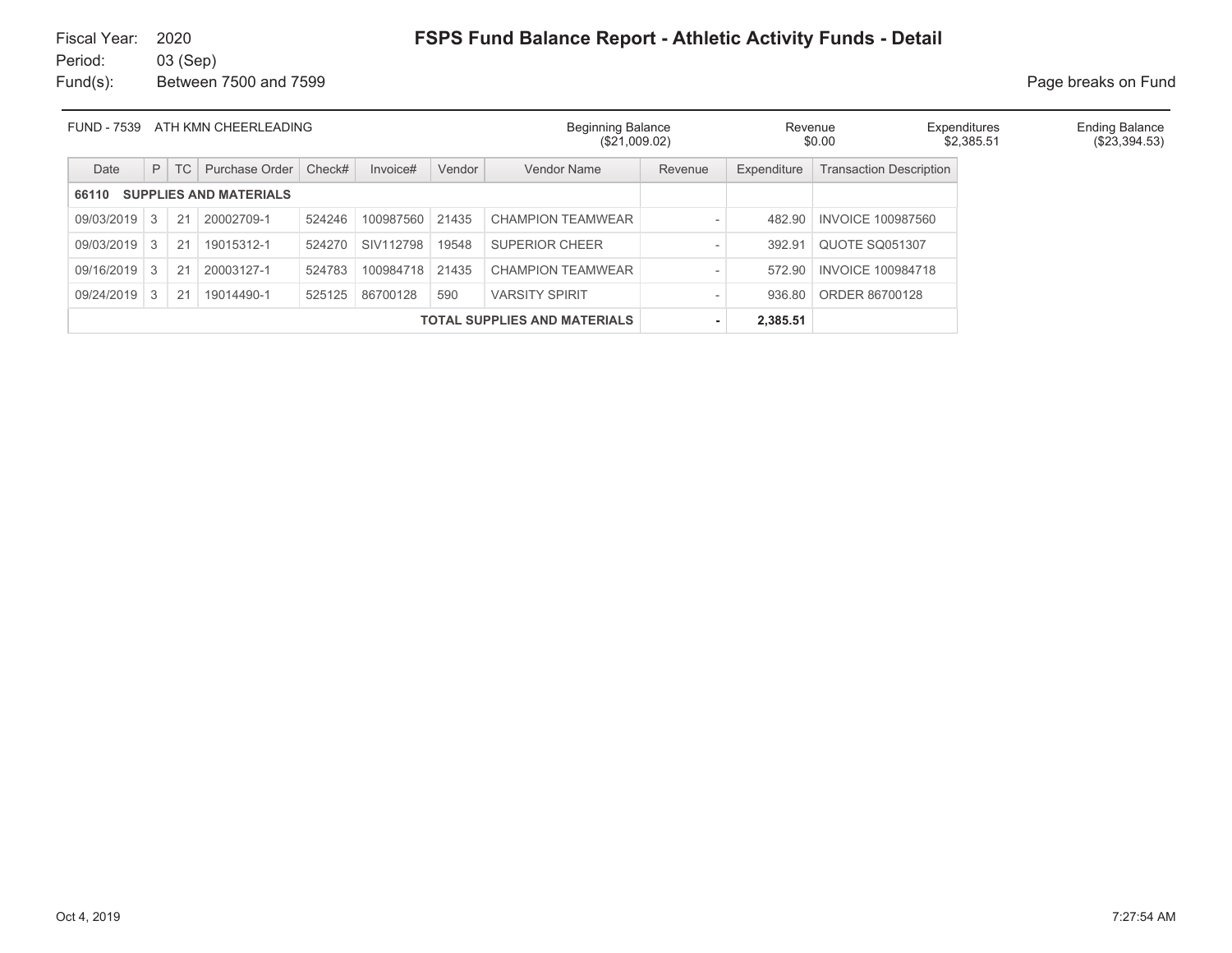| Fiscal Year:<br>Period: | 2020<br>03 (Sep)               | <b>FSPS Fund Balance Report - Athletic Activity Funds - Detail</b> |                   |                        |                                         |  |  |
|-------------------------|--------------------------------|--------------------------------------------------------------------|-------------------|------------------------|-----------------------------------------|--|--|
| $Fund(s)$ :             | Between 7500 and 7599          | Page breaks on Fund                                                |                   |                        |                                         |  |  |
|                         | FUND - 7540 ATH RMS M-FOOTBALL | <b>Beginning Balance</b><br>(\$4,266.21)                           | Revenue<br>\$0.00 | Expenditures<br>\$0.00 | <b>Ending Balance</b><br>$(\$4,266.21)$ |  |  |

No Activity to Report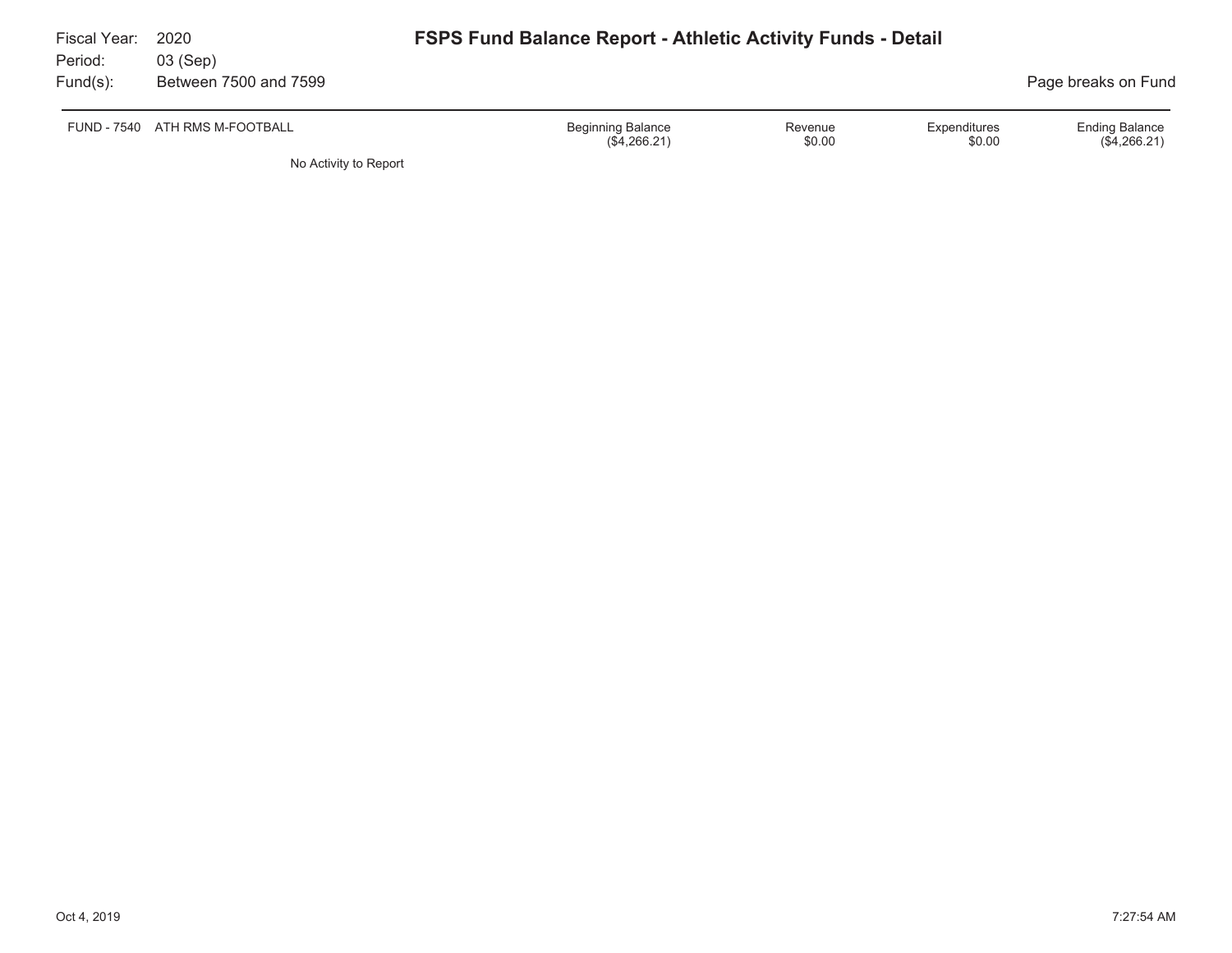## **FSPS Fund Balance Report - Athletic Activity Funds - Detail**

Fiscal Year: 2020Period: 03 (Sep) Fund(s): Between 7500 and 7599 **Page breaks on Fund** 

| <b>FUND - 7541</b><br>ATH RMS F-VOLLEYBALL |               |             |                |        |          |        |             | <b>Beginning Balance</b><br>(\$87.96) |             | Revenue<br>\$264.00            | Expenditures<br>\$0.00 | <b>Ending Balance</b><br>\$176.04 |
|--------------------------------------------|---------------|-------------|----------------|--------|----------|--------|-------------|---------------------------------------|-------------|--------------------------------|------------------------|-----------------------------------|
| Date                                       |               | $P$ TC      | Purchase Order | Check# | Invoice# | Vendor | Vendor Name | Revenue                               | Expenditure | <b>Transaction Description</b> |                        |                                   |
| ORG MEMBERSHIP DUES/FEES<br>17300          |               |             |                |        |          |        |             |                                       |             |                                |                        |                                   |
| $09/25/2019$ 3                             |               | $24 \mid 0$ |                |        | 270167   |        |             | 88.00                                 |             | RAMSEY VOLLEYBALL              |                        |                                   |
| 09/25/2019                                 | $\mathcal{S}$ | 24          | $\overline{0}$ |        | 269790   |        |             | 88.00                                 |             | <b>VOLLEYBALL RAMSEY</b>       |                        |                                   |
| 09/30/2019 3                               |               | $24 \mid 0$ |                |        | 270180   |        |             | 40.00                                 |             | RAMSEY VOLLEYBALL SHOES        |                        |                                   |
| 09/30/2019 3<br>$24 \mid 0$<br>270202      |               |             |                |        |          |        |             | 48.00                                 |             | RAMSEY VOLLEYBALL SHOES        |                        |                                   |
| <b>TOTAL ORG MEMBERSHIP DUES/FEES</b>      |               |             |                |        |          |        |             | 264.00                                |             |                                |                        |                                   |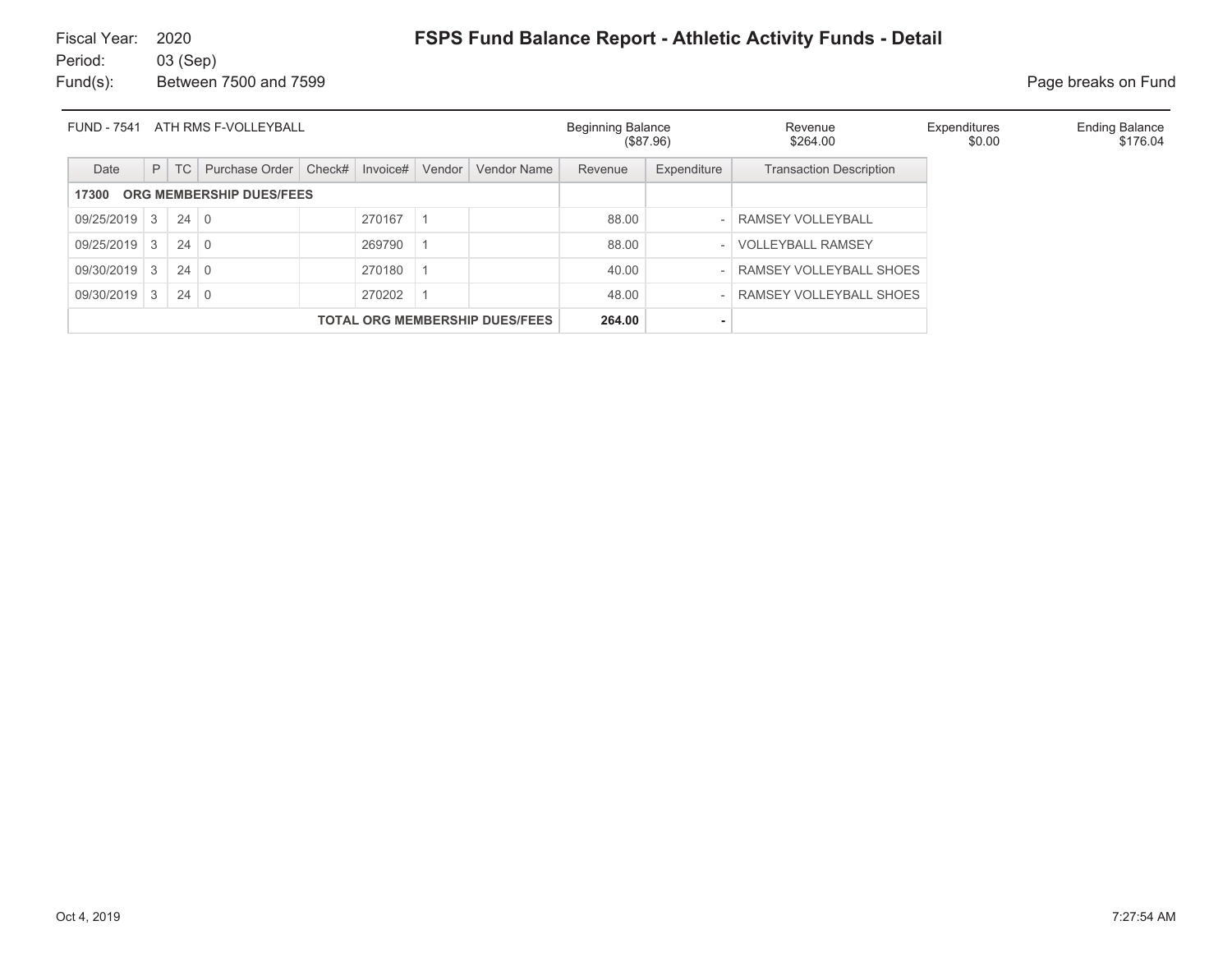| <b>FUND - 7548</b>    |                                     |             | ATH RMS DRILL TEAM            |        |             |        | <b>Beginning Balance</b><br>(\$5,360.64) | Revenue<br>\$1,147.00    |                          | Expenditures<br>\$3,753.26     | <b>Ending Balance</b><br>(\$7,966.90) |
|-----------------------|-------------------------------------|-------------|-------------------------------|--------|-------------|--------|------------------------------------------|--------------------------|--------------------------|--------------------------------|---------------------------------------|
| Date                  | P                                   | <b>TC</b>   | Purchase Order                | Check# | Invoice#    | Vendor | Vendor Name                              | Revenue                  | Expenditure              | <b>Transaction Description</b> |                                       |
| <b>SALES</b><br>17200 |                                     |             |                               |        |             |        |                                          |                          |                          |                                |                                       |
| 09/25/2019            | 3                                   | $24 \mid 0$ |                               |        | 270166      |        |                                          | 1.147.00                 | $\overline{\phantom{0}}$ | <b>RAMSEY DRILL TEAM</b>       |                                       |
|                       |                                     |             |                               |        |             |        | <b>TOTAL SALES</b>                       | 1,147.00                 |                          |                                |                                       |
| 66110                 |                                     |             | <b>SUPPLIES AND MATERIALS</b> |        |             |        |                                          |                          |                          |                                |                                       |
| 09/24/2019            | 3                                   | 21          | 20003662-1                    | 525281 | 2025065     | 20341  | <b>MEGA DOUGH</b>                        |                          | 734.89                   | <b>INVOICE 2025065</b>         |                                       |
| 09/24/2019            | 3                                   | 21          | 20003664-1                    | 525104 | C00032747   | 8962   | OLD FASHION CANDY CO., INC.              |                          | .820.19                  | INVOICE FOR ONLINE ORDER       |                                       |
| 09/24/2019            | 3                                   | 21          | 20003666-1                    | 525096 | RAMSEY ORDR | 9011   | <b>JUST FOR KIX</b>                      | $\overline{\phantom{a}}$ | 1.086.33                 | ONLINE COMP OUTFIT ORDER       |                                       |
| 09/27/2019            | 3                                   | 21          | 20003981-1                    | 525384 | 485         | 19665  | <b>CW SPORTS GRAPHICS</b>                |                          | 111.85                   | <b>INVOICE 485</b>             |                                       |
|                       | <b>TOTAL SUPPLIES AND MATERIALS</b> |             |                               |        |             |        |                                          |                          | 3,753.26                 |                                |                                       |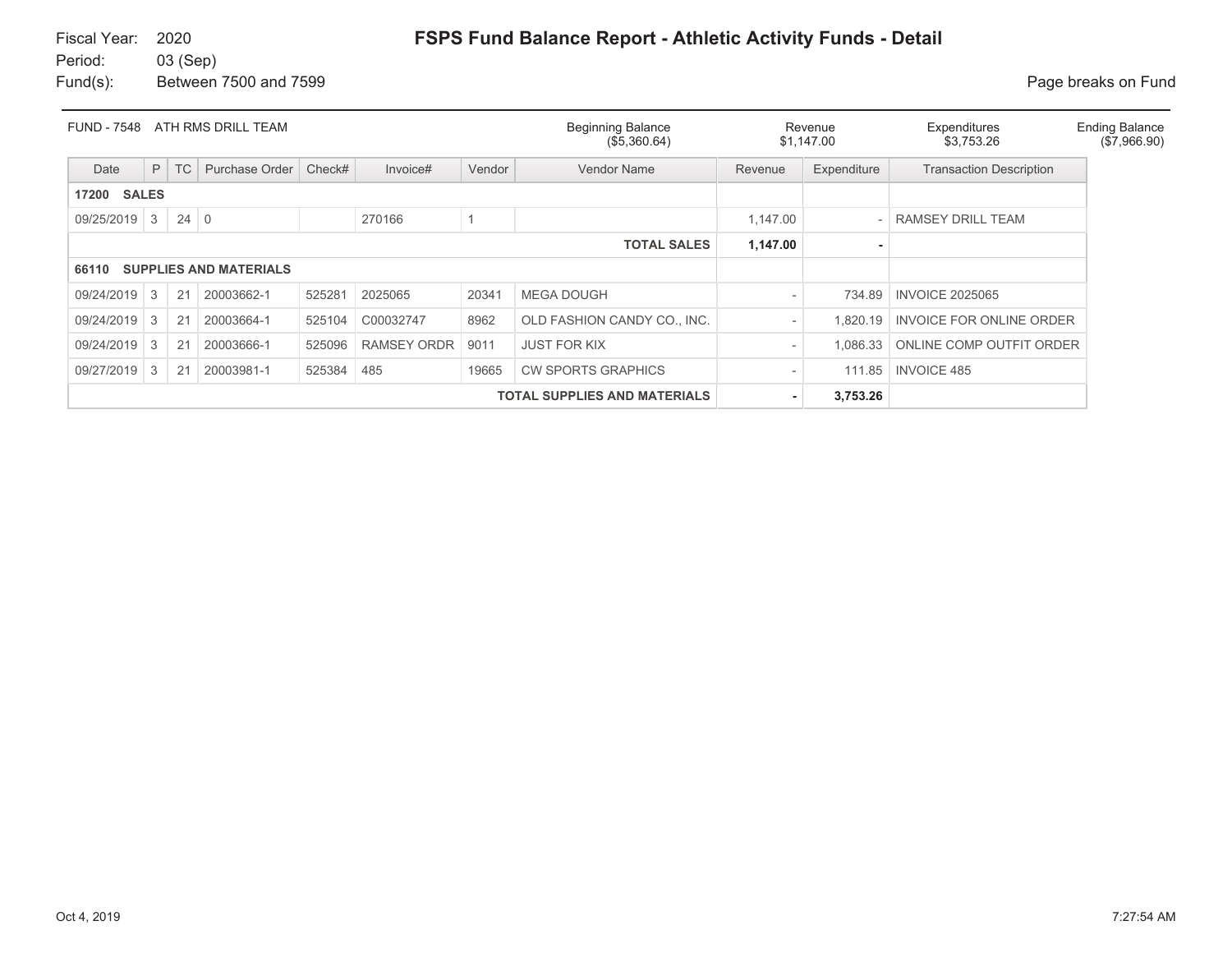| FUND - 7549 ATH RMS CHEERLEADING       |  |        |                         |             |                 |       | <b>Beginning Balance</b><br>(\$2,347.89) |         | Revenue<br>\$0.00 | Expenditures<br>\$405.28       | <b>Ending Balance</b><br>$(\$2,753.17)$ |
|----------------------------------------|--|--------|-------------------------|-------------|-----------------|-------|------------------------------------------|---------|-------------------|--------------------------------|-----------------------------------------|
| Date                                   |  | $P$ TC | Purchase Order   Check# |             | Invoice# Vendor |       | Vendor Name                              | Revenue | Expenditure       | <b>Transaction Description</b> |                                         |
| <b>SUPPLIES AND MATERIALS</b><br>66110 |  |        |                         |             |                 |       |                                          |         |                   |                                |                                         |
| $09/16/2019$ 3 21 0                    |  |        |                         | 525002 ATH  |                 | 526   | SPECIAL SCHOOL DIST OF FT SMITH          |         |                   | 308.70 CAPTIVE IMAGES          |                                         |
| 09/27/2019 3                           |  | 21     | 20003983-1              | 525475 3785 |                 | 13194 | <b>EXCEED ENTERPRISES</b>                |         | 96.58             | <b>INVOICE 3785</b>            |                                         |
| <b>TOTAL SUPPLIES AND MATERIALS</b>    |  |        |                         |             |                 |       |                                          | 405.28  |                   |                                |                                         |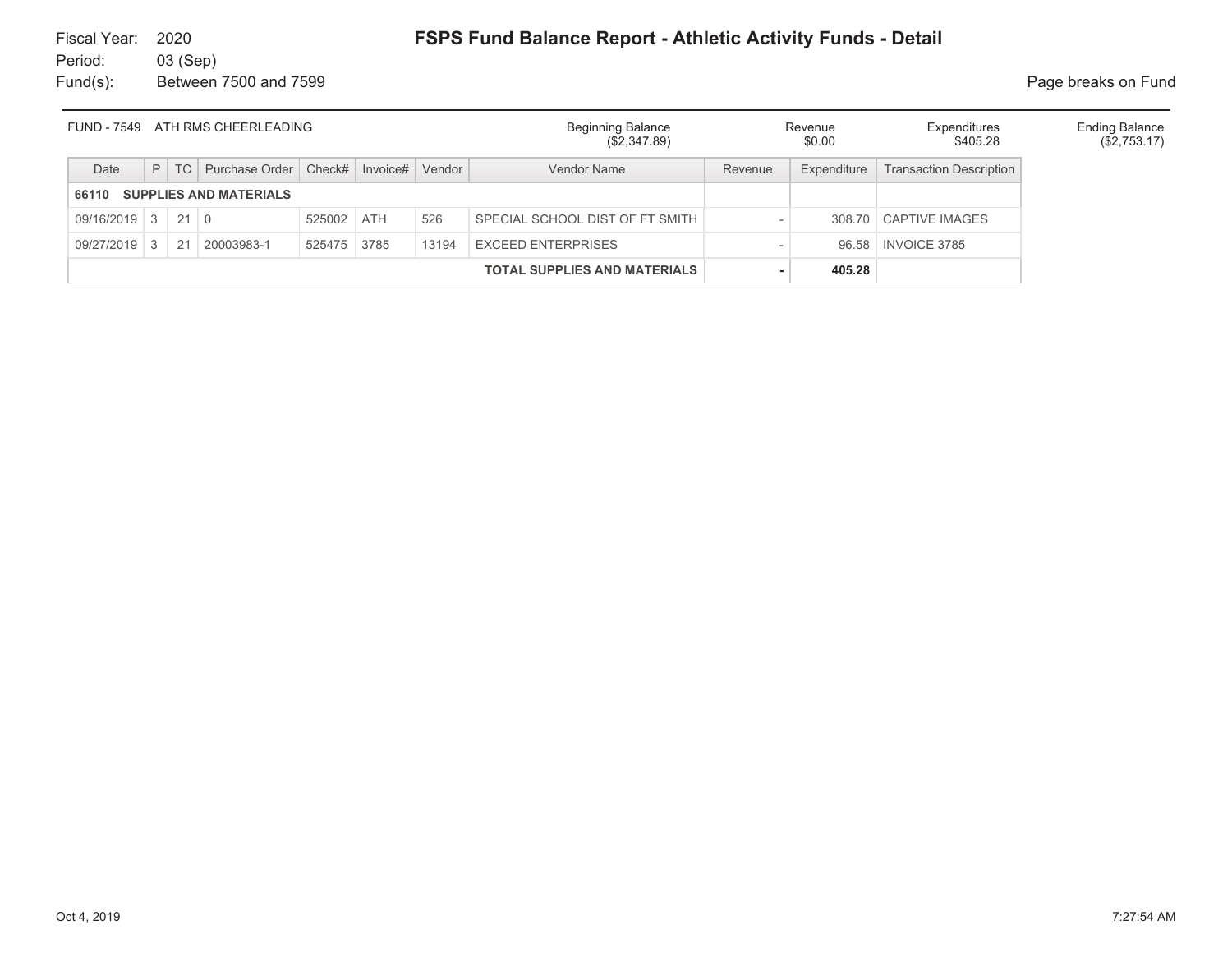## **FSPS Fund Balance Report - Athletic Activity Funds - Detail**

Fiscal Year: 2020Period: 03 (Sep) Fund(s): Between 7500 and 7599 **Page breaks on Fund** 

| <b>FUND - 7550</b>    | ATH NSD M-FOOTBALL |             |                |        |          |                |                    | <b>Beginning Balance</b><br>\$35,797.17 |                          | Revenue<br>\$6,656.35          | Expenditures<br>\$0.00 | <b>Ending Balance</b><br>\$42,453.52 |
|-----------------------|--------------------|-------------|----------------|--------|----------|----------------|--------------------|-----------------------------------------|--------------------------|--------------------------------|------------------------|--------------------------------------|
| Date                  | P                  | TC          | Purchase Order | Check# | Invoice# | Vendor         | <b>Vendor Name</b> | Revenue                                 | Expenditure              | <b>Transaction Description</b> |                        |                                      |
| <b>SALES</b><br>17200 |                    |             |                |        |          |                |                    |                                         |                          |                                |                        |                                      |
| 09/03/2019            | 3                  | $24 \mid 0$ |                |        | 269788   | $\overline{1}$ |                    | 600.00                                  | $\overline{a}$           | NHS FOOTBALL FR                |                        |                                      |
| 09/03/2019            | 3                  | $24 \mid 0$ |                |        |          |                |                    | (600.00)                                |                          |                                |                        |                                      |
| 09/25/2019            | 3                  | $24 \mid 0$ |                |        | 270177   | -1             |                    | 600.00                                  | $\overline{a}$           | <b>NHS FOOTBALL</b>            |                        |                                      |
| 09/25/2019            | 3                  | $24 \mid 0$ |                |        | 269799   | -1             |                    | 250.00                                  | $\overline{\phantom{a}}$ | NHS FOOTBALL FR                |                        |                                      |
| 09/25/2019            | 3                  | $24 \mid 0$ |                |        | 270152   | $\overline{1}$ |                    | 82.63                                   |                          | NHS FOOTBALL FR                |                        |                                      |
| 09/25/2019            | 3                  | $24 \mid 0$ |                |        | 270153   | $\overline{1}$ |                    | 573.72                                  |                          | <b>SHS FOOTBALL</b>            |                        |                                      |
| 09/25/2019            | 3                  | $24 \mid 0$ |                |        | 269299   | -1             |                    | 3,850.00                                | $\overline{\phantom{a}}$ | NHS FOOTBALL FR                |                        |                                      |
| 09/30/2019            | 3                  | $24 \mid 0$ |                |        | 21152    |                |                    | 1,000.00                                | $\overline{\phantom{a}}$ | NHS FOOTBALL                   |                        |                                      |
| 09/30/2019            | 3                  | $24 \mid 0$ |                |        | 270192   | $\overline{1}$ |                    | 300.00                                  |                          | NHS FOOTBALL                   |                        |                                      |
|                       |                    |             |                |        |          |                | <b>TOTAL SALES</b> | 6,656.35                                | $\overline{\phantom{a}}$ |                                |                        |                                      |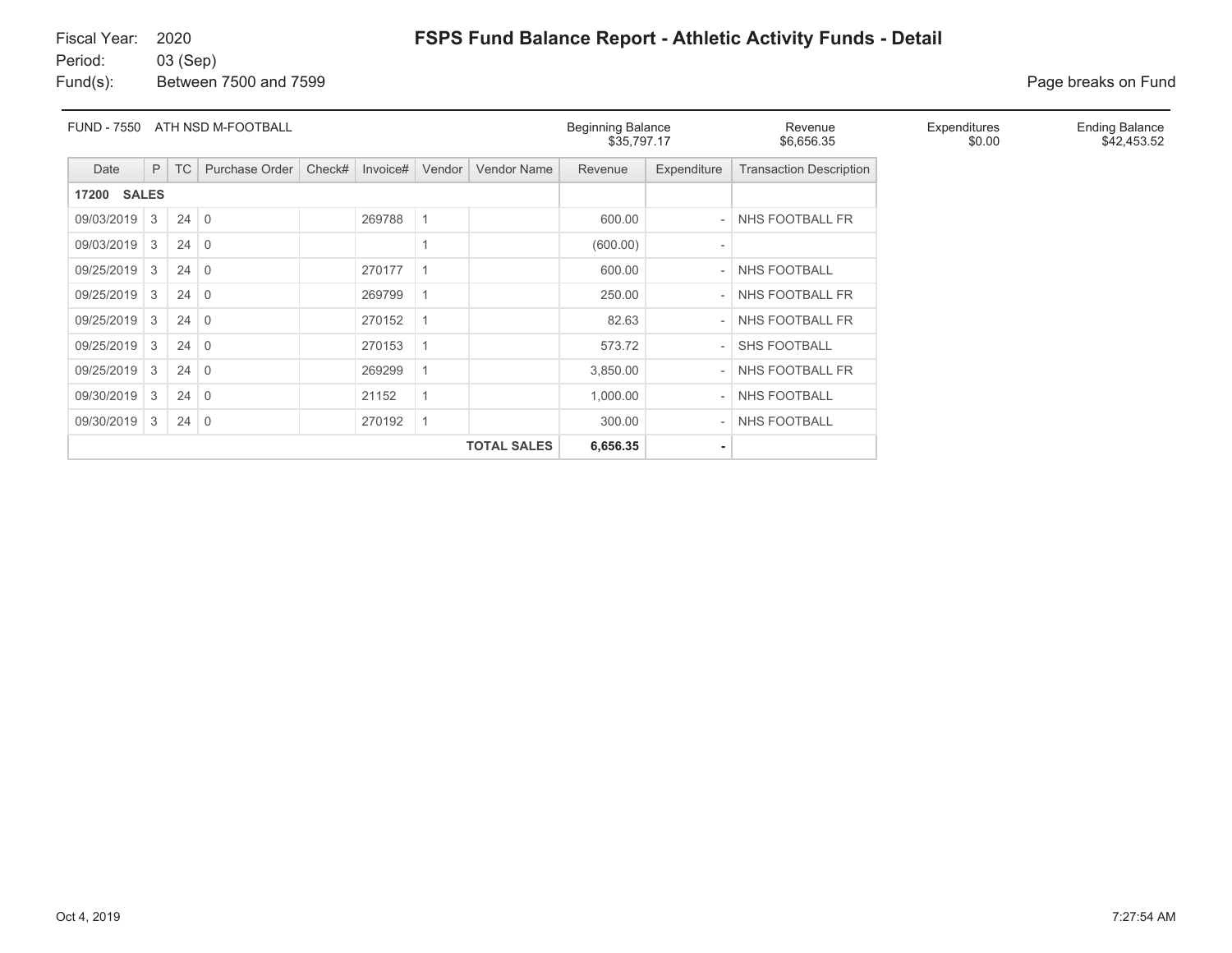Fund(s): Between 7500 and 7599 **Page breaks** on Fund

| <b>FUND - 7551</b> | ATH NSD F-VOLLEYBALL |             |                               |        |            |        | <b>Beginning Balance</b><br>(\$3,580.74) |          | Revenue<br>\$2,250.00    | Expenditures<br>\$453.05       | <b>Ending Balance</b><br>(\$1,783.79) |
|--------------------|----------------------|-------------|-------------------------------|--------|------------|--------|------------------------------------------|----------|--------------------------|--------------------------------|---------------------------------------|
| Date               | P                    | TC          | Purchase Order                | Check# | Invoice#   | Vendor | Vendor Name                              | Revenue  | Expenditure              | <b>Transaction Description</b> |                                       |
| <b>17200 SALES</b> |                      |             |                               |        |            |        |                                          |          |                          |                                |                                       |
| 09/25/2019         | 3                    | $24 \mid 0$ |                               |        | 270181     |        |                                          | 1,250.00 |                          | NHS VOLLEYBALL                 |                                       |
| 09/30/2019         | 3                    | $24 \mid 0$ |                               |        | 21152      |        |                                          | 1,000.00 | $\overline{\phantom{0}}$ | NHS VOLLEYBALL                 |                                       |
|                    |                      |             |                               |        |            |        | <b>TOTAL SALES</b>                       | 2,250.00 |                          |                                |                                       |
| 66110              |                      |             | <b>SUPPLIES AND MATERIALS</b> |        |            |        |                                          |          |                          |                                |                                       |
| 09/03/2019         | 3                    | $21 \mid 0$ |                               | 524399 | <b>ATH</b> | 526    | SPECIAL SCHOOL DIST OF FT SMITH          |          | 57.96                    | <b>WAACK</b>                   |                                       |
| 09/16/2019         | 3                    | 21          | 20003115-1                    | 524772 | 31375      | 153    | ATLAS UNIFORMS SALES INC                 |          | 395.09                   | <b>INVOICE 31375A</b>          |                                       |
|                    |                      |             |                               |        |            |        | <b>TOTAL SUPPLIES AND MATERIALS</b>      |          | 453.05                   |                                |                                       |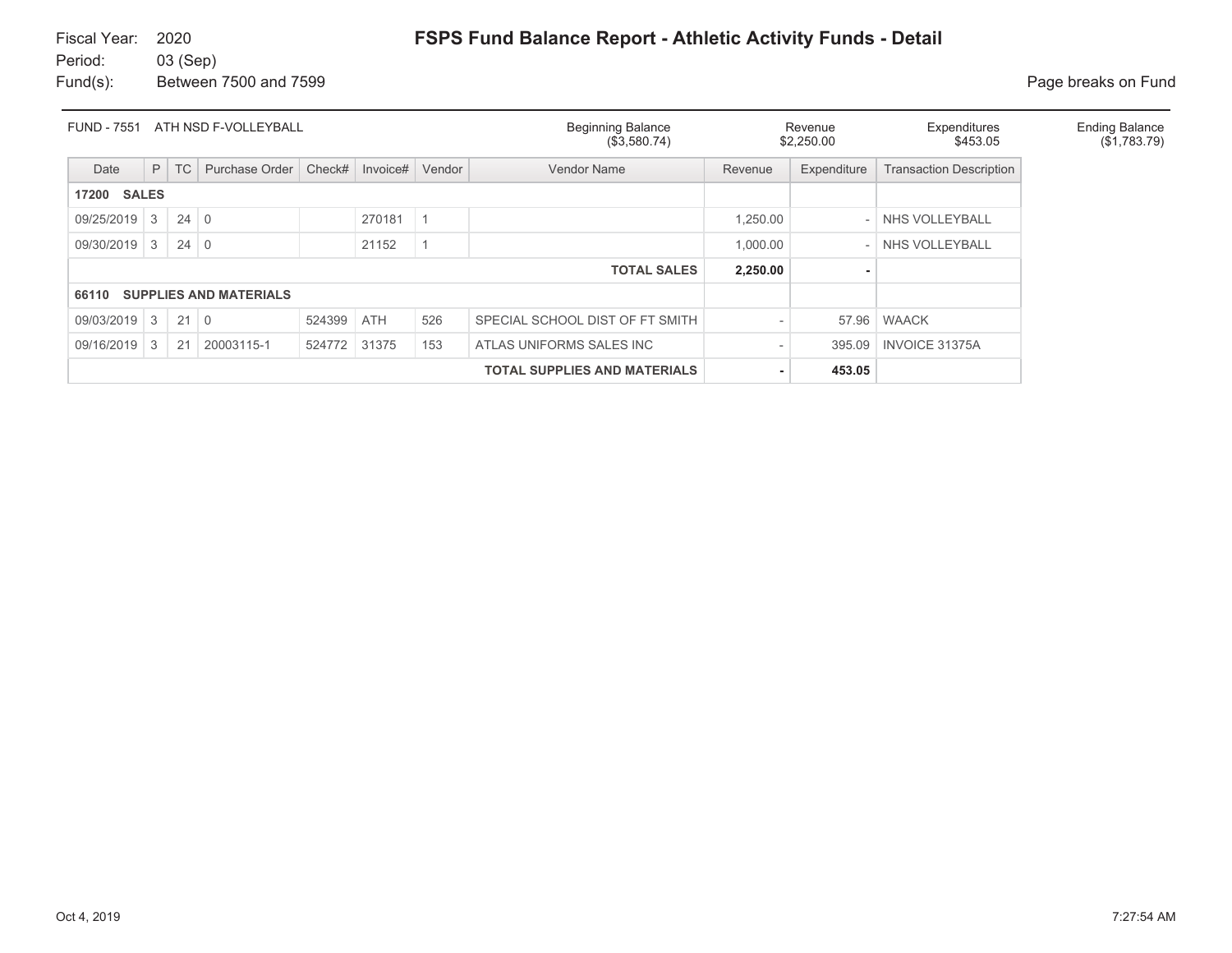Fund(s): Between 7500 and 7599 **Page breaks on Fund** 

| FUND - 7552           |   |             | ATH NSD M-BASKETBALL          |        |            |        | <b>Beginning Balance</b><br>\$9,693.28 | Revenue<br>\$3,243.00    |             | Expenditures<br>\$5,385.87     | <b>Ending Balance</b><br>\$7,550.41 |
|-----------------------|---|-------------|-------------------------------|--------|------------|--------|----------------------------------------|--------------------------|-------------|--------------------------------|-------------------------------------|
| Date                  | P | TC          | Purchase Order                | Check# | Invoice#   | Vendor | Vendor Name                            | Revenue                  | Expenditure | <b>Transaction Description</b> |                                     |
| <b>SALES</b><br>17200 |   |             |                               |        |            |        |                                        |                          |             |                                |                                     |
| 09/25/2019            | 3 | $24 \mid 0$ |                               |        | 269793     |        |                                        | 200.00                   |             | NHS BOYS BASKETBALL BANNE      |                                     |
| 09/25/2019            | 3 | $24 \mid 0$ |                               |        | 270151     |        |                                        | 200.00                   | $-$         | NHS BOYS BB                    |                                     |
| 09/30/2019            | 3 | $24 \mid 0$ |                               |        | 270191     |        |                                        | 750.00                   |             | NHS BOYS BASKETBALL FR         |                                     |
| 09/30/2019            | 3 | $24 \mid 0$ |                               |        | 270190     |        |                                        | 2,093.00                 |             | NHS BOYS BASKETBALL            |                                     |
|                       |   |             |                               |        |            |        | <b>TOTAL SALES</b>                     | 3,243.00                 |             |                                |                                     |
| 66110                 |   |             | <b>SUPPLIES AND MATERIALS</b> |        |            |        |                                        |                          |             |                                |                                     |
| 09/16/2019            | 3 | 21          | $\overline{0}$                | 525002 | <b>ATH</b> | 526    | SPECIAL SCHOOL DIST OF FT SMITH        | $\overline{\phantom{a}}$ | 35.99       | <b>HOBBY LOBBY</b>             |                                     |
| 09/16/2019            | 3 | 21          | $\Omega$                      | 525002 | <b>ATH</b> | 526    | SPECIAL SCHOOL DIST OF FT SMITH        | $\overline{\phantom{a}}$ | 1,005.99    | <b>BURNETT</b>                 |                                     |
| 09/24/2019            | 3 | 21          | 20003647-1                    | 525206 | EXP 091919 | 5580   | <b>ERIC BURNETT</b>                    | $\overline{\phantom{0}}$ | 3,709.75    | REIMBURSE FOR T SHIRT ORD      |                                     |
| 09/24/2019            | 3 | 21          | $\overline{0}$                | 525317 | <b>ATH</b> | 526    | SPECIAL SCHOOL DIST OF FT SMITH        | $\overline{\phantom{0}}$ | 634.14      | <b>ERIC BURNETT</b>            |                                     |
|                       |   |             |                               |        |            |        | <b>TOTAL SUPPLIES AND MATERIALS</b>    | ٠.                       | 5,385.87    |                                |                                     |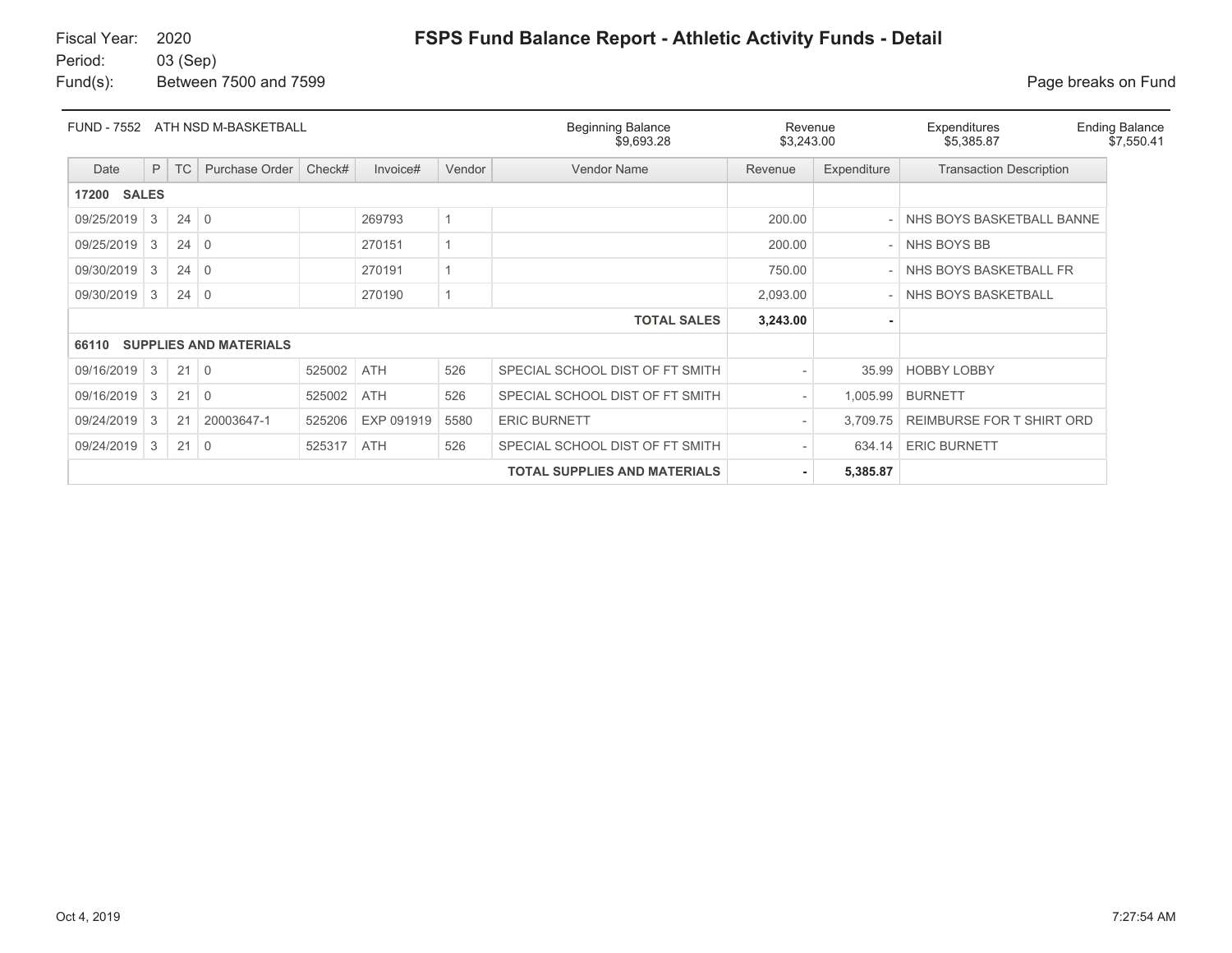# Fiscal Year: 2020

# **FSPS Fund Balance Report - Athletic Activity Funds - Detail**

Period: 03 (Sep) Fund(s): Between 7500 and 7599 **Page breaks on Fund** 

|              |   |             | FUND - 7553 ATH NSD F-BASKETBALL |        |               |              | <b>Beginning Balance</b><br>\$7.388.19 | Revenue<br>\$4,404.22 |             | Expenditures<br><b>Ending Balance</b><br>\$164.32<br>\$11,628.09 |
|--------------|---|-------------|----------------------------------|--------|---------------|--------------|----------------------------------------|-----------------------|-------------|------------------------------------------------------------------|
| Date         | P | <b>TC</b>   | Purchase Order                   | Check# | Invoice#      | Vendor       | <b>Vendor Name</b>                     | Revenue               | Expenditure | <b>Transaction Description</b>                                   |
| 17200 SALES  |   |             |                                  |        |               |              |                                        |                       |             |                                                                  |
| 09/25/2019   | 3 | $24 \mid 0$ |                                  |        | 270176        | $\mathbf{1}$ |                                        | 200.00                |             | NHS GIRLS BASKETBALL                                             |
| 09/25/2019   | 3 | $24 \mid 0$ |                                  |        | 21131         | $\mathbf{1}$ |                                        | 445.00                |             | NHS GIRLS BASKETBALL                                             |
| 09/25/2019   | 3 | 24          | $\overline{0}$                   |        | 269792        | 1            |                                        | 400.00                |             | NHS GIRLS BASKETBALL BANN                                        |
| 09/25/2019   | 3 | $24 \mid 0$ |                                  |        | 270154        | $\mathbf{1}$ |                                        | 576.22                |             | NHS BOYS BASKETBALL REBAT                                        |
| 09/25/2019   | 3 | 24          | $\overline{0}$                   |        | 270179        | 1            |                                        | 200.00                |             | NHS GIRLS BASKETBALL                                             |
| 09/30/2019   | 3 | $24 \mid 0$ |                                  |        | 270187        | $\mathbf{1}$ |                                        | 500.00                |             | NHS GIRLS BASKETBALL                                             |
| 09/30/2019   | 3 | $24 \mid 0$ |                                  |        | 270189        | $\mathbf{1}$ |                                        | 400.00                |             | NHS GIRLS BASKETBALL                                             |
| 09/30/2019   | 3 | $24 \mid 0$ |                                  |        | 21152         | $\mathbf{1}$ |                                        | 1,183.00              |             | NHSGIRLS BASKETBALL                                              |
|              |   |             |                                  |        |               |              | <b>TOTAL SALES</b>                     | 3,904.22              |             |                                                                  |
| 19200        |   |             | <b>PRIVATE CONTRIBUTIONS</b>     |        |               |              |                                        |                       |             |                                                                  |
| 09/25/2019 3 |   | $24 \mid 0$ |                                  |        | 269298        | $\mathbf{1}$ |                                        | 500.00                |             | NHS GIRLS BASKETBALL                                             |
|              |   |             |                                  |        |               |              | <b>TOTAL PRIVATE CONTRIBUTIONS</b>     | 500.00                |             |                                                                  |
| 66110        |   |             | <b>SUPPLIES AND MATERIALS</b>    |        |               |              |                                        |                       |             |                                                                  |
| 09/16/2019   | 3 | $21 \mid 0$ |                                  | 525002 | <b>ATH</b>    | 526          | SPECIAL SCHOOL DIST OF FT SMITH        |                       | 27.64       | <b>HOBBY LOBBY</b>                                               |
| 09/24/2019   | 3 | 21          | 20003668-1                       | 525094 | 00201955      | 5508         | JOHNSTON'S QUALITY FLOWERS             |                       | 55.92       | <b>INVOICE 00201955</b>                                          |
| 09/27/2019   | 3 | 21          | 20003965-1                       | 525391 | 52126         | 6838         | <b>GRAPHIC SERVICE CO</b>              |                       | 32.93       | <b>INVOICE 52126</b>                                             |
| 09/27/2019   | 3 | 21          | 20004003-1                       | 525433 | 7540193633188 | 1287         | WAL MART AMEX CC ONLY                  |                       | 47.83       | ONLINE ORDER FOR REUNION                                         |
|              |   |             |                                  |        |               |              | <b>TOTAL SUPPLIES AND MATERIALS</b>    |                       | 164.32      |                                                                  |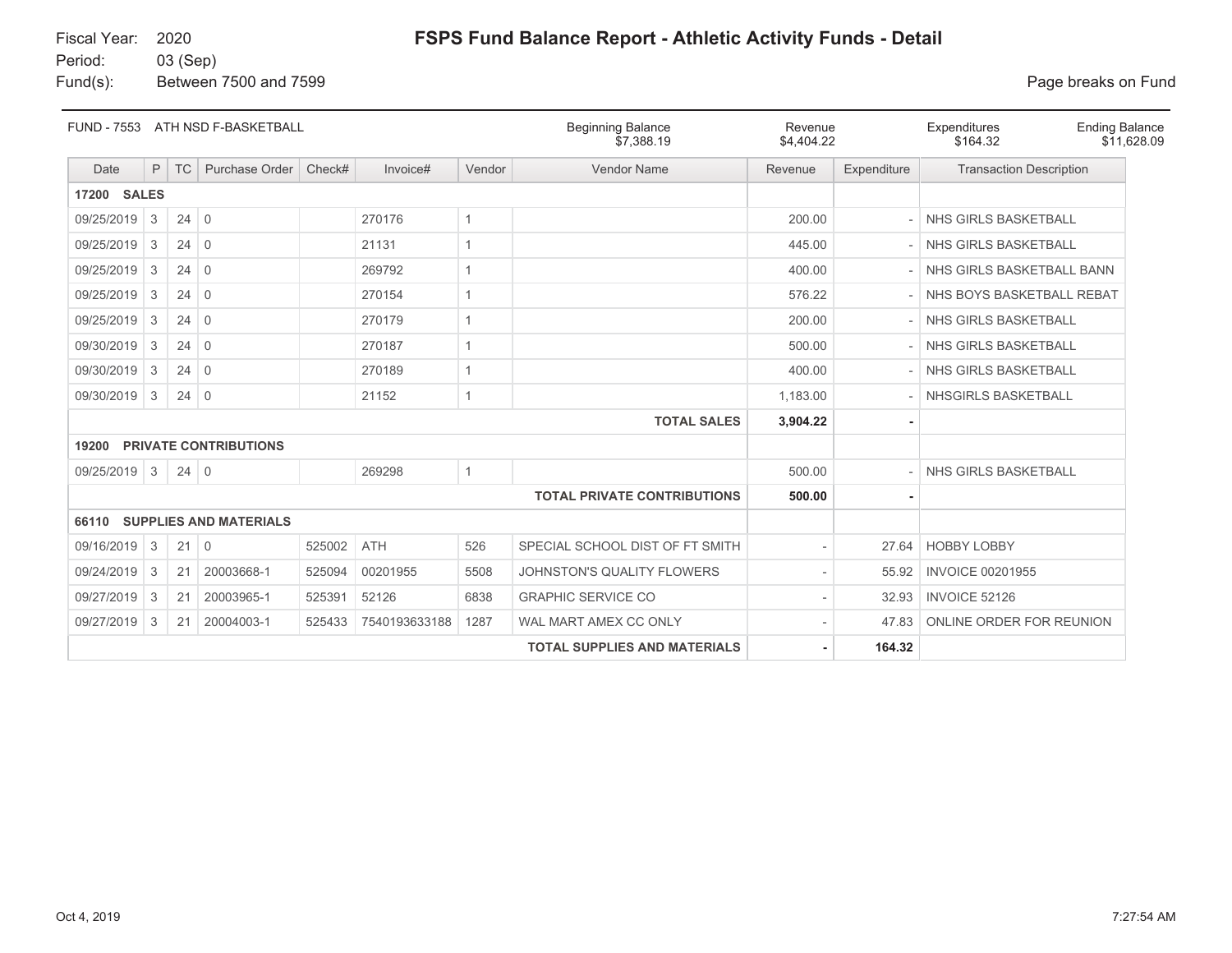| ATH NSD M-BASEBALL<br>FUND - 7554 |  |  |                                                                    |  |        |                    | <b>Beginning Balance</b><br>\$18,955.26 |             | Revenue<br>\$1,350.00          | Expenditures<br>\$0.00 | <b>Ending Balance</b><br>\$20,305.26 |
|-----------------------------------|--|--|--------------------------------------------------------------------|--|--------|--------------------|-----------------------------------------|-------------|--------------------------------|------------------------|--------------------------------------|
| Date                              |  |  | P   TC   Purchase Order   Check#   Invoice#   Vendor   Vendor Name |  |        |                    | Revenue                                 | Expenditure | <b>Transaction Description</b> |                        |                                      |
| <b>SALES</b><br>17200             |  |  |                                                                    |  |        |                    |                                         |             |                                |                        |                                      |
| $09/25/2019$ 3 24 0               |  |  |                                                                    |  | 270178 |                    | 1,350.00                                |             | NHS BOYS BASKETBALL            |                        |                                      |
|                                   |  |  |                                                                    |  |        | <b>TOTAL SALES</b> | 1,350.00                                |             |                                |                        |                                      |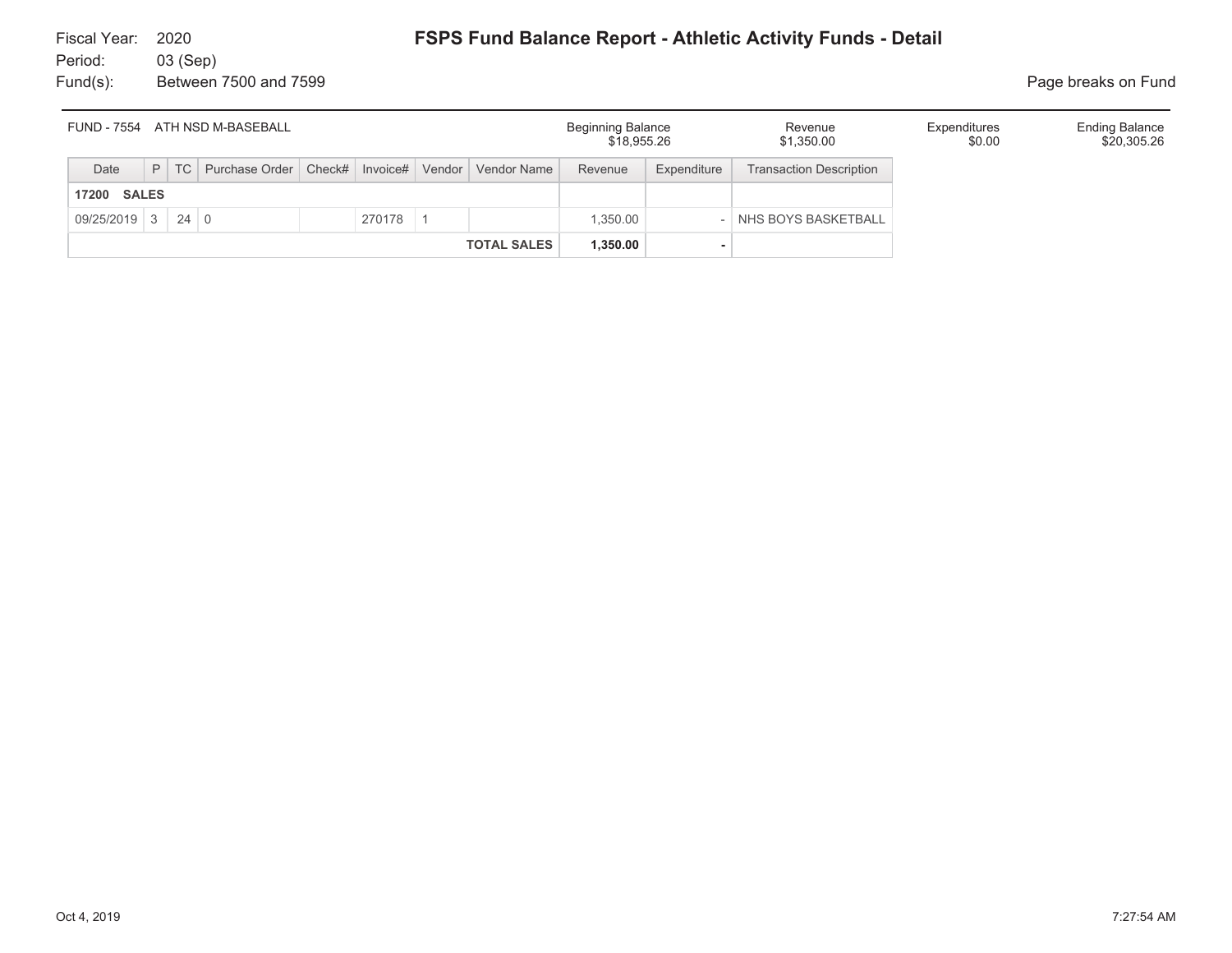Fund(s): Between 7500 and 7599 **Page breaks** on Fund

| <b>FUND - 7555</b> | ATH NSD F-SOFTBALL<br><b>Beginning Balance</b><br>\$7,040.95 |             |                               |        |          |        |                                           |          | Revenue<br>\$0.00 | Expenditures<br>\$447.83       | <b>Ending Balance</b><br>\$6,593.12 |
|--------------------|--------------------------------------------------------------|-------------|-------------------------------|--------|----------|--------|-------------------------------------------|----------|-------------------|--------------------------------|-------------------------------------|
| Date               | P                                                            | <b>TC</b>   | Purchase Order                | Check# | Invoice# | Vendor | Vendor Name                               | Revenue  | Expenditure       | <b>Transaction Description</b> |                                     |
| 17200              | <b>SALES</b>                                                 |             |                               |        |          |        |                                           |          |                   |                                |                                     |
| 09/03/2019         | 3                                                            | $24 \mid 0$ |                               |        | 21109    |        |                                           | 436.00   |                   | <b>SHS SOFTBALL FR</b>         |                                     |
| 09/03/2019         | 3                                                            | $24 \mid 0$ |                               |        |          |        |                                           | (436.00) |                   |                                |                                     |
|                    |                                                              |             |                               |        |          |        | <b>TOTAL SALES</b>                        |          |                   |                                |                                     |
| 66110              |                                                              |             | <b>SUPPLIES AND MATERIALS</b> |        |          |        |                                           |          |                   |                                |                                     |
| 09/16/2019         | 3                                                            | 21          | 20003122-1                    | 524890 | 1905079  | 1041   | <b>CUSTOM AWARDS &amp; ENGRAVING INC.</b> |          | 72.58             | <b>INVOICE 1903071</b>         |                                     |
| 09/16/2019         | 3                                                            | 21          | 20003122-1                    | 524890 | 1903071  | 1041   | CUSTOM AWARDS & ENGRAVING INC             |          | 84.38             | <b>INVOICE 1903071</b>         |                                     |
| 09/16/2019         | 3                                                            | 21          | 20003122-2                    | 524890 | 1905079  | 1041   | CUSTOM AWARDS & ENGRAVING INC             |          | 62.42             | <b>INVOICE 1905079</b>         |                                     |
| 09/16/2019         | 3                                                            | 21          | 20003122-2                    | 524890 | 1903071  | 1041   | CUSTOM AWARDS & ENGRAVING INC             |          | 72.57             | <b>INVOICE 1905079</b>         |                                     |
| 09/27/2019         | 3                                                            | 21          | 20003994-1                    | 525486 | 020      | 21159  | GETCUS2MIZED                              |          | 155.88            | <b>INVOICE 020</b>             |                                     |
|                    |                                                              |             |                               |        |          |        | <b>TOTAL SUPPLIES AND MATERIALS</b>       |          | 447.83            |                                |                                     |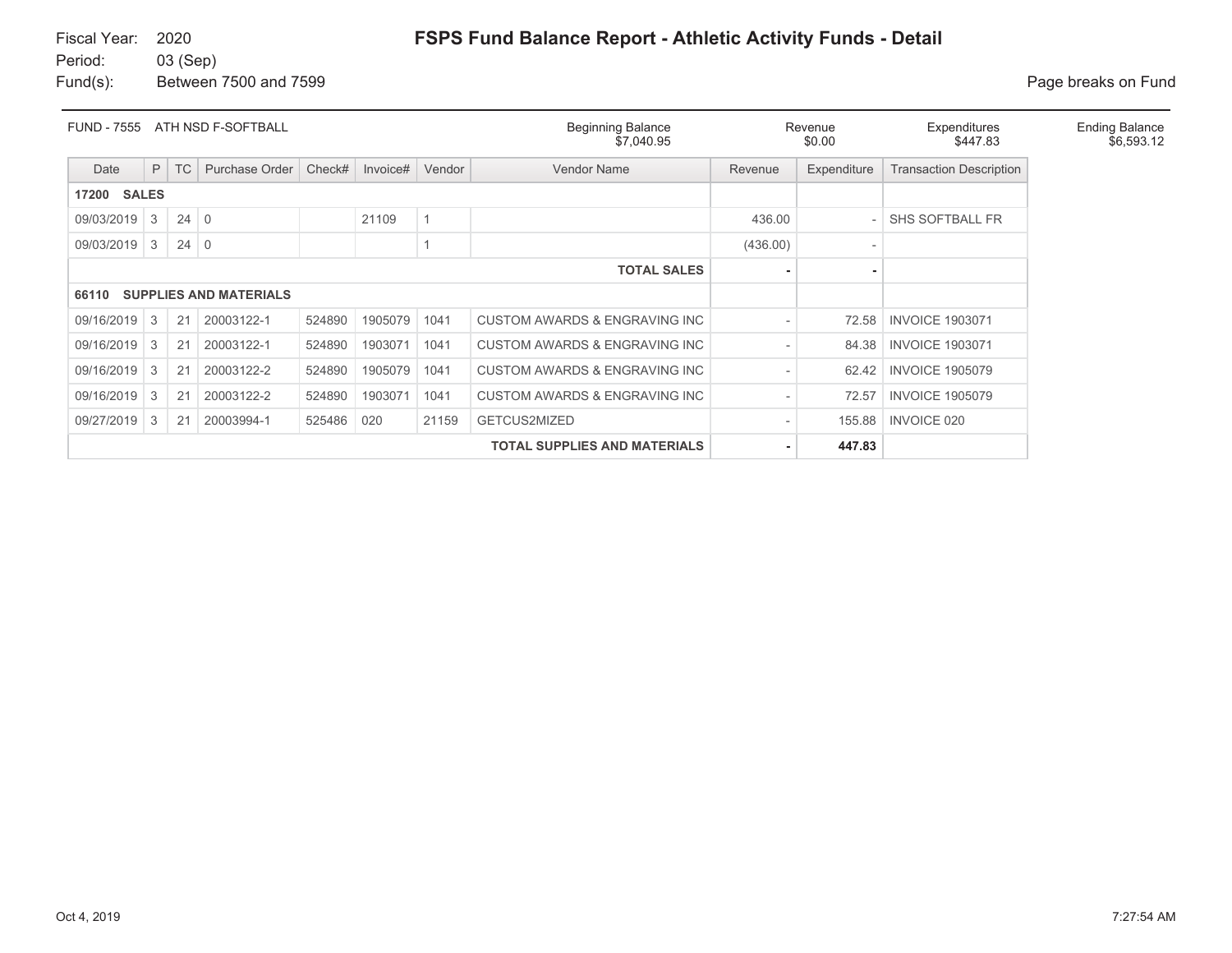| Fiscal Year:        | 2020                              | <b>FSPS Fund Balance Report - Athletic Activity Funds - Detail</b> |                   |                        |                                     |  |  |  |  |  |  |
|---------------------|-----------------------------------|--------------------------------------------------------------------|-------------------|------------------------|-------------------------------------|--|--|--|--|--|--|
| Period:<br>Fund(s): | 03 (Sep)<br>Between 7500 and 7599 |                                                                    |                   |                        | Page breaks on Fund                 |  |  |  |  |  |  |
|                     | FUND - 7556 ATH NSD M-BOWLING     | <b>Beginning Balance</b><br>\$3,000.00                             | Revenue<br>\$0.00 | Expenditures<br>\$0.00 | <b>Ending Balance</b><br>\$3,000.00 |  |  |  |  |  |  |
|                     | No Activity to Report             |                                                                    |                   |                        |                                     |  |  |  |  |  |  |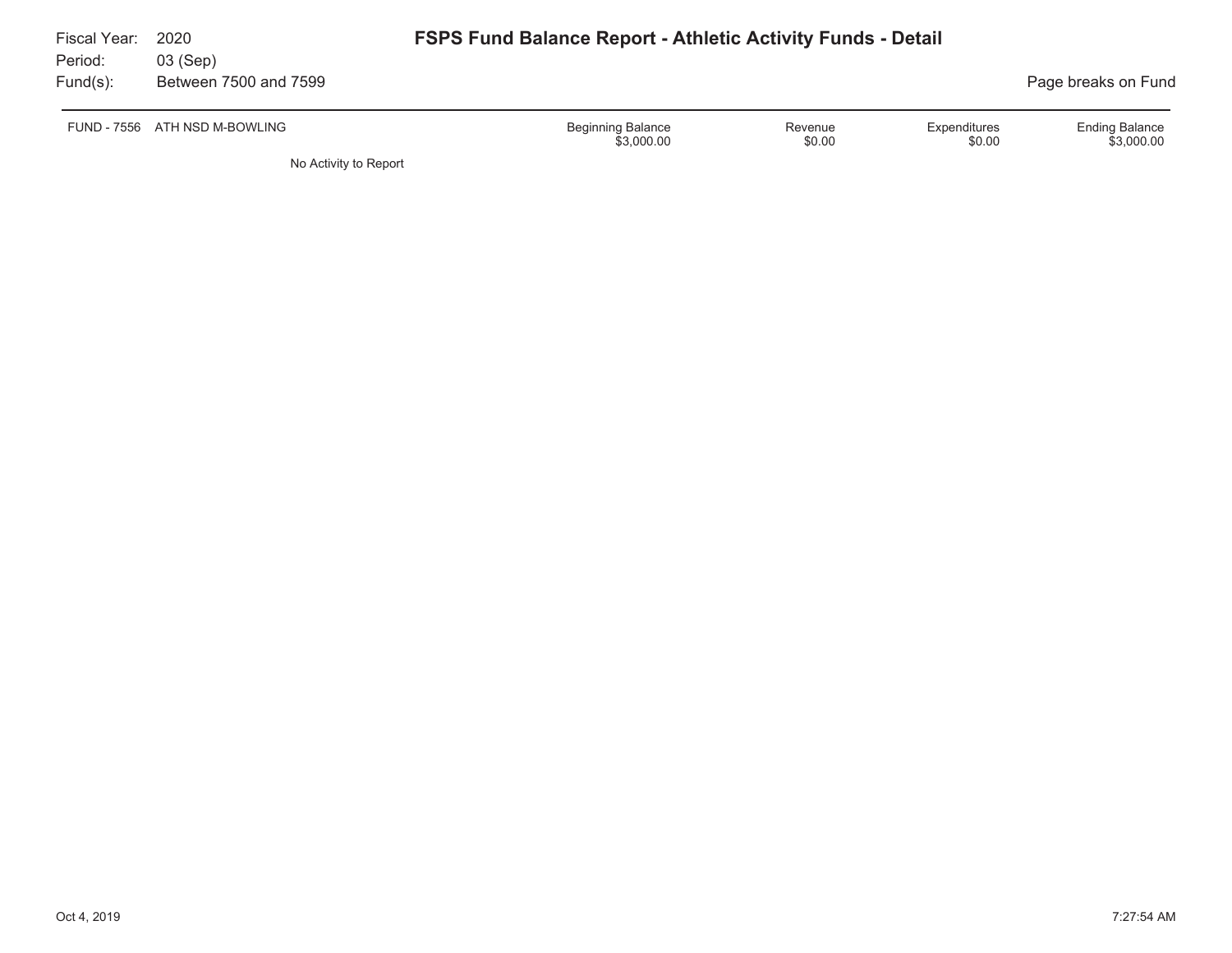| Fiscal Year:<br>Period: | 2020<br>03 (Sep)      |                                                                                     |                                   |
|-------------------------|-----------------------|-------------------------------------------------------------------------------------|-----------------------------------|
| $Fund(s)$ :             | Between 7500 and 7599 |                                                                                     | Page breaks on Fund               |
| <b>FUND - 7557</b>      | ATH NSD F-BOWLING     | <b>Beginning Balance</b><br>Expenditures<br>Revenue<br>\$0.00<br>\$800.00<br>\$0.00 | <b>Ending Balance</b><br>\$800.00 |
|                         | No Activity to Report |                                                                                     |                                   |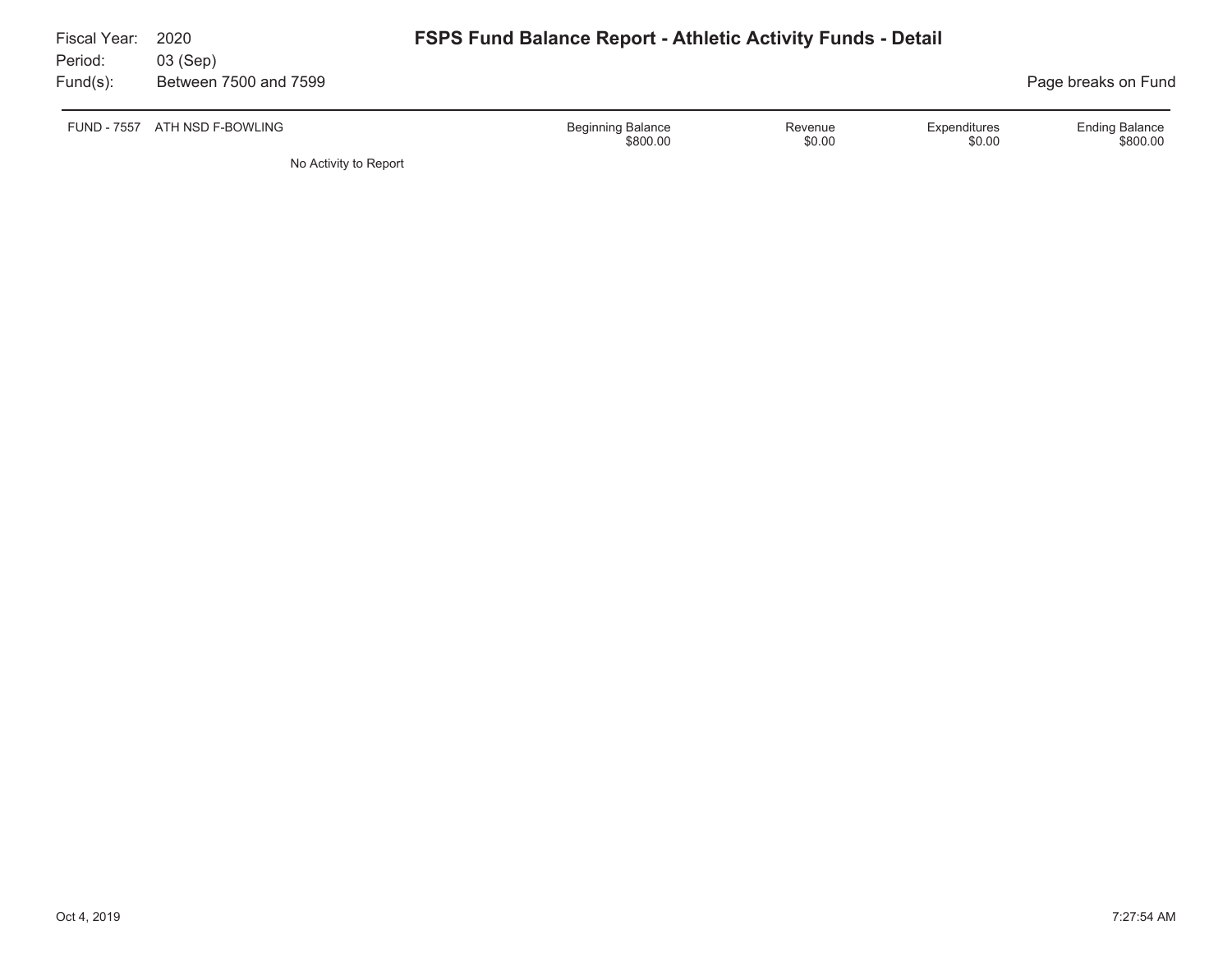| FUND - 7558 ATH NSD M-GOLF |  |        |                                                           |  |       |  |                    | <b>Beginning Balance</b><br>\$1.057.42 |             | Revenue<br>\$1,000.00          | Expenditures<br>\$0.00 | <b>Ending Balance</b><br>\$2,057.42 |
|----------------------------|--|--------|-----------------------------------------------------------|--|-------|--|--------------------|----------------------------------------|-------------|--------------------------------|------------------------|-------------------------------------|
| Date                       |  | $P$ TC | Purchase Order   Check#   Invoice#   Vendor   Vendor Name |  |       |  |                    | Revenue                                | Expenditure | <b>Transaction Description</b> |                        |                                     |
| <b>17200 SALES</b>         |  |        |                                                           |  |       |  |                    |                                        |             |                                |                        |                                     |
| $09/30/2019$ 3 24 0        |  |        |                                                           |  | 21152 |  |                    | 1.000.00                               |             | NHS GOLF                       |                        |                                     |
|                            |  |        |                                                           |  |       |  | <b>TOTAL SALES</b> | 1,000.00                               |             |                                |                        |                                     |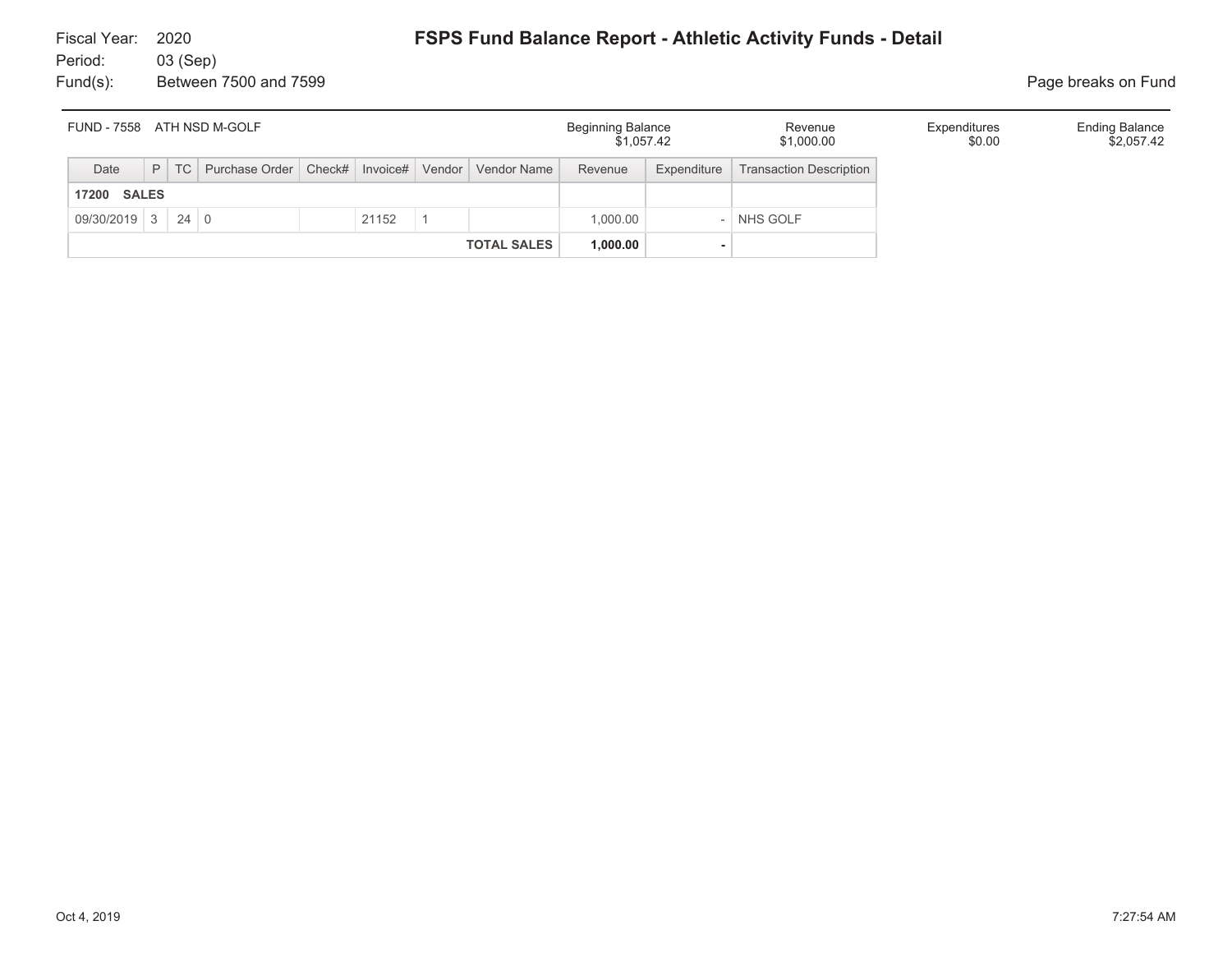| ATH NSD F-GOLF<br>FUND - 7559 |  |  |                                                                    |  |        |  |                    | <b>Beginning Balance</b> | \$672.35    | Revenue<br>\$300.00     | Expenditures<br>\$0.00 | <b>Ending Balance</b><br>\$972.35 |
|-------------------------------|--|--|--------------------------------------------------------------------|--|--------|--|--------------------|--------------------------|-------------|-------------------------|------------------------|-----------------------------------|
| Date                          |  |  | P   TC   Purchase Order   Check#   Invoice#   Vendor   Vendor Name |  |        |  |                    | Revenue                  | Expenditure | Transaction Description |                        |                                   |
| <b>SALES</b><br>17200         |  |  |                                                                    |  |        |  |                    |                          |             |                         |                        |                                   |
| 09/25/2019 3 24 0             |  |  |                                                                    |  | 269798 |  |                    | 300.00                   |             | NHS GOLF FR             |                        |                                   |
|                               |  |  |                                                                    |  |        |  | <b>TOTAL SALES</b> | 300.00                   |             |                         |                        |                                   |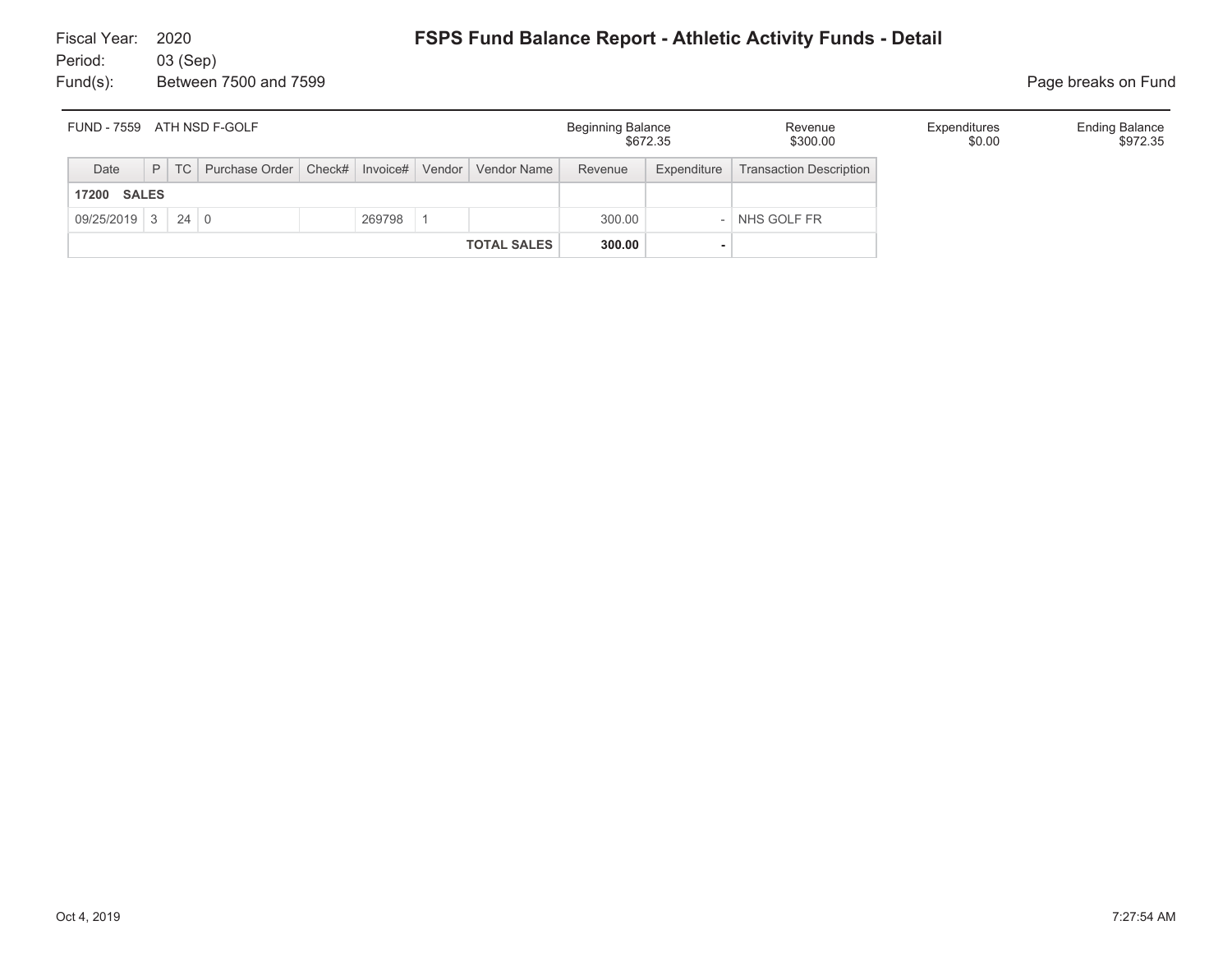| FUND - 7560                         |  |  | ATH NSD M-SOCCER                 |        |            |        |                    | <b>Beginning Balance</b><br>\$13,161.66 |             | Revenue<br>\$0.00              | Expenditures<br>\$684.42 | <b>Ending Balance</b><br>\$12,477.24 |
|-------------------------------------|--|--|----------------------------------|--------|------------|--------|--------------------|-----------------------------------------|-------------|--------------------------------|--------------------------|--------------------------------------|
| Date                                |  |  | P   TC   Purchase Order   Check# |        | Invoice#   | Vendor | <b>Vendor Name</b> | Revenue                                 | Expenditure | <b>Transaction Description</b> |                          |                                      |
| 66110                               |  |  | <b>SUPPLIES AND MATERIALS</b>    |        |            |        |                    |                                         |             |                                |                          |                                      |
| 09/27/2019 3                        |  |  | 21 20003993-1                    | 525401 | N002785355 | 331    | NEFF COMPANY       |                                         | 684.42      | <b>INVOICE N002785355</b>      |                          |                                      |
| <b>TOTAL SUPPLIES AND MATERIALS</b> |  |  |                                  |        |            |        |                    |                                         | 684.42      |                                |                          |                                      |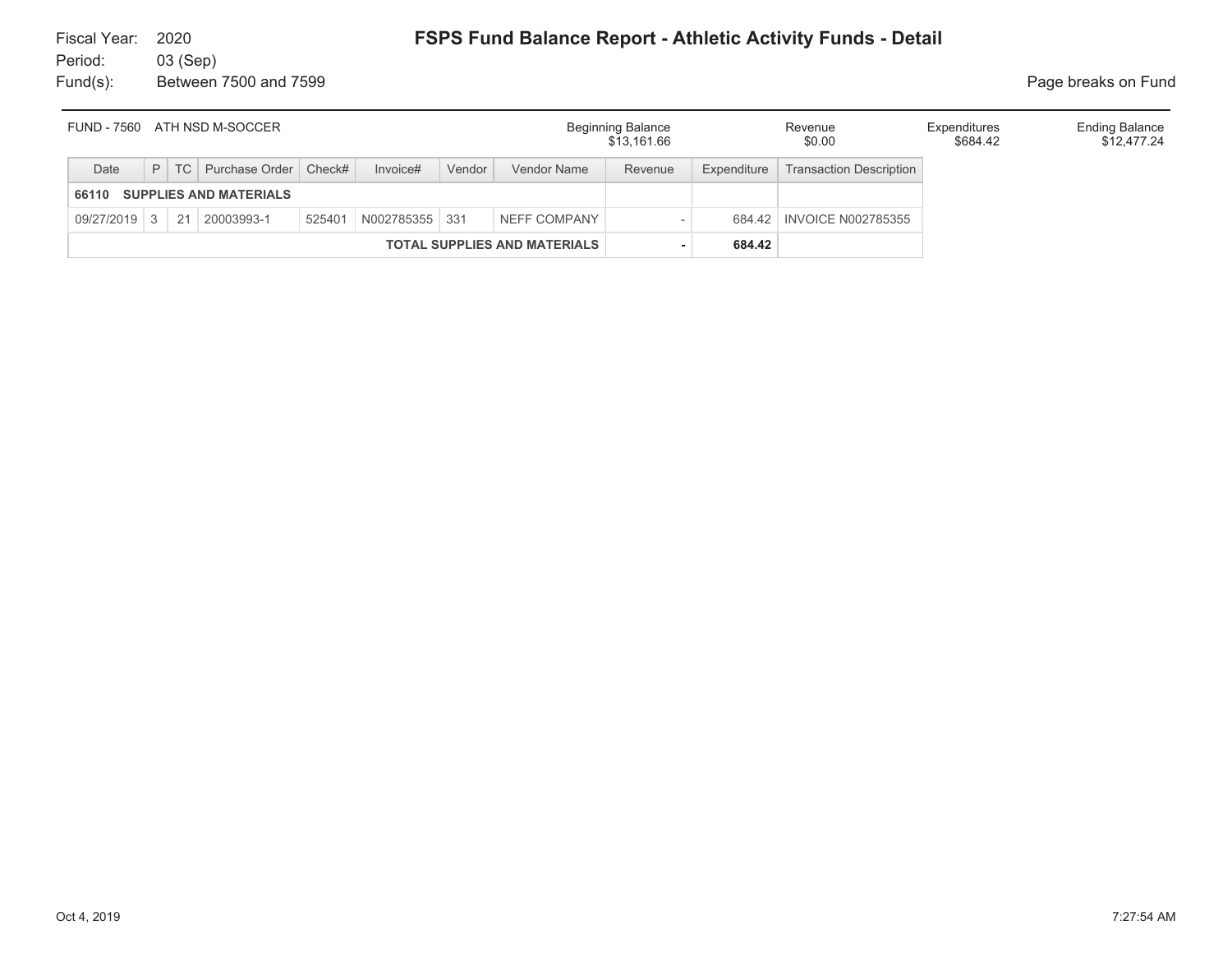| Fiscal Year:<br>Period: | 2020<br>03 (Sep)             | <b>FSPS Fund Balance Report - Athletic Activity Funds - Detail</b> |                   |                        |                                      |
|-------------------------|------------------------------|--------------------------------------------------------------------|-------------------|------------------------|--------------------------------------|
| $Fund(s)$ :             | Between 7500 and 7599        |                                                                    |                   |                        | Page breaks on Fund                  |
|                         | FUND - 7561 ATH NSD F-SOCCER | <b>Beginning Balance</b><br>\$15,292.05                            | Revenue<br>\$0.00 | Expenditures<br>\$0.00 | <b>Ending Balance</b><br>\$15,292.05 |

No Activity to Report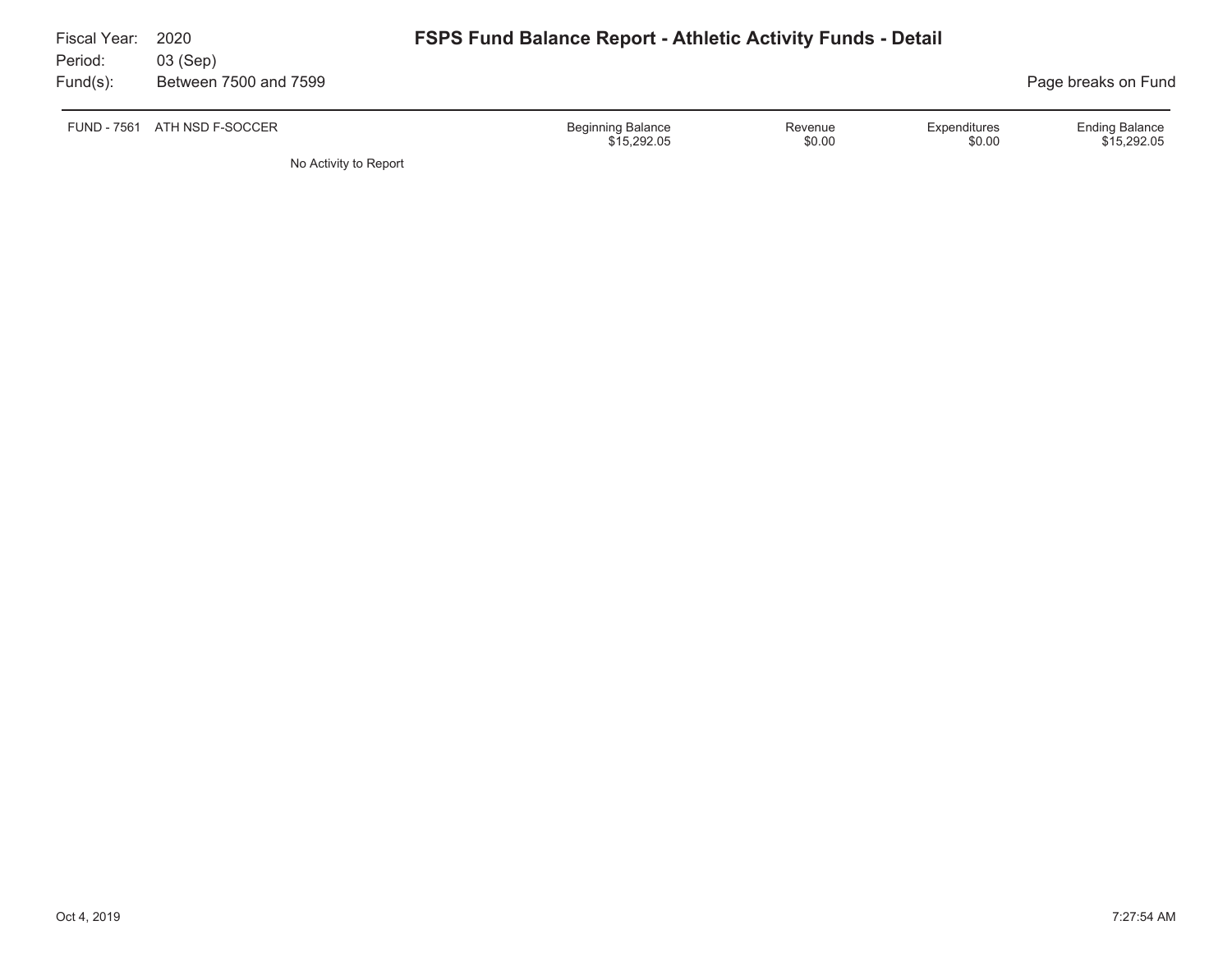| ATH NSD M-TENNIS<br><b>FUND - 7564</b> |  |  |                                                                    |  |       |  |                    | Beginning Balance | \$727.30    | Revenue<br>\$1,000.00          | Expenditures<br>\$0.00 | <b>Ending Balance</b><br>\$1,727.30 |
|----------------------------------------|--|--|--------------------------------------------------------------------|--|-------|--|--------------------|-------------------|-------------|--------------------------------|------------------------|-------------------------------------|
| Date                                   |  |  | P   TC   Purchase Order   Check#   Invoice#   Vendor   Vendor Name |  |       |  |                    | Revenue           | Expenditure | <b>Transaction Description</b> |                        |                                     |
| <b>17200 SALES</b>                     |  |  |                                                                    |  |       |  |                    |                   |             |                                |                        |                                     |
| $09/30/2019$ 3 24 0                    |  |  |                                                                    |  | 21152 |  |                    | 1.000.00          |             | NHS TENNIS                     |                        |                                     |
|                                        |  |  |                                                                    |  |       |  | <b>TOTAL SALES</b> | 1,000.00          |             |                                |                        |                                     |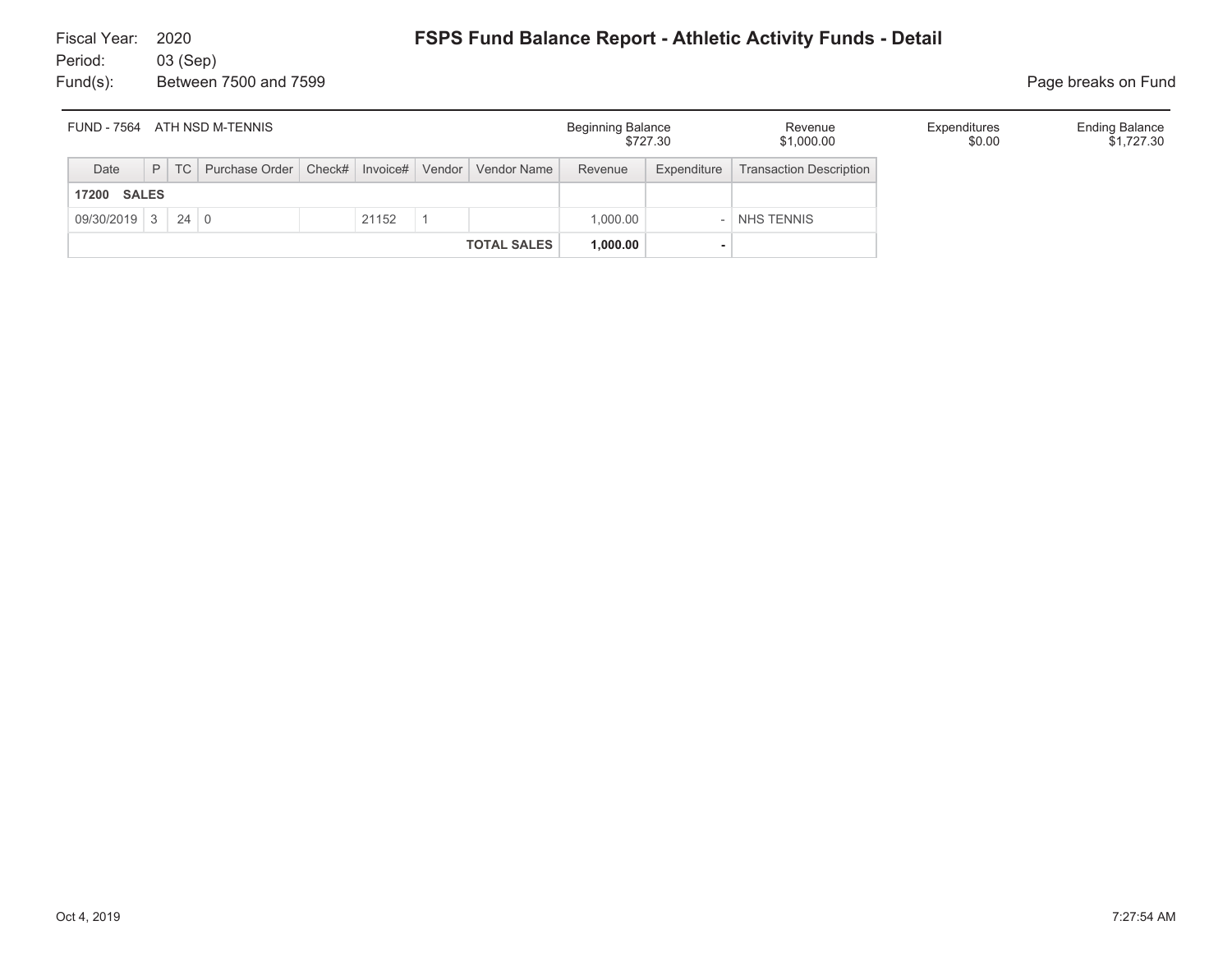| Fiscal Year:<br>Period: | 2020<br>03 (Sep)             | <b>FSPS Fund Balance Report - Athletic Activity Funds - Detail</b>                    |                                     |
|-------------------------|------------------------------|---------------------------------------------------------------------------------------|-------------------------------------|
| $Fund(s)$ :             | Between 7500 and 7599        |                                                                                       | Page breaks on Fund                 |
|                         | FUND - 7565 ATH NSD F-TENNIS | <b>Beginning Balance</b><br>Expenditures<br>Revenue<br>\$2,000.00<br>\$0.00<br>\$0.00 | <b>Ending Balance</b><br>\$2,000.00 |
|                         | No Activity to Report        |                                                                                       |                                     |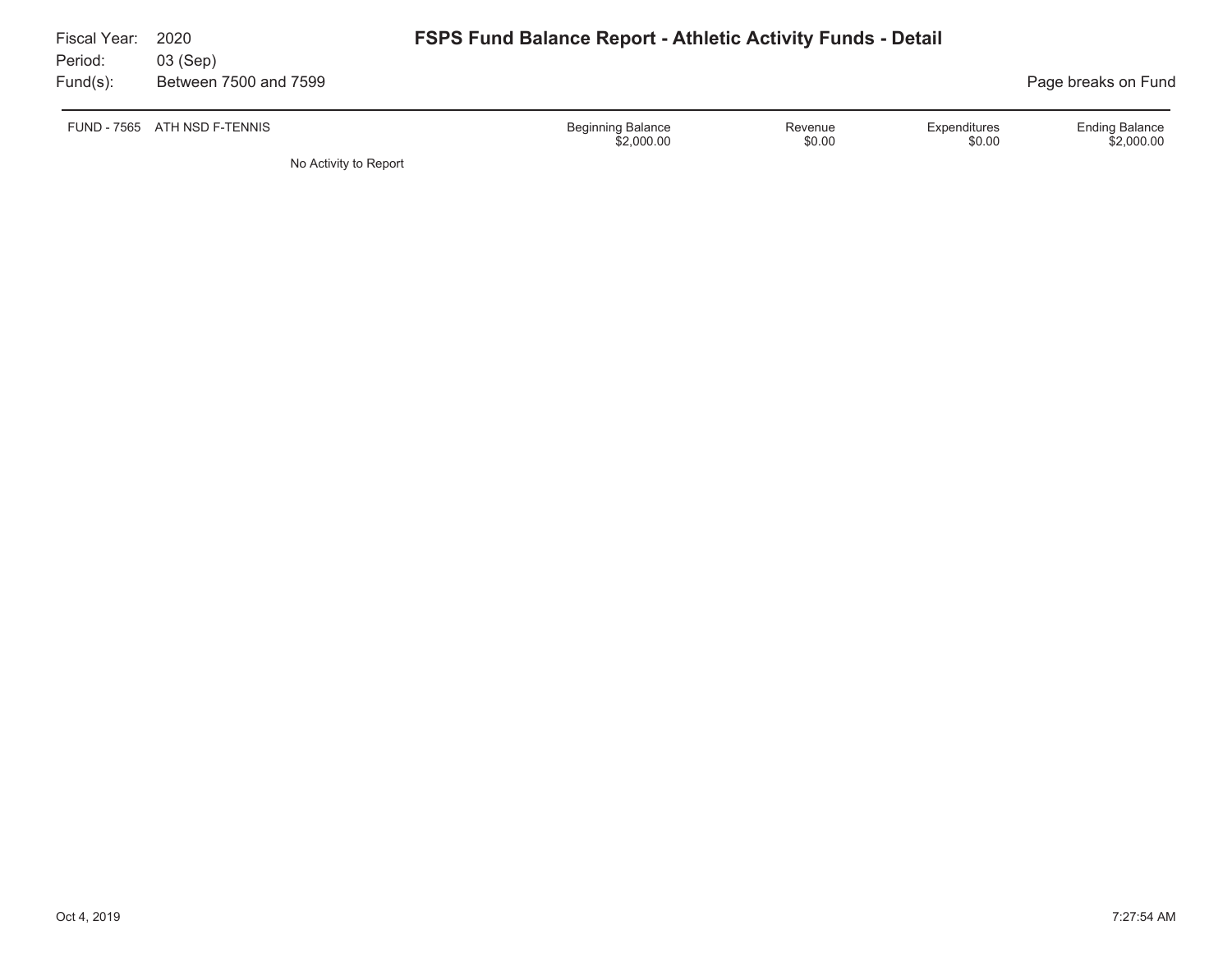## **FSPS Fund Balance Report - Athletic Activity Funds - Detail**

Fund(s): Between 7500 and 7599 **Page breaks on Fund** 

| <b>FUND - 7566</b>                              |              |             | ATH NSD M-TRACK               |        |                            |                   | <b>Beginning Balance</b><br>\$4,775.19 | Revenue<br>\$3,580.00 | Expenditures<br>\$2,060.00     |                   |  |
|-------------------------------------------------|--------------|-------------|-------------------------------|--------|----------------------------|-------------------|----------------------------------------|-----------------------|--------------------------------|-------------------|--|
| Date                                            | P            | TC          | Purchase Order                | Check# | Invoice#                   | Vendor Name       | Revenue                                | Expenditure           | <b>Transaction Description</b> |                   |  |
| 17200                                           | <b>SALES</b> |             |                               |        |                            |                   |                                        |                       |                                |                   |  |
| 09/25/2019                                      | 3            | $24 \mid 0$ |                               | 520.00 |                            | NHS CROSS COUNTRY |                                        |                       |                                |                   |  |
| 09/25/2019                                      | 3            | $24 \mid 0$ |                               |        | 270160                     |                   |                                        | 1,560.00              |                                | NHS XC ENTRY FEES |  |
| 09/25/2019                                      | 3            | $24 \mid 0$ |                               |        | 270201                     |                   |                                        | 300.00                |                                | NHS CROSS COUNTRY |  |
| 09/25/2019                                      | 3            | $24 \mid 0$ |                               |        | 269296                     |                   |                                        | 200.00                |                                | NHS CROSS COUNTRY |  |
| 09/30/2019                                      | 3            | $24 \mid 0$ |                               |        | 21152                      |                   |                                        | 1,000.00              |                                | NHS CROSS COUNTRY |  |
|                                                 |              |             |                               |        |                            |                   | <b>TOTAL SALES</b>                     | 3,580.00              | ۰                              |                   |  |
| 66110                                           |              |             | <b>SUPPLIES AND MATERIALS</b> |        |                            |                   |                                        |                       |                                |                   |  |
| 09/27/2019                                      | 3            | 21          | 20003999-1                    | 525394 | JAYMAX RACE TIMING SERVICE |                   | 2.060.00                               | <b>INVOICE 00259A</b> |                                |                   |  |
| <b>TOTAL SUPPLIES AND MATERIALS</b><br>2,060.00 |              |             |                               |        |                            |                   |                                        |                       |                                |                   |  |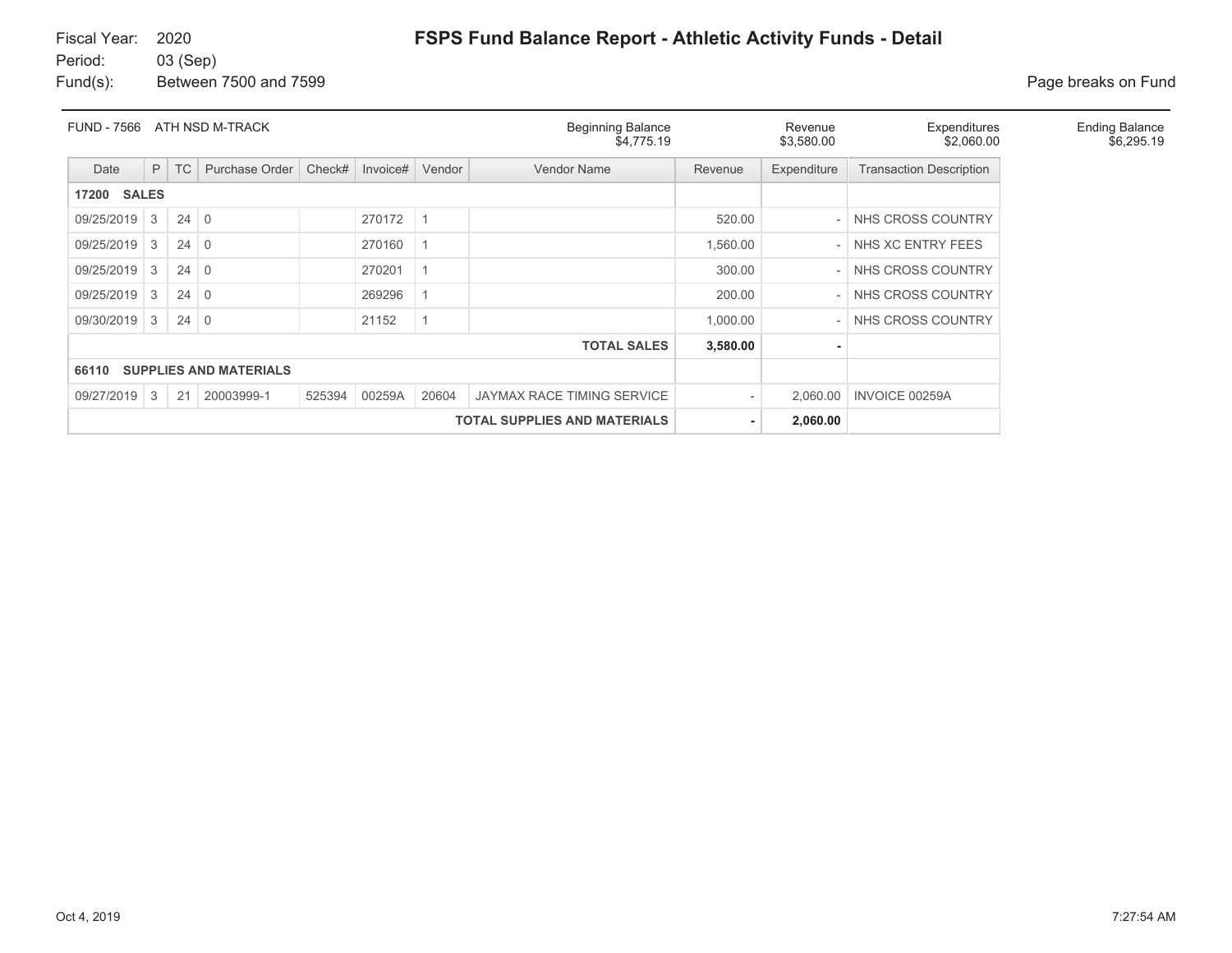| Fiscal Year:<br>Period: | 2020<br>03 (Sep)            | <b>FSPS Fund Balance Report - Athletic Activity Funds - Detail</b> |                   |                        |                                     |
|-------------------------|-----------------------------|--------------------------------------------------------------------|-------------------|------------------------|-------------------------------------|
| Fund(s):                | Between 7500 and 7599       |                                                                    |                   |                        | Page breaks on Fund                 |
|                         | FUND - 7567 ATH NSD F-TRACK | <b>Beginning Balance</b><br>\$5,350,00                             | Revenue<br>\$0.00 | Expenditures<br>\$0.00 | <b>Ending Balance</b><br>\$5,350.00 |

No Activity to Report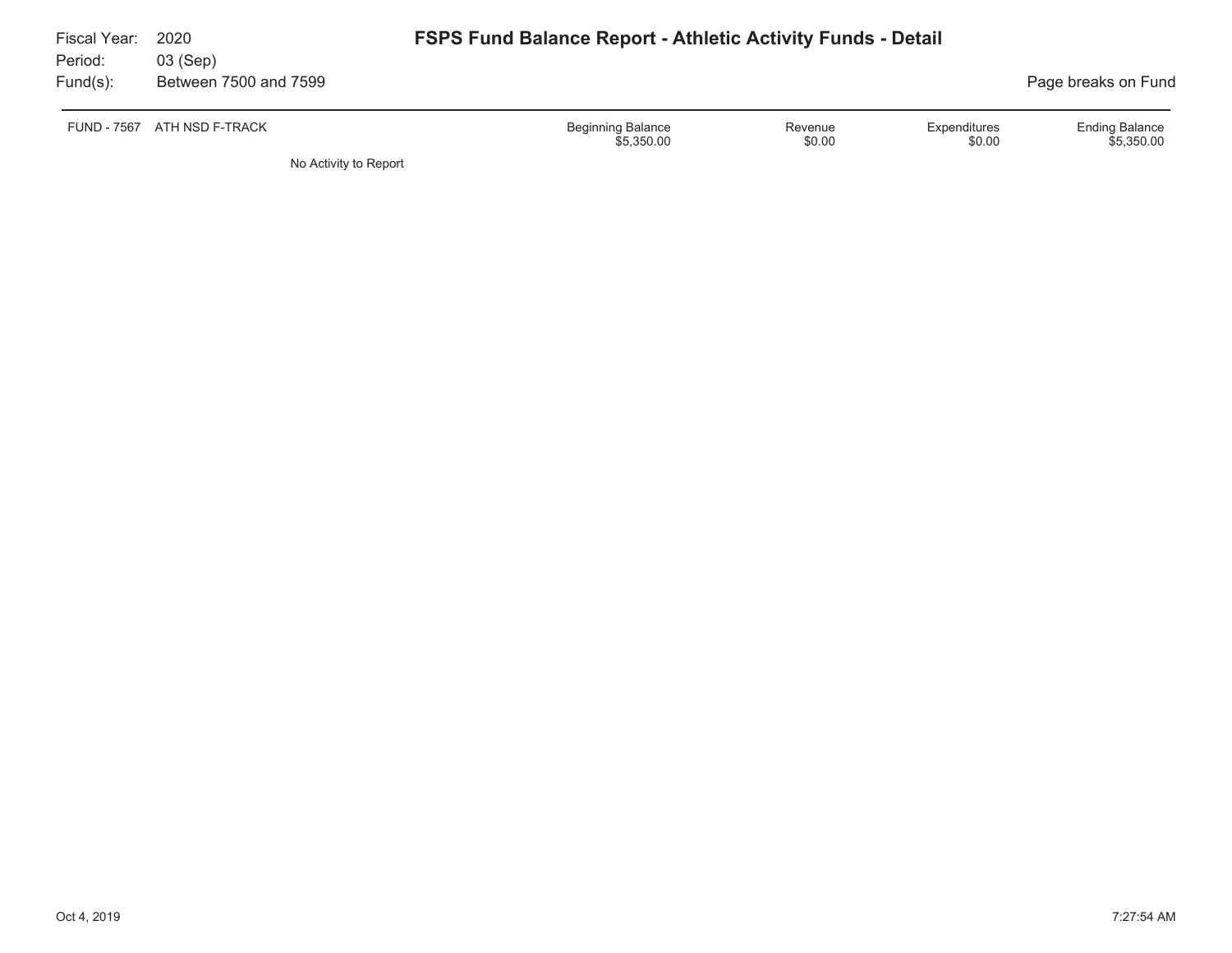| Fiscal Year:<br>Period: | 2020<br>03 (Sep)                | <b>FSPS Fund Balance Report - Athletic Activity Funds - Detail</b> |                   |                        |                                     |
|-------------------------|---------------------------------|--------------------------------------------------------------------|-------------------|------------------------|-------------------------------------|
| Fund(s):                | Between 7500 and 7599           |                                                                    |                   |                        | Page breaks on Fund                 |
|                         | FUND - 7568 ATH NSD M-WRESTLING | <b>Beginning Balance</b><br>\$2,814.08                             | Revenue<br>\$0.00 | Expenditures<br>\$0.00 | <b>Ending Balance</b><br>\$2.814.08 |

No Activity to Report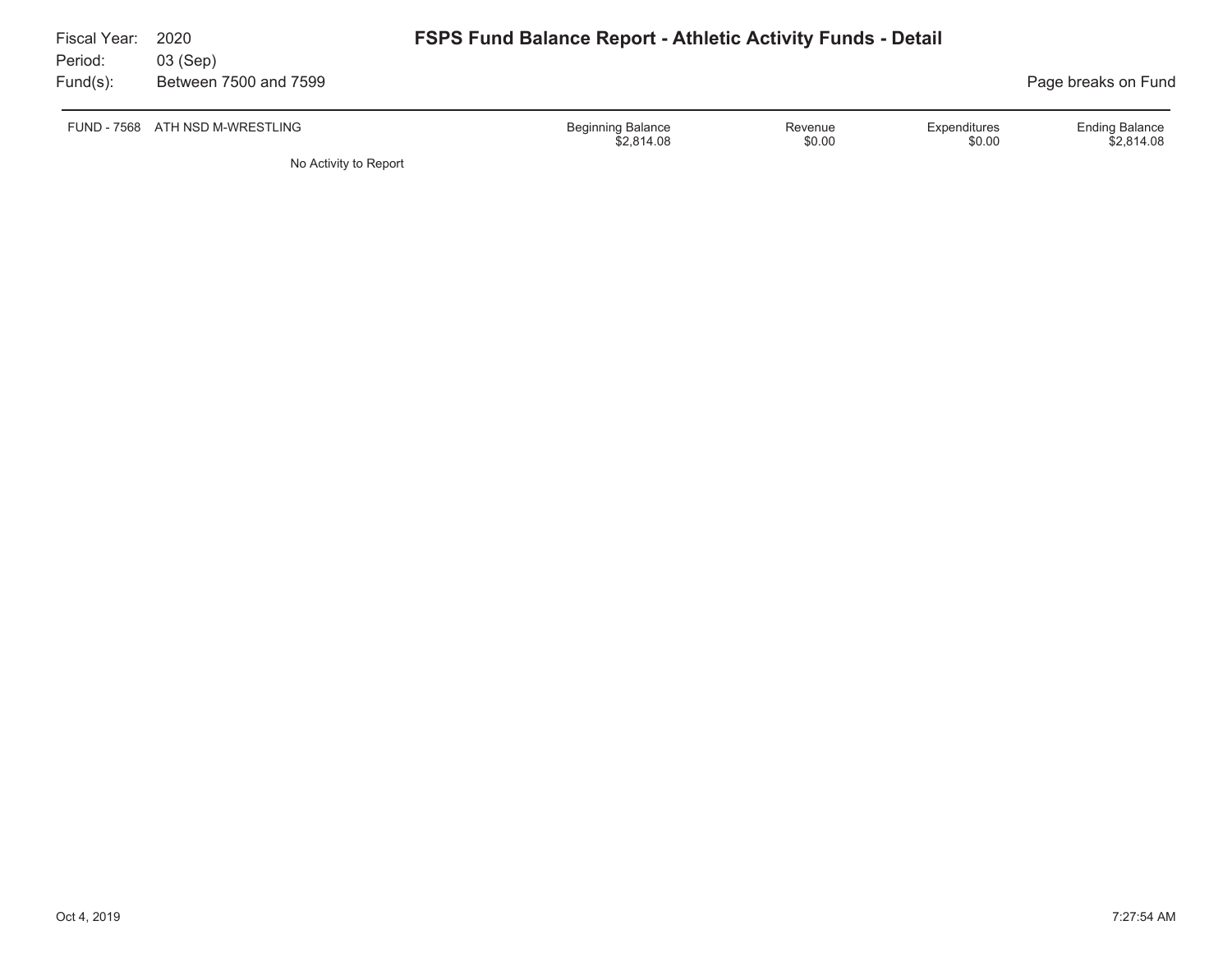| <b>FUND - 7569</b><br>ATH NSD PROGRAMS |                |             |                |        |                 |  |                    | <b>Beginning Balance</b><br>\$13,485.00 |                              | Revenue<br>\$586.00            | Expenditures<br>\$0.00 | <b>Ending Balance</b><br>\$14,071.00 |
|----------------------------------------|----------------|-------------|----------------|--------|-----------------|--|--------------------|-----------------------------------------|------------------------------|--------------------------------|------------------------|--------------------------------------|
| Date                                   | P              | <b>TC</b>   | Purchase Order | Check# | Invoice# Vendor |  | Vendor Name        | Revenue                                 | Expenditure                  | <b>Transaction Description</b> |                        |                                      |
| <b>SALES</b><br>17200                  |                |             |                |        |                 |  |                    |                                         |                              |                                |                        |                                      |
| 09/03/2019                             | 13             | $24 \mid 0$ |                |        | 21107           |  |                    | 13.485.00                               |                              | <b>NHS PROGRAMS</b>            |                        |                                      |
| 09/03/2019                             | 3              | $24 \mid 0$ |                |        |                 |  |                    | (13, 485.00)                            | $\qquad \qquad \blacksquare$ |                                |                        |                                      |
| 09/25/2019                             | $\mathcal{E}$  | $24 \mid 0$ |                |        | 21139           |  |                    | 246.00                                  |                              | <b>PROGRAMS</b>                |                        |                                      |
| 09/25/2019                             | 3 <sup>1</sup> | $24 \mid 0$ |                |        | 269295          |  |                    | 340.00                                  |                              | NORTHSIDE PROGRAM ADDS         |                        |                                      |
|                                        |                |             |                |        |                 |  | <b>TOTAL SALES</b> | 586.00                                  | ۰                            |                                |                        |                                      |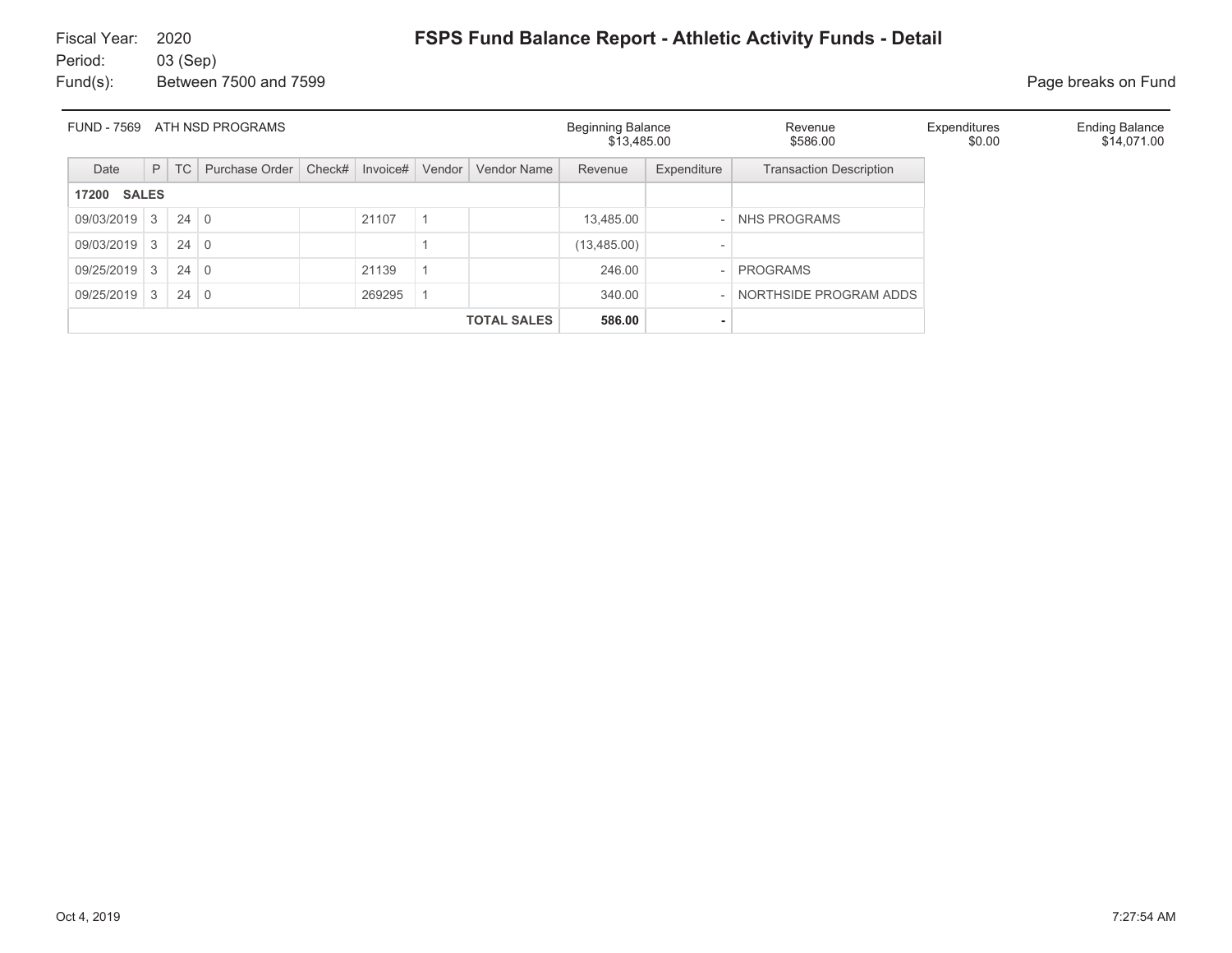Fund(s): Between 7500 and 7599 **Page breaks** on Fund

| <b>FUND - 7573</b>                                                     |   |             | ATH NSD DRILLTEAM               |        |                |        | <b>Beginning Balance</b><br>(\$5,428.42) |                | Revenue<br>\$3,184.75 | Expenditures<br>\$1,025.00     | <b>Ending Balance</b><br>(\$3,268.67) |  |
|------------------------------------------------------------------------|---|-------------|---------------------------------|--------|----------------|--------|------------------------------------------|----------------|-----------------------|--------------------------------|---------------------------------------|--|
| Date                                                                   | P | TC          | Purchase Order                  | Check# | Invoice#       | Vendor | Vendor Name                              | Revenue        | Expenditure           | <b>Transaction Description</b> |                                       |  |
| <b>17200 SALES</b>                                                     |   |             |                                 |        |                |        |                                          |                |                       |                                |                                       |  |
| $24 \mid 0$<br>3<br>1,559.75<br>NHS DRILL TEAM<br>09/25/2019<br>269300 |   |             |                                 |        |                |        |                                          |                |                       |                                |                                       |  |
| 09/30/2019                                                             | 3 | 24          | $\overline{0}$                  |        | 270186         | 25.00  |                                          | NHS DRILL TEAM |                       |                                |                                       |  |
| 09/30/2019                                                             | 3 | $24 \mid 0$ |                                 |        | 21152          |        |                                          | 1,000.00       |                       | NHS DRILL TEAM                 |                                       |  |
|                                                                        |   |             |                                 |        |                |        | <b>TOTAL SALES</b>                       | 2,584.75       |                       |                                |                                       |  |
| 17300                                                                  |   |             | <b>ORG MEMBERSHIP DUES/FEES</b> |        |                |        |                                          |                |                       |                                |                                       |  |
| 09/25/2019                                                             | 3 | $24 \mid 0$ |                                 |        | 269297         |        |                                          | 600.00         |                       | NHS DRILL TEAM FR              |                                       |  |
|                                                                        |   |             |                                 |        |                |        | <b>TOTAL ORG MEMBERSHIP DUES/FEES</b>    | 600.00         |                       |                                |                                       |  |
| <b>SUPPLIES AND MATERIALS</b><br>66110                                 |   |             |                                 |        |                |        |                                          |                |                       |                                |                                       |  |
| 09/27/2019                                                             | 3 | 21          | 20003970-1                      | 525425 | REG-0010572574 | 13048  | <b>UDA SUMMER CAMPS</b>                  |                | 1,025.00              | ONLINE REGISTRATION FOR C      |                                       |  |
|                                                                        |   |             |                                 |        |                |        | <b>TOTAL SUPPLIES AND MATERIALS</b>      | ٠.             | 1,025.00              |                                |                                       |  |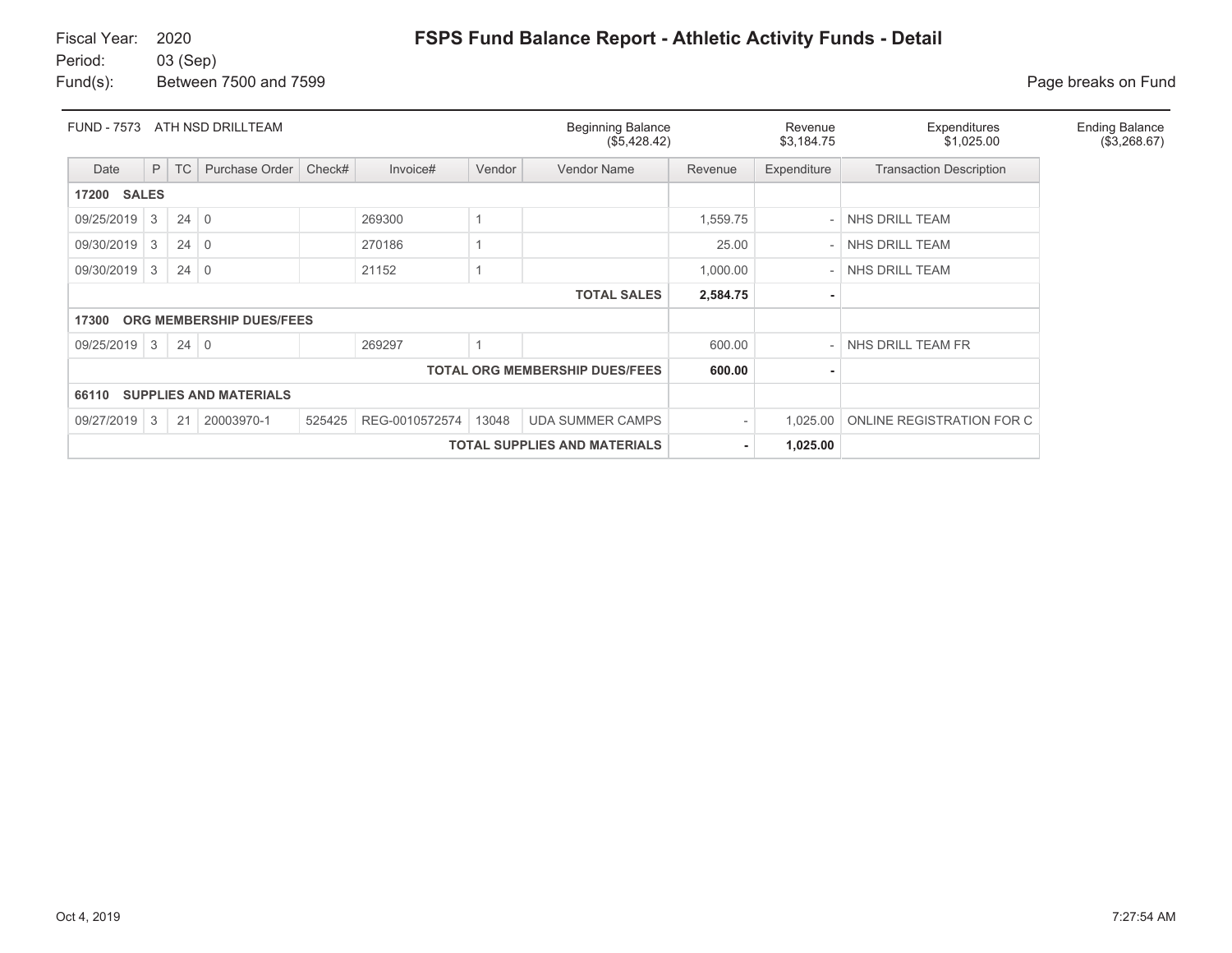Fund(s): Between 7500 and 7599 **Page breaks on Fund** 

| ATH NSD CHEERLEADING<br><b>FUND - 7574</b> |           |             |                |        |          |        |                                       | <b>Beginning Balance</b><br>(\$21,353.75) |             | Revenue<br>\$1,373.00          | Expenditures<br>\$0.00 | <b>Ending Balance</b><br>(\$19,980.75) |
|--------------------------------------------|-----------|-------------|----------------|--------|----------|--------|---------------------------------------|-------------------------------------------|-------------|--------------------------------|------------------------|----------------------------------------|
| Date                                       | P         | <b>TC</b>   | Purchase Order | Check# | Invoice# | Vendor | <b>Vendor Name</b>                    | Revenue                                   | Expenditure | <b>Transaction Description</b> |                        |                                        |
| <b>SALES</b><br>17200                      |           |             |                |        |          |        |                                       |                                           |             |                                |                        |                                        |
| $09/25/2019$ 3                             |           | $24 \mid 0$ |                |        | 269800   |        |                                       | 150.00                                    |             | NHS CHEER FR                   |                        |                                        |
| 09/25/2019                                 | 3         | 24          | $\overline{0}$ |        | 269293   |        |                                       | 98.00                                     |             | NHS CHEER REBATE               |                        |                                        |
| 09/30/2019                                 | $4 + 3 +$ | $24 \mid 0$ |                |        | 21152    |        |                                       | 1,000.00                                  |             | NHS CHEERLEADING               |                        |                                        |
|                                            |           |             |                |        |          |        | <b>TOTAL SALES</b>                    | 1,248.00                                  |             |                                |                        |                                        |
| ORG MEMBERSHIP DUES/FEES<br>17300          |           |             |                |        |          |        |                                       |                                           |             |                                |                        |                                        |
| 09/25/2019 3                               |           | $24 \mid 0$ |                |        | 270158   |        |                                       | 125.00                                    |             | NHS CHEER                      |                        |                                        |
|                                            |           |             |                |        |          |        | <b>TOTAL ORG MEMBERSHIP DUES/FEES</b> | 125.00                                    |             |                                |                        |                                        |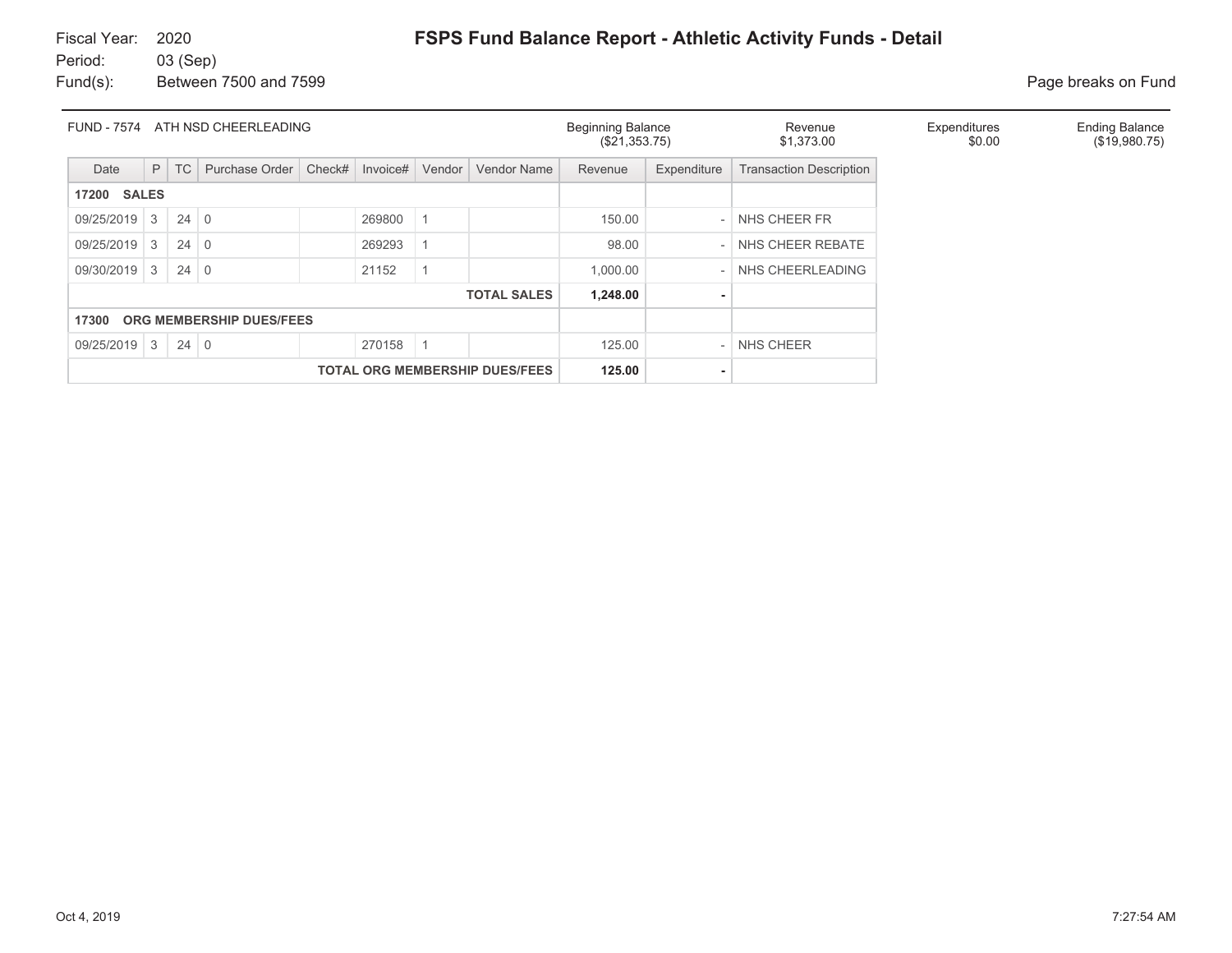## Fiscal Year: 2020

**FSPS Fund Balance Report - Athletic Activity Funds - Detail**

Period: 03 (Sep) Fund(s): Between 7500 and 7599 **Page breaks on Fund** 

| <b>FUND - 7575</b><br>ATH SSD DRILL TEAM                                                        |                |             |                               |        |          |        | <b>Beginning Balance</b><br>\$29,333.77 |            | Expenditures<br>Revenue<br>\$507.00<br>\$631.09 |                                | <b>Ending Balance</b><br>\$29,209.68 |
|-------------------------------------------------------------------------------------------------|----------------|-------------|-------------------------------|--------|----------|--------|-----------------------------------------|------------|-------------------------------------------------|--------------------------------|--------------------------------------|
| Date                                                                                            | P              | <b>TC</b>   | Purchase Order                | Check# | Invoice# | Vendor | Vendor Name                             | Revenue    | Expenditure                                     | <b>Transaction Description</b> |                                      |
| <b>17200 SALES</b>                                                                              |                |             |                               |        |          |        |                                         |            |                                                 |                                |                                      |
| 09/03/2019                                                                                      | 3              | 24          | $\mathbf 0$                   |        | 269786   | 1      |                                         | 535.64     |                                                 | <b>SHS DRILL FR</b>            |                                      |
| 09/03/2019                                                                                      | 3              | 24          | $\Omega$                      |        |          |        |                                         | (535.64)   | $\overline{\phantom{a}}$                        |                                |                                      |
| 09/25/2019                                                                                      | -3             | 24          | $\overline{0}$                |        | 270173   |        |                                         | 202.00     |                                                 | <b>SHS DRILL TEAM</b>          |                                      |
| 09/30/2019                                                                                      | 3              | 24          | $\mathbf 0$                   |        | 270184   | 1      |                                         | 305.00     |                                                 | SHS DRILL TEAM                 |                                      |
|                                                                                                 |                |             |                               |        |          |        | <b>TOTAL SALES</b>                      | 507.00     | ٠                                               |                                |                                      |
| 17300                                                                                           |                |             | ORG MEMBERSHIP DUES/FEES      |        |          |        |                                         |            |                                                 |                                |                                      |
| 09/03/2019                                                                                      | $\overline{3}$ | $24 \mid 0$ |                               |        | 269787   |        |                                         | 1,918.00   |                                                 | SHS DRILL CAMP DUES            |                                      |
| 09/03/2019                                                                                      | $\overline{3}$ | 24          | $\overline{0}$                |        |          |        |                                         | (1,918.00) |                                                 |                                |                                      |
|                                                                                                 |                |             |                               |        |          |        | <b>TOTAL ORG MEMBERSHIP DUES/FEES</b>   |            |                                                 |                                |                                      |
| 66110                                                                                           |                |             | <b>SUPPLIES AND MATERIALS</b> |        |          |        |                                         |            |                                                 |                                |                                      |
| <b>GRAPHIC SERVICE CO</b><br>09/27/2019<br>525391<br>52159<br>6838<br>3<br>20004000-1<br>21     |                |             |                               |        |          |        |                                         |            | 271.09                                          | INVOICE 52159                  |                                      |
| 09/27/2019<br>SHS BELLES<br>9635<br><b>VIRGINIA RICKETTS</b><br>3<br>20004004-1<br>525558<br>21 |                |             |                               |        |          |        |                                         |            | 360.00                                          | <b>INVOICE FOR QUILLOWS</b>    |                                      |
|                                                                                                 |                |             |                               |        | 631.09   |        |                                         |            |                                                 |                                |                                      |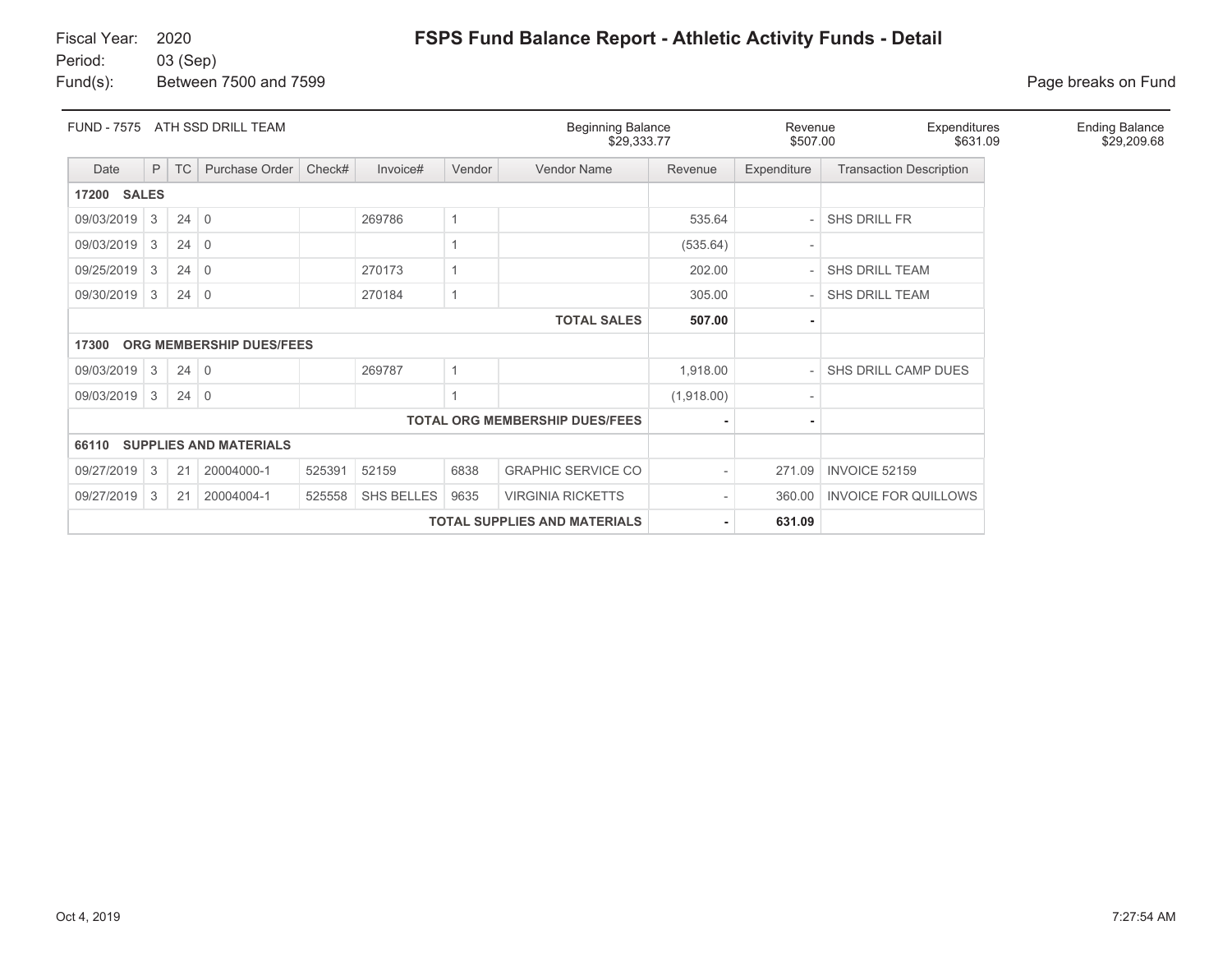| <b>FUND - 7576</b><br>ATH SSD CHEERLEADING |   |             |                               |        |          |                                     | <b>Beginning Balance</b><br>\$5.823.39 |          | Expenditures<br>Revenue<br>\$1,736.00 |                                | \$354.99 | <b>Ending Balance</b><br>\$7,204.40 |
|--------------------------------------------|---|-------------|-------------------------------|--------|----------|-------------------------------------|----------------------------------------|----------|---------------------------------------|--------------------------------|----------|-------------------------------------|
| Date                                       | P | <b>TC</b>   | Purchase Order                | Check# | Invoice# | Vendor                              | <b>Vendor Name</b>                     | Revenue  | Expenditure                           | <b>Transaction Description</b> |          |                                     |
| <b>SALES</b><br>17200                      |   |             |                               |        |          |                                     |                                        |          |                                       |                                |          |                                     |
| 09/25/2019 3                               |   | $24 \mid 0$ |                               |        | 270174   |                                     |                                        | 1,736.00 |                                       | <b>SHS CHEER</b>               |          |                                     |
| 1,736.00<br><b>TOTAL SALES</b>             |   |             |                               |        |          |                                     |                                        |          |                                       |                                |          |                                     |
| 66110                                      |   |             | <b>SUPPLIES AND MATERIALS</b> |        |          |                                     |                                        |          |                                       |                                |          |                                     |
| 09/16/2019                                 | 3 | 21          | 20003111-1                    | 524759 | 57952    | 10850                               | ABC PRINTING & GRAPHICS                |          | 263.40                                | INVOICE 57952                  |          |                                     |
| 09/27/2019                                 | 3 | 21          | 20003968-1                    | 525428 | 86700180 | 590                                 | <b>VARSITY SPIRIT</b>                  |          | 91.59                                 | <b>INVOICE 22166300</b>        |          |                                     |
|                                            |   |             |                               |        |          | <b>TOTAL SUPPLIES AND MATERIALS</b> |                                        | 354.99   |                                       |                                |          |                                     |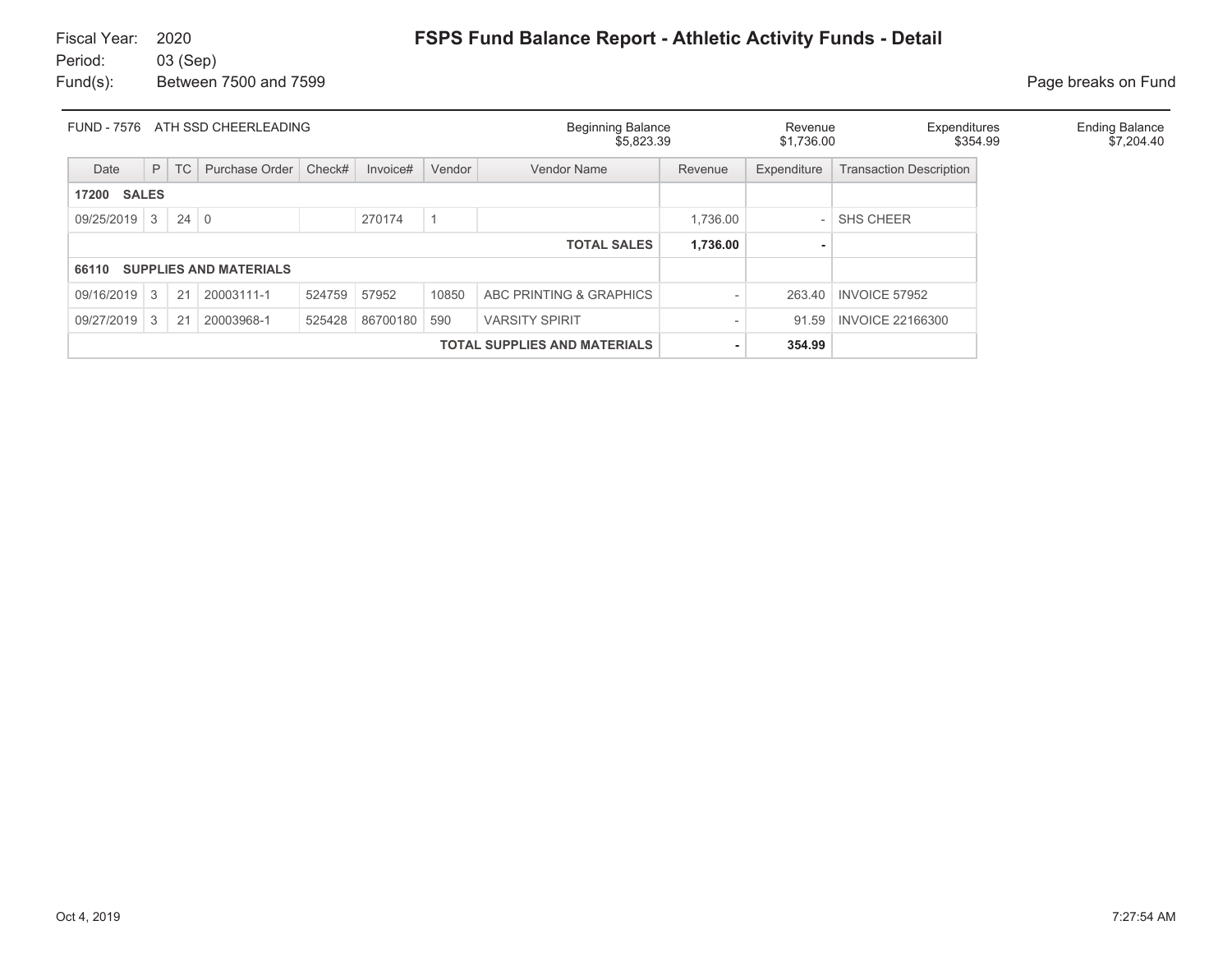# Fiscal Year: 2020

# **FSPS Fund Balance Report - Athletic Activity Funds - Detail**

Period: 03 (Sep) Fund(s): Between 7500 and 7599 **Page breaks** on Fund

| ATH SSD M-FOOTBALL<br><b>FUND - 7580</b> |                                                                          |             |                               |        |           | <b>Beginning Balance</b><br>(\$10,622.76) |                                     |          | Expenditures<br>Revenue<br>\$689.09<br>\$8,346.78 |                                  | <b>Ending Balance</b><br>(\$2,965.07) |
|------------------------------------------|--------------------------------------------------------------------------|-------------|-------------------------------|--------|-----------|-------------------------------------------|-------------------------------------|----------|---------------------------------------------------|----------------------------------|---------------------------------------|
| Date                                     | P                                                                        | <b>TC</b>   | Purchase Order                | Check# | Invoice#  | Vendor                                    | Vendor Name                         | Revenue  | Expenditure                                       | <b>Transaction Description</b>   |                                       |
| <b>SALES</b><br>17200                    |                                                                          |             |                               |        |           |                                           |                                     |          |                                                   |                                  |                                       |
| 09/25/2019                               | 3                                                                        | $24 \mid 0$ |                               |        | 270170    |                                           |                                     | 8,121.25 |                                                   | <b>SHS FOOTBALL</b>              |                                       |
| 09/25/2019                               | 3                                                                        | $24 \mid 0$ |                               |        | 21127     |                                           |                                     | 225.53   |                                                   | SHS FOOTBALL FR                  |                                       |
|                                          |                                                                          |             |                               |        |           |                                           | <b>TOTAL SALES</b>                  | 8,346.78 |                                                   |                                  |                                       |
| 66110                                    |                                                                          |             | <b>SUPPLIES AND MATERIALS</b> |        |           |                                           |                                     |          |                                                   |                                  |                                       |
| 09/27/2019                               | 3                                                                        | 21          | 20003964-1                    | 525373 | 903262477 | 787                                       | <b>BSN SPORTS</b>                   |          | 103.67                                            | <b>INVOICE 903262477</b>         |                                       |
| 09/27/2019                               | 3                                                                        | 21          | 20003964-1                    | 525374 | 903690613 | 787                                       | <b>BSN SPORTS</b>                   |          | 121.87                                            | <b>INVOICE 903262477</b>         |                                       |
| 09/27/2019                               | 20003964-2<br>525373<br>903262477<br><b>BSN SPORTS</b><br>3<br>21<br>787 |             |                               |        |           |                                           |                                     |          | 121.86                                            | <b>INVOICE 903690613</b>         |                                       |
| 09/27/2019                               | 20003964-2<br>525374<br>903690613<br>787<br><b>BSN SPORTS</b><br>3<br>21 |             |                               |        |           |                                           |                                     |          | 143.24                                            | <b>INVOICE 903690613</b>         |                                       |
| 09/27/2019                               | 3                                                                        | 21          | 20003974-1                    | 525417 | 000081    | 20610                                     | <b>SASSY PANTS CREATIONS</b>        |          | 198.45                                            | <b>INVOICE FOR SHIRTS FOR TR</b> |                                       |
|                                          |                                                                          |             |                               |        |           |                                           | <b>TOTAL SUPPLIES AND MATERIALS</b> |          | 689.09                                            |                                  |                                       |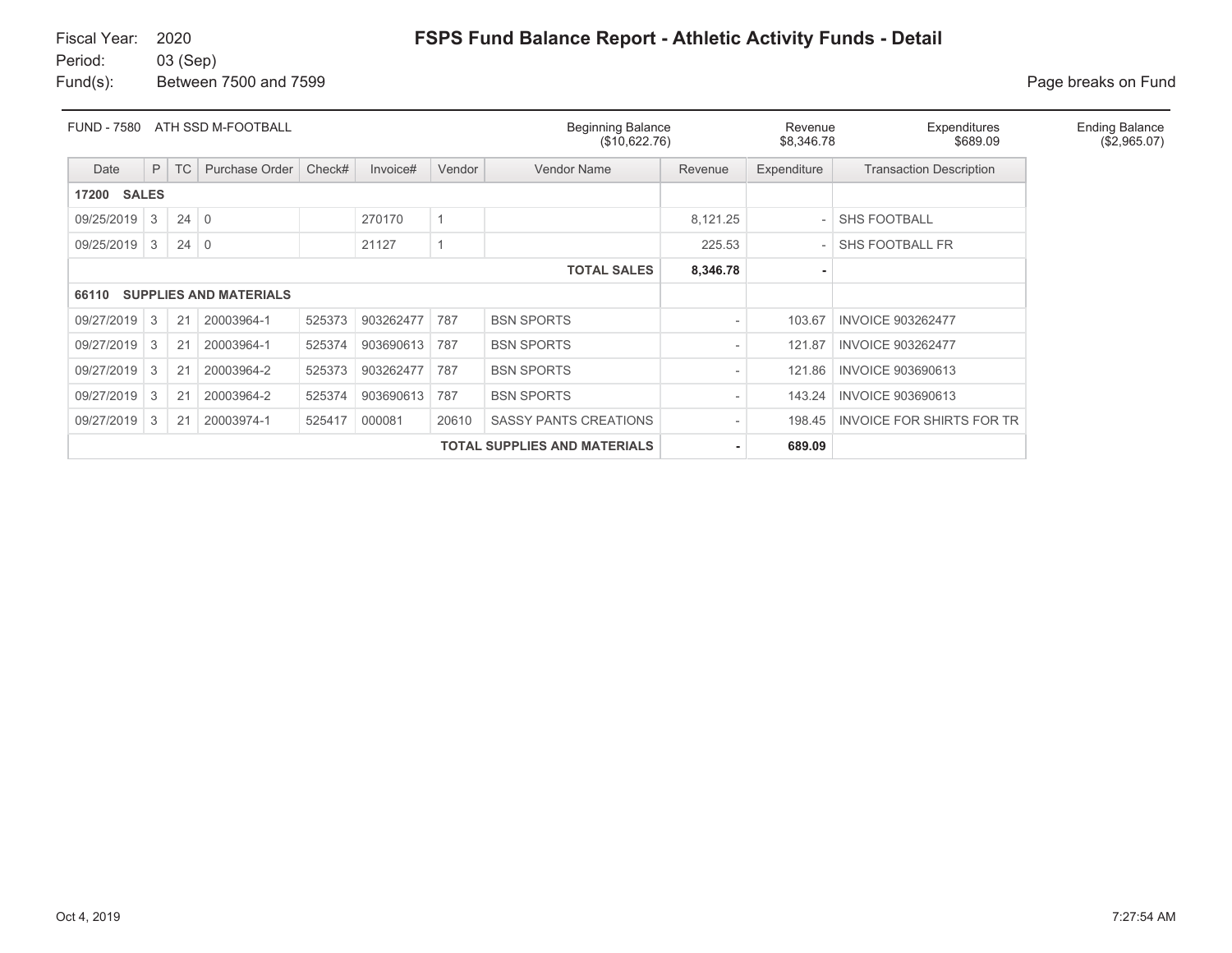| ATH SSD F-VOLLEYBALL<br><b>FUND - 7581</b> |                                |             |                |        |                 |       |                                      | <b>Beginning Balance</b><br>\$5,421.09 |                          | Revenue<br>\$575.00            | Expenditures<br>\$140.00 | <b>Ending Balance</b><br>\$5,856.09 |
|--------------------------------------------|--------------------------------|-------------|----------------|--------|-----------------|-------|--------------------------------------|----------------------------------------|--------------------------|--------------------------------|--------------------------|-------------------------------------|
| Date                                       | P                              | <b>TC</b>   | Purchase Order | Check# | Invoice# Vendor |       | Vendor Name                          | Revenue                                | Expenditure              | <b>Transaction Description</b> |                          |                                     |
| 17200                                      | <b>SALES</b>                   |             |                |        |                 |       |                                      |                                        |                          |                                |                          |                                     |
| $09/25/2019$ 3                             |                                | $24 \mid 0$ |                |        | 270159          |       |                                      | 575.00                                 | $\overline{\phantom{a}}$ | <b>SHS VOLLEYBALL</b>          |                          |                                     |
|                                            |                                |             |                |        |                 |       | <b>TOTAL SALES</b>                   | 575.00                                 |                          |                                |                          |                                     |
| 63905                                      | <b>ATHLETIC EVENT EXPENSES</b> |             |                |        |                 |       |                                      |                                        |                          |                                |                          |                                     |
| $09/16/2019$ 3                             |                                | $21 \mid 0$ |                | 525027 | 073019          | 20443 | W M ARENDALE                         |                                        | 140.00                   |                                |                          |                                     |
|                                            |                                |             |                |        |                 |       | <b>TOTAL ATHLETIC EVENT EXPENSES</b> |                                        | 140.00                   |                                |                          |                                     |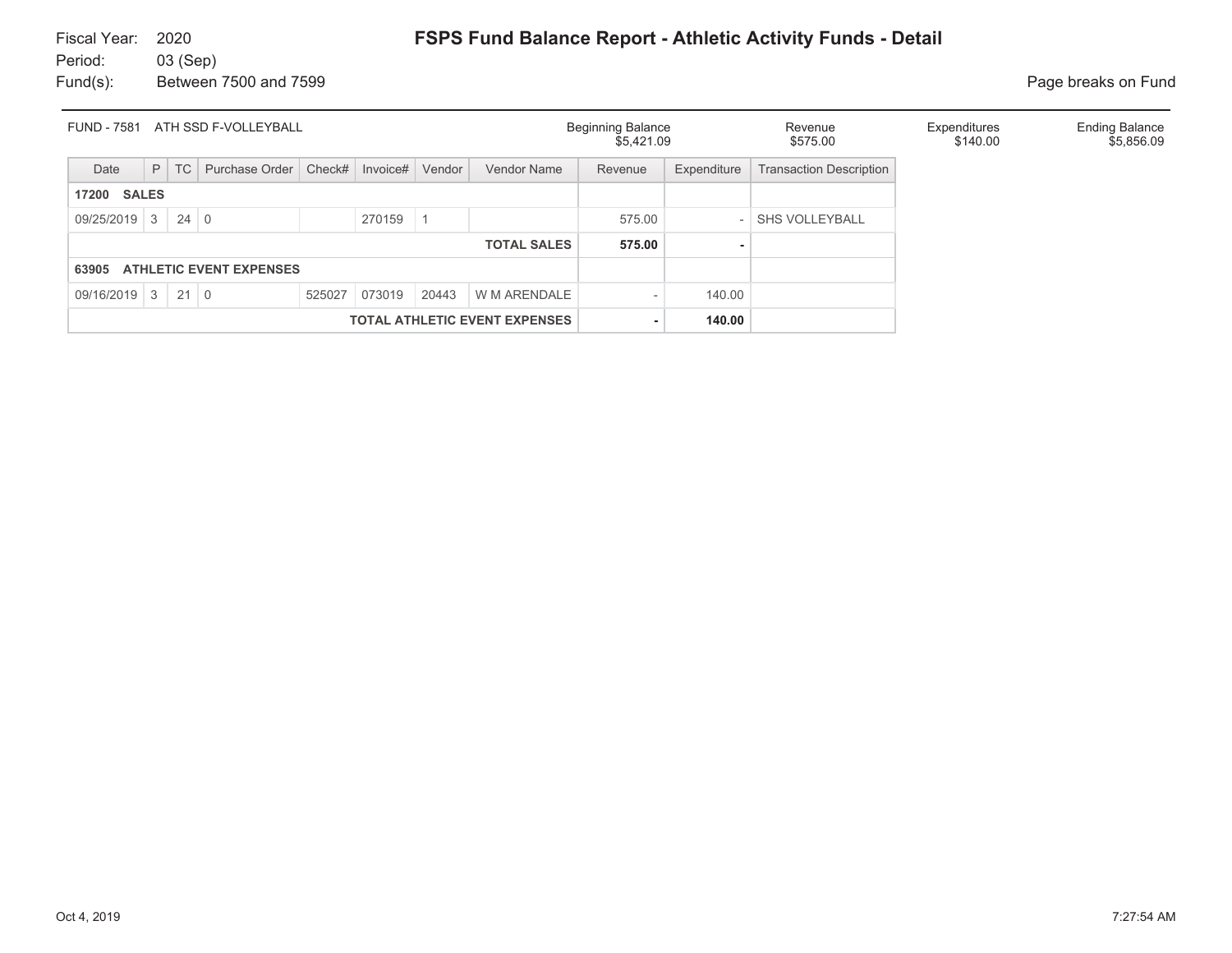| FUND - 7582 ATH SSD M-BASKETBALL |  |  |                                                                    |  |        |  |                    | <b>Beginning Balance</b><br>\$2,206.16 |             | Revenue<br>\$175.00            | Expenditures<br>\$0.00 | <b>Ending Balance</b><br>\$2,381.16 |
|----------------------------------|--|--|--------------------------------------------------------------------|--|--------|--|--------------------|----------------------------------------|-------------|--------------------------------|------------------------|-------------------------------------|
| Date                             |  |  | P   TC   Purchase Order   Check#   Invoice#   Vendor   Vendor Name |  |        |  |                    | Revenue                                | Expenditure | <b>Transaction Description</b> |                        |                                     |
| <b>SALES</b><br>17200            |  |  |                                                                    |  |        |  |                    |                                        |             |                                |                        |                                     |
| $09/25/2019$ 3 24 0              |  |  |                                                                    |  | 270156 |  |                    | 175.00                                 |             | <b>SHS BOYS BASKETBALL</b>     |                        |                                     |
|                                  |  |  |                                                                    |  |        |  | <b>TOTAL SALES</b> | 175.00                                 |             |                                |                        |                                     |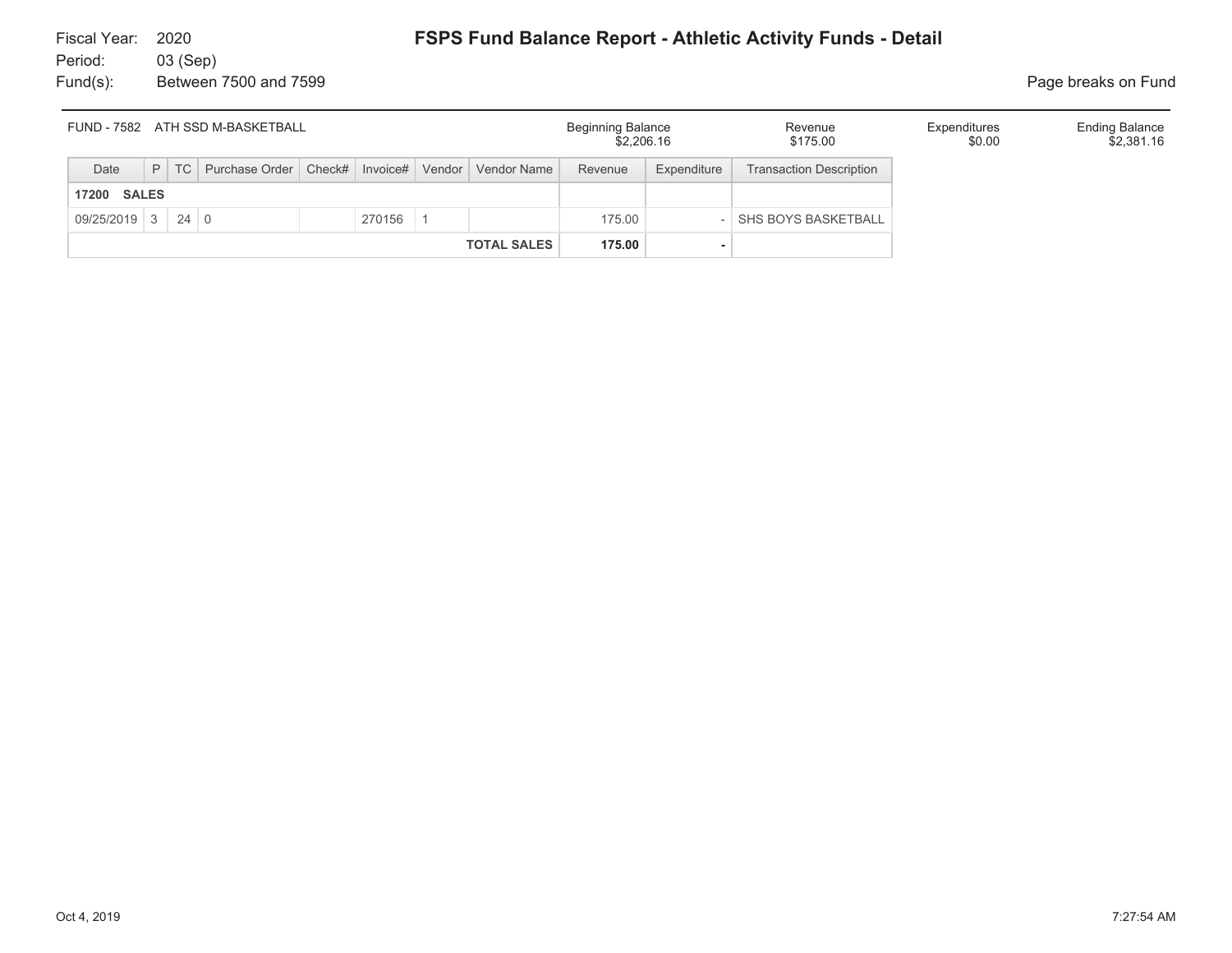| FUND - 7583 ATH SSD F-BASKETBALL |  |  |                                                                    |  |        |  |                    | Beginning Balance<br>\$2,054.05 |             | Revenue<br>\$175.00            | Expenditures<br>\$0.00 | <b>Ending Balance</b><br>\$2,229.05 |
|----------------------------------|--|--|--------------------------------------------------------------------|--|--------|--|--------------------|---------------------------------|-------------|--------------------------------|------------------------|-------------------------------------|
| Date                             |  |  | P   TC   Purchase Order   Check#   Invoice#   Vendor   Vendor Name |  |        |  |                    | Revenue                         | Expenditure | <b>Transaction Description</b> |                        |                                     |
| <b>SALES</b><br>17200            |  |  |                                                                    |  |        |  |                    |                                 |             |                                |                        |                                     |
| $09/25/2019$ 3 24 0              |  |  |                                                                    |  | 270156 |  |                    | 175.00                          |             | SHS BASKETBALL GIRLS           |                        |                                     |
|                                  |  |  |                                                                    |  |        |  | <b>TOTAL SALES</b> | 175.00                          |             |                                |                        |                                     |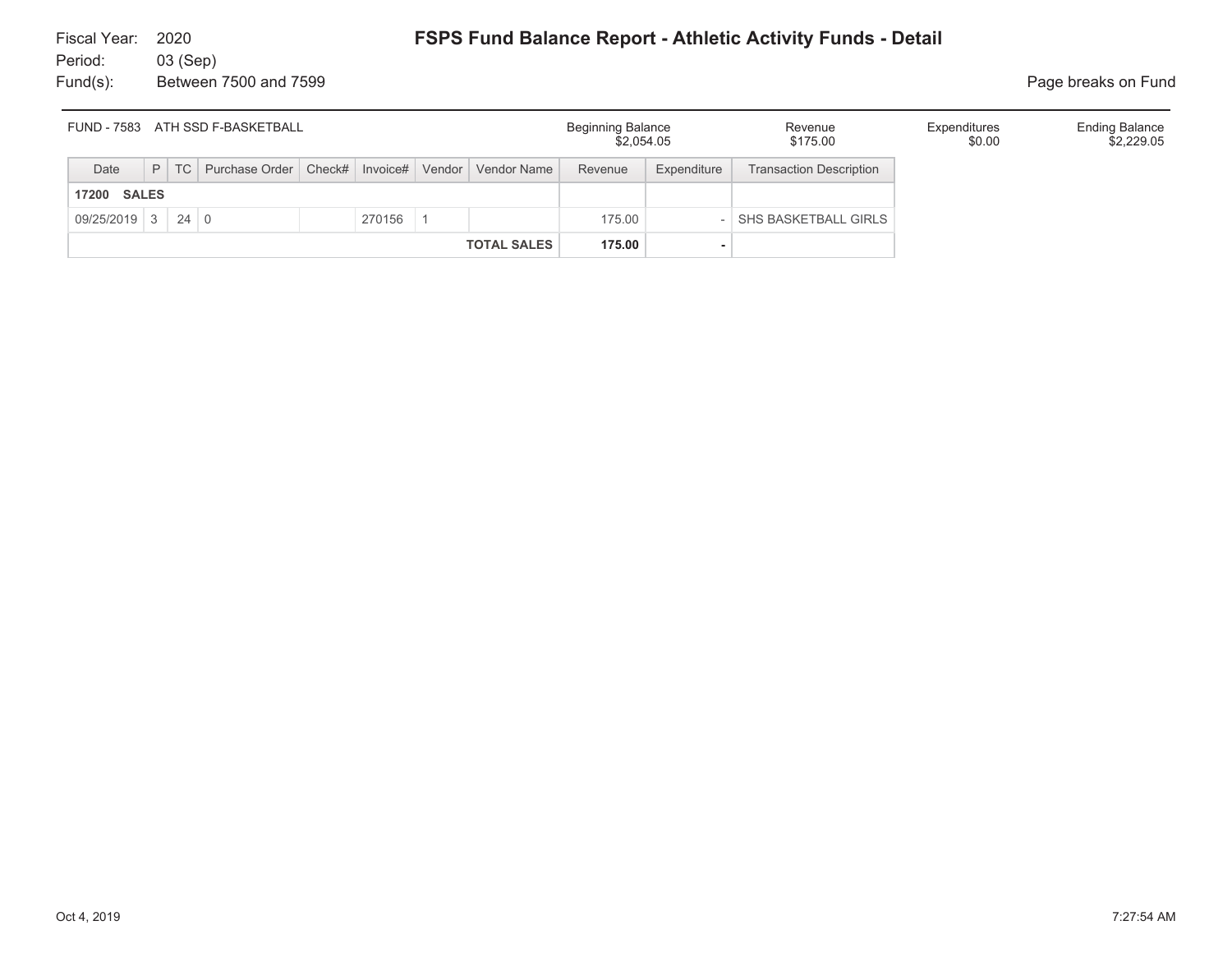| FUND - 7584  |  | ATH SSD M-BASEBALL               |        |          |        |                                     | <b>Beginning Balance</b><br>\$10,340.97 |             | Revenue<br>\$0.00              | Expenditures<br>\$70.00 | <b>Ending Balance</b><br>\$10,270.97 |
|--------------|--|----------------------------------|--------|----------|--------|-------------------------------------|-----------------------------------------|-------------|--------------------------------|-------------------------|--------------------------------------|
| Date         |  | P   TC   Purchase Order   Check# |        | Invoice# | Vendor | Vendor Name                         | Revenue                                 | Expenditure | <b>Transaction Description</b> |                         |                                      |
| 66110        |  | <b>SUPPLIES AND MATERIALS</b>    |        |          |        |                                     |                                         |             |                                |                         |                                      |
| 09/16/2019 3 |  | 21 20003125-1                    | 524934 | 556049   | 18932  | INITIAL TWIST 1599AU                |                                         |             | 70.00   INVOICE 556049         |                         |                                      |
|              |  |                                  |        |          |        | <b>TOTAL SUPPLIES AND MATERIALS</b> |                                         | 70.00       |                                |                         |                                      |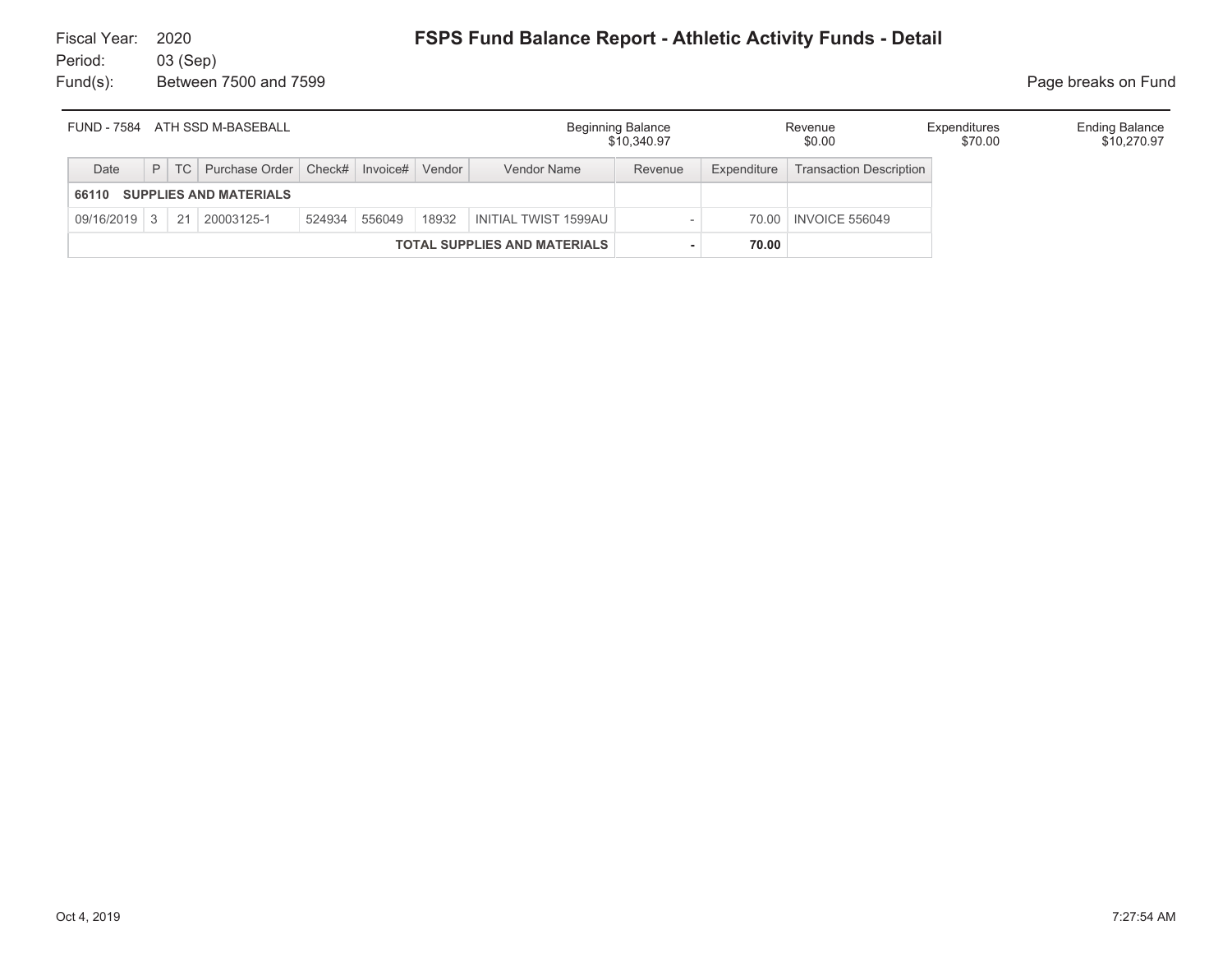| FUND - 7585 ATH SSD F-SOFTBALL |  |  |                                             |            |  |        | <b>Beginning Balance</b><br>(\$2,024.56) |         | Revenue<br>\$0.00 | Expenditures<br>\$240.40       | <b>Ending Balance</b><br>$(\$2,264.96)$ |
|--------------------------------|--|--|---------------------------------------------|------------|--|--------|------------------------------------------|---------|-------------------|--------------------------------|-----------------------------------------|
| Date                           |  |  | P   TC   Purchase Order   Check#   Invoice# |            |  | Vendor | Vendor Name                              | Revenue | Expenditure       | <b>Transaction Description</b> |                                         |
| 66110                          |  |  | <b>SUPPLIES AND MATERIALS</b>               |            |  |        |                                          |         |                   |                                |                                         |
| $09/03/2019$ 3 21 0            |  |  |                                             | 524399 ATH |  | 526    | SPECIAL SCHOOL DIST OF FT SMITH          |         |                   | 240.40 STORY                   |                                         |
|                                |  |  |                                             |            |  |        | <b>TOTAL SUPPLIES AND MATERIALS</b>      |         | 240.40            |                                |                                         |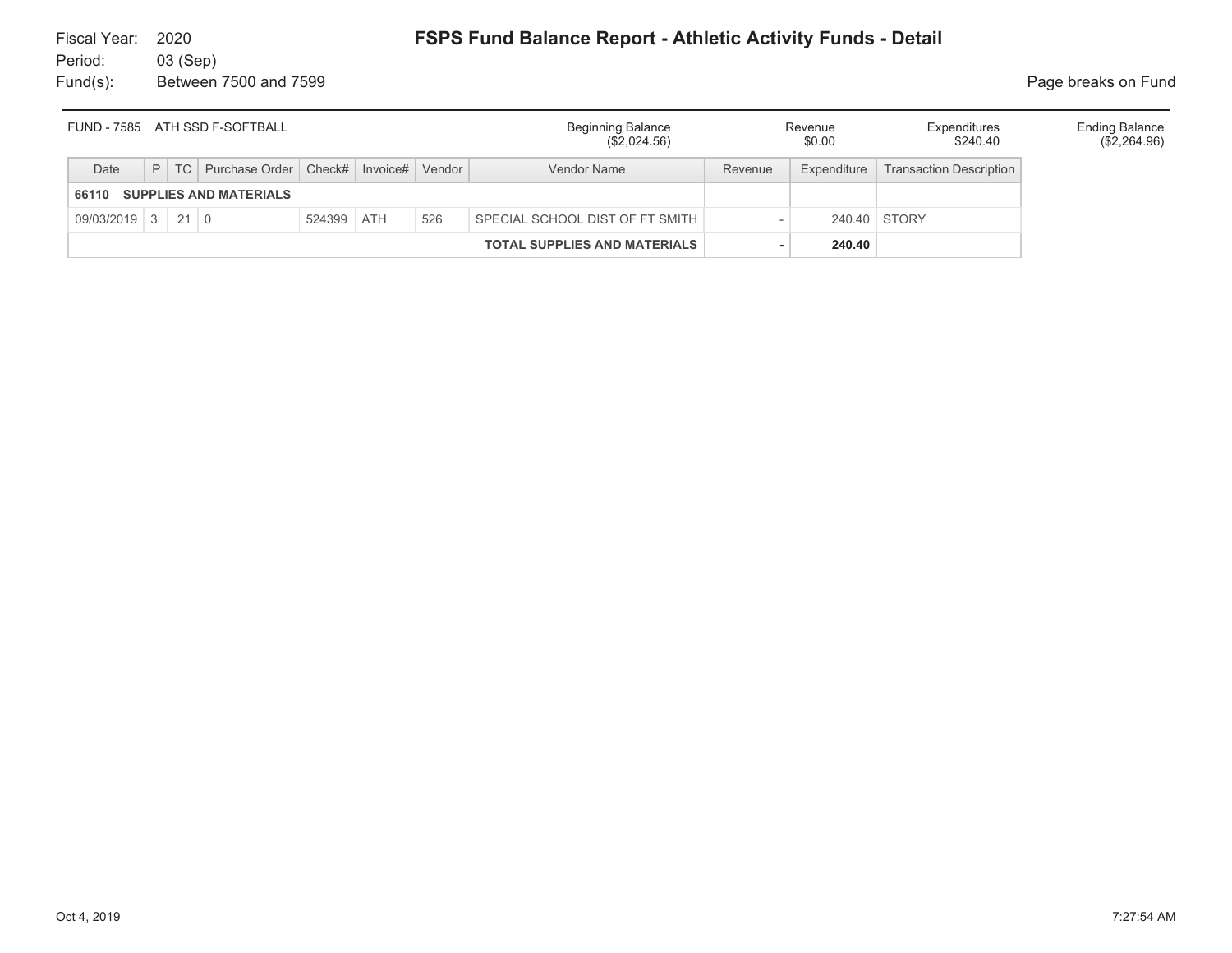| Fiscal Year:<br>Period: | 2020<br>03 (Sep)              | <b>FSPS Fund Balance Report - Athletic Activity Funds - Detail</b> |                                                             |
|-------------------------|-------------------------------|--------------------------------------------------------------------|-------------------------------------------------------------|
| $Fund(s)$ :             | Between 7500 and 7599         |                                                                    | Page breaks on Fund                                         |
|                         | FUND - 7586 ATH SSD M-BOWLING | <b>Beginning Balance</b><br>Revenue<br>\$0.00<br>\$468.00          | <b>Ending Balance</b><br>Expenditures<br>\$468.00<br>\$0.00 |
|                         | No Activity to Report         |                                                                    |                                                             |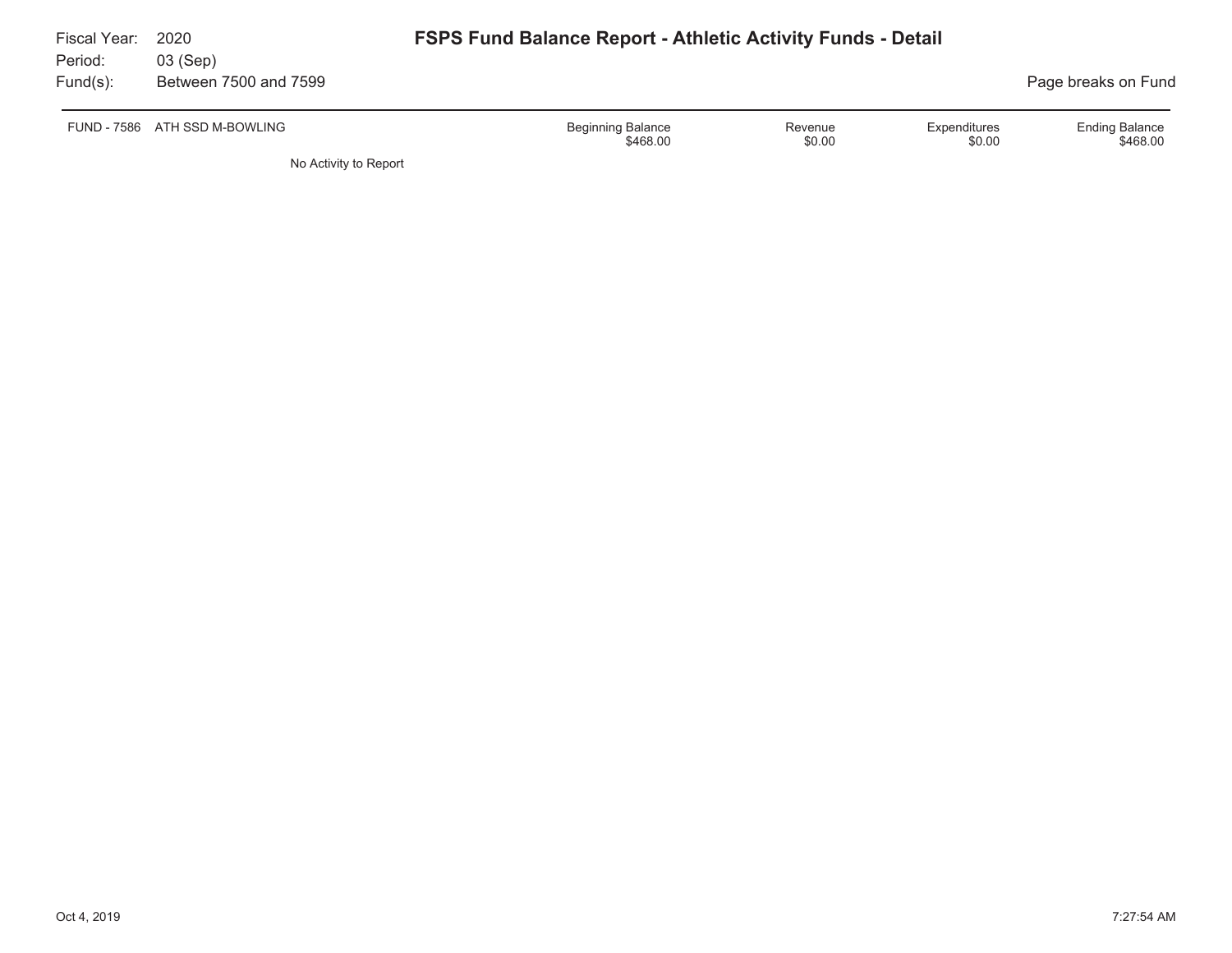| Fiscal Year:<br>Period: | 2020<br>03 (Sep)      | <b>FSPS Fund Balance Report - Athletic Activity Funds - Detail</b>        |                                             |
|-------------------------|-----------------------|---------------------------------------------------------------------------|---------------------------------------------|
| $Fund(s)$ :             | Between 7500 and 7599 |                                                                           | Page breaks on Fund                         |
| <b>FUND - 7587</b>      | ATH SSD F-BOWLING     | <b>Beginning Balance</b><br>Expenditures<br>Revenue<br>\$0.00<br>\$180.00 | <b>Ending Balance</b><br>\$180.00<br>\$0.00 |
|                         | No Activity to Report |                                                                           |                                             |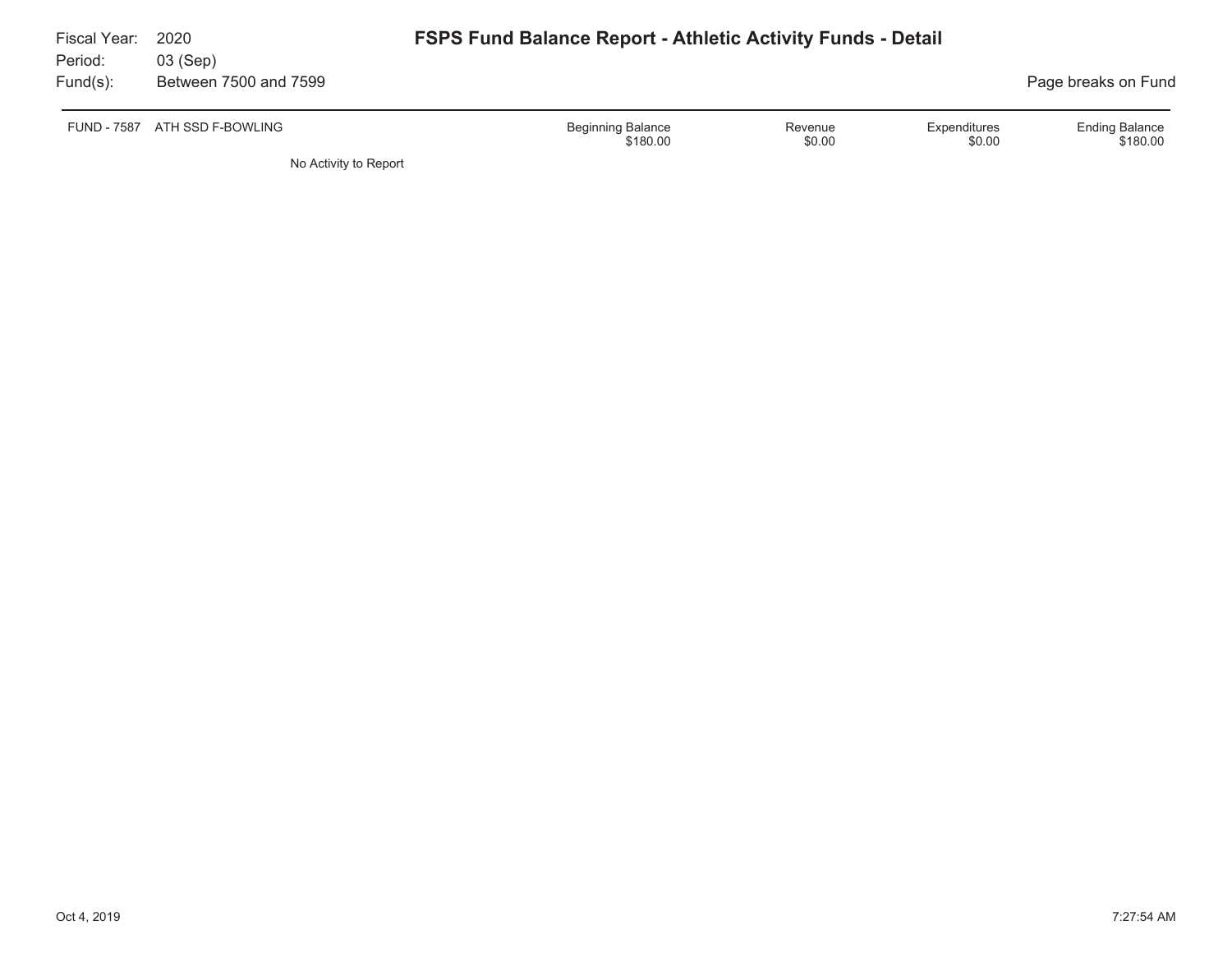## Fiscal Year: 2020

Period: 03 (Sep)

Fund(s): Between 7500 and 7599 **Page breaks** on Fund

| <b>FUND - 7588</b> |                    |             | ATH SSD M-GOLF                   |        |            |        | <b>Beginning Balance</b><br>\$200.00   |          | Revenue<br>\$7,002.00 | Expenditures<br>\$4,366.15     | <b>Ending Balance</b><br>\$2,835.85 |
|--------------------|--------------------|-------------|----------------------------------|--------|------------|--------|----------------------------------------|----------|-----------------------|--------------------------------|-------------------------------------|
| Date               | P                  | <b>TC</b>   | Purchase Order                   | Check# | Invoice#   | Vendor | <b>Vendor Name</b>                     | Revenue  | Expenditure           | <b>Transaction Description</b> |                                     |
| 17200              | <b>SALES</b>       |             |                                  |        |            |        |                                        |          |                       |                                |                                     |
| 09/25/2019         | 3                  | $24 \mid 0$ |                                  |        | 270168     | 1      |                                        | 4,342.00 |                       | SHS GOLF                       |                                     |
| 09/25/2019         | 3                  | $24 \mid 0$ |                                  |        | 270157     | 1      |                                        | 500.00   |                       | <b>SHS GOLF</b>                |                                     |
| 09/25/2019         | 3                  | $24 \mid 0$ |                                  |        | 269794     | 1      |                                        | 2,060.00 |                       | SHSGOLF FR                     |                                     |
|                    | <b>TOTAL SALES</b> |             |                                  |        |            |        |                                        |          |                       |                                |                                     |
| 52700              |                    |             | <b>TRANS FROM STUDENT ACTVTY</b> |        |            |        |                                        |          |                       |                                |                                     |
| 09/04/2019         | $\mathbf{3}$       | 19          |                                  |        |            |        |                                        | 100.00   |                       | <b>FUND TRANSFERS</b>          |                                     |
|                    |                    |             |                                  |        |            |        | <b>TOTAL TRANS FROM STUDENT ACTVTY</b> | 100.00   |                       |                                |                                     |
| 66110              |                    |             | <b>SUPPLIES AND MATERIALS</b>    |        |            |        |                                        |          |                       |                                |                                     |
| 09/24/2019         | 3                  | 21          | 20003667-1                       | 525190 | EXP 092319 | 16423  | <b>JEREMY E DAVIS</b>                  |          | 4,058.56              | REIMBURSEMENT FOR GOLF TO      |                                     |
| 09/27/2019         | 3                  | 21          | 20004001-1                       | 525364 | 58149      | 10850  | ABC PRINTING & GRAPHICS                |          | 230.48                | <b>INVOICE 58149</b>           |                                     |
| 09/27/2019         | 3                  | 21          | 20003973-1                       | 525465 | EXP 092619 | 16423  | <b>JEREMY E DAVIS</b>                  |          | 77.11                 | REIMBURSEMENT FOR MEALS F      |                                     |
|                    |                    |             |                                  |        |            |        | <b>TOTAL SUPPLIES AND MATERIALS</b>    |          | 4,366.15              |                                |                                     |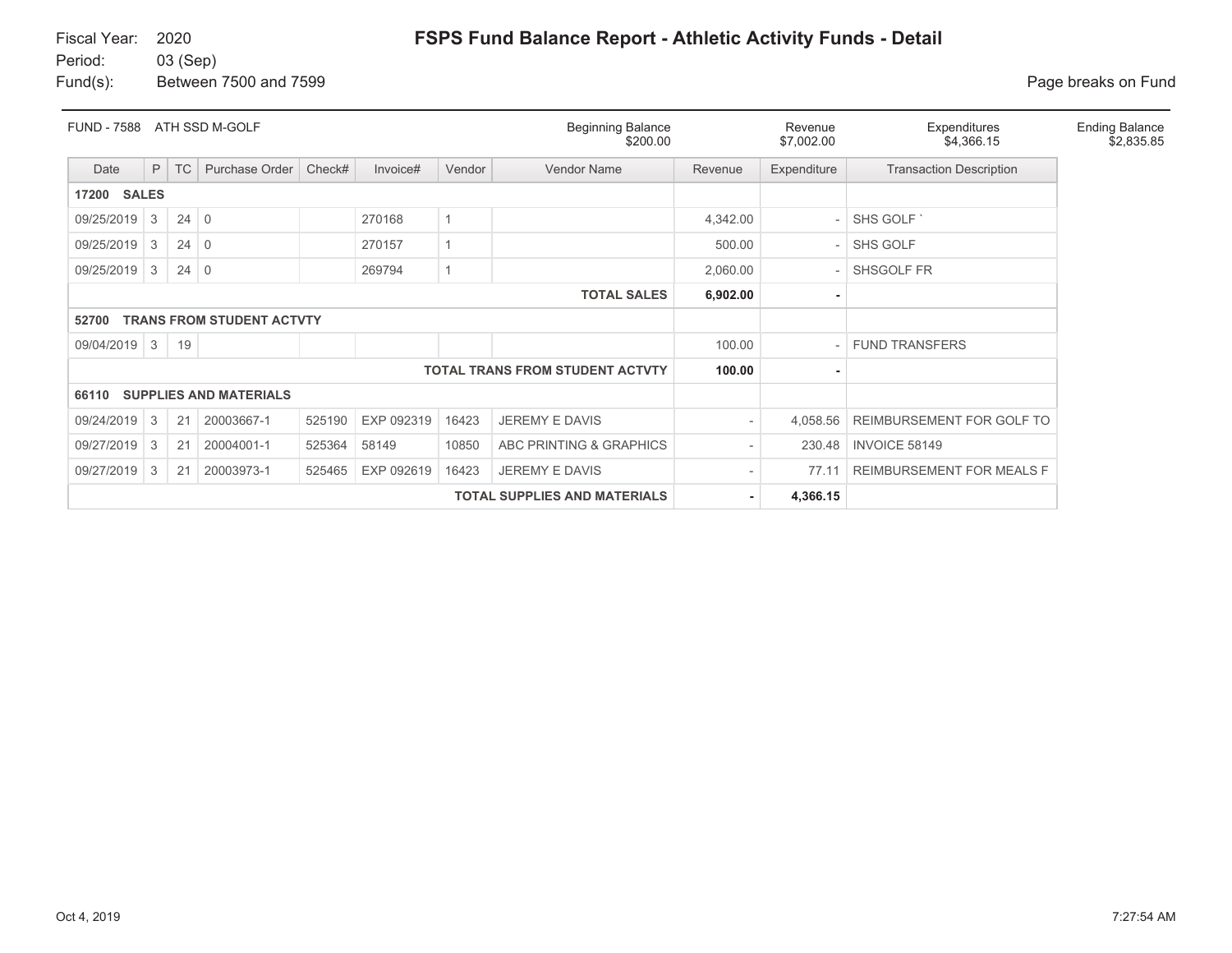| Fiscal Year:<br>Period: | 2020<br>03 (Sep)      | <b>FSPS Fund Balance Report - Athletic Activity Funds - Detail</b>                   |                                    |
|-------------------------|-----------------------|--------------------------------------------------------------------------------------|------------------------------------|
| $Fund(s)$ :             | Between 7500 and 7599 |                                                                                      | Page breaks on Fund                |
| FUND - 7589             | ATH SSD F-GOLF        | <b>Beginning Balance</b><br>Expenditures<br>Revenue<br>\$0.00<br>(\$32.52)<br>\$0.00 | <b>Ending Balance</b><br>(\$32.52) |
|                         | No Activity to Report |                                                                                      |                                    |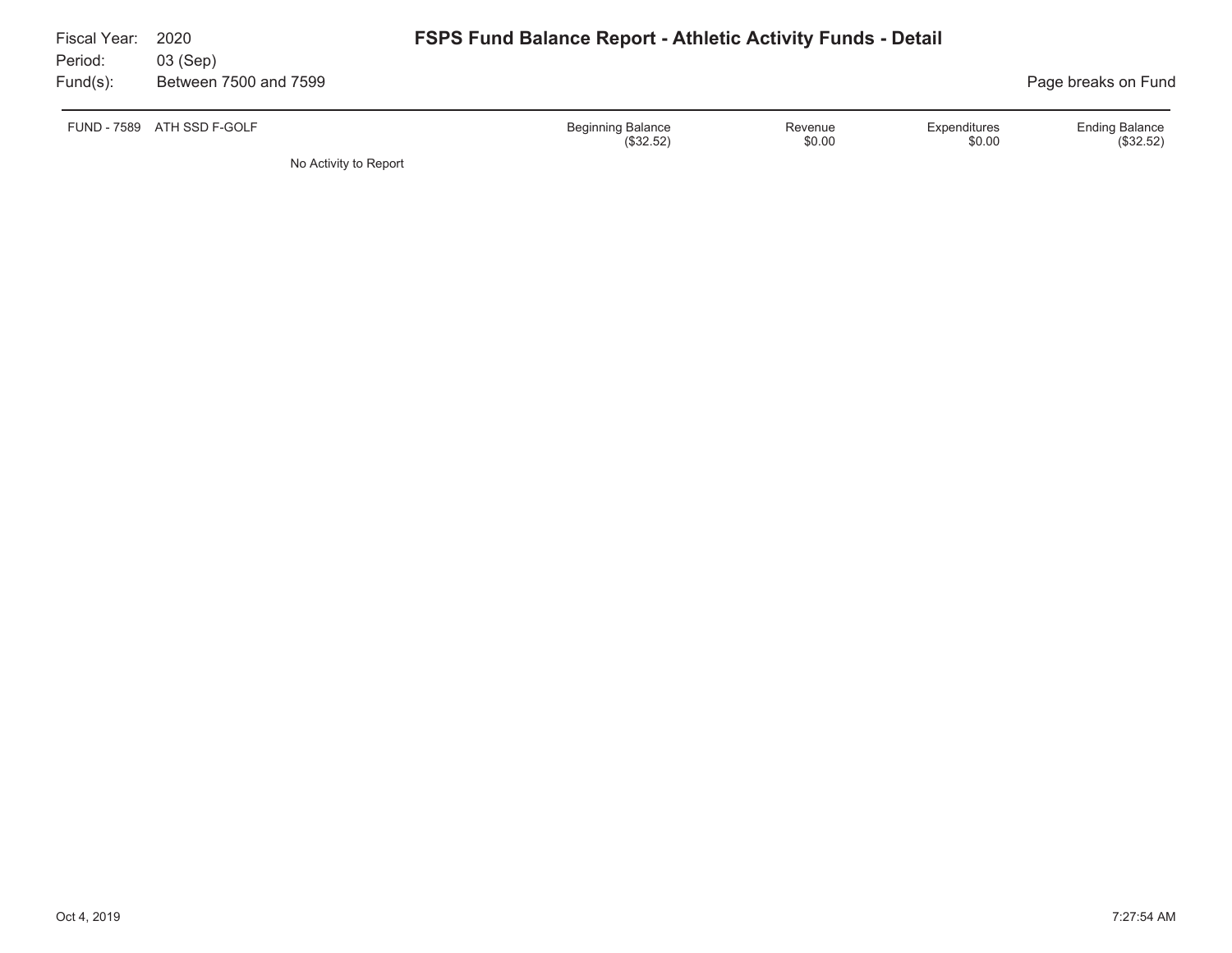| Fiscal Year:<br>Period: | 2020<br>03 (Sep)             | <b>FSPS Fund Balance Report - Athletic Activity Funds - Detail</b>                    |                                     |
|-------------------------|------------------------------|---------------------------------------------------------------------------------------|-------------------------------------|
| $Fund(s)$ :             | Between 7500 and 7599        |                                                                                       | Page breaks on Fund                 |
|                         | FUND - 7590 ATH SSD M-SOCCER | <b>Beginning Balance</b><br>Expenditures<br>Revenue<br>\$0.00<br>\$1.814.20<br>\$0.00 | <b>Ending Balance</b><br>\$1.814.20 |
|                         | No Activity to Report        |                                                                                       |                                     |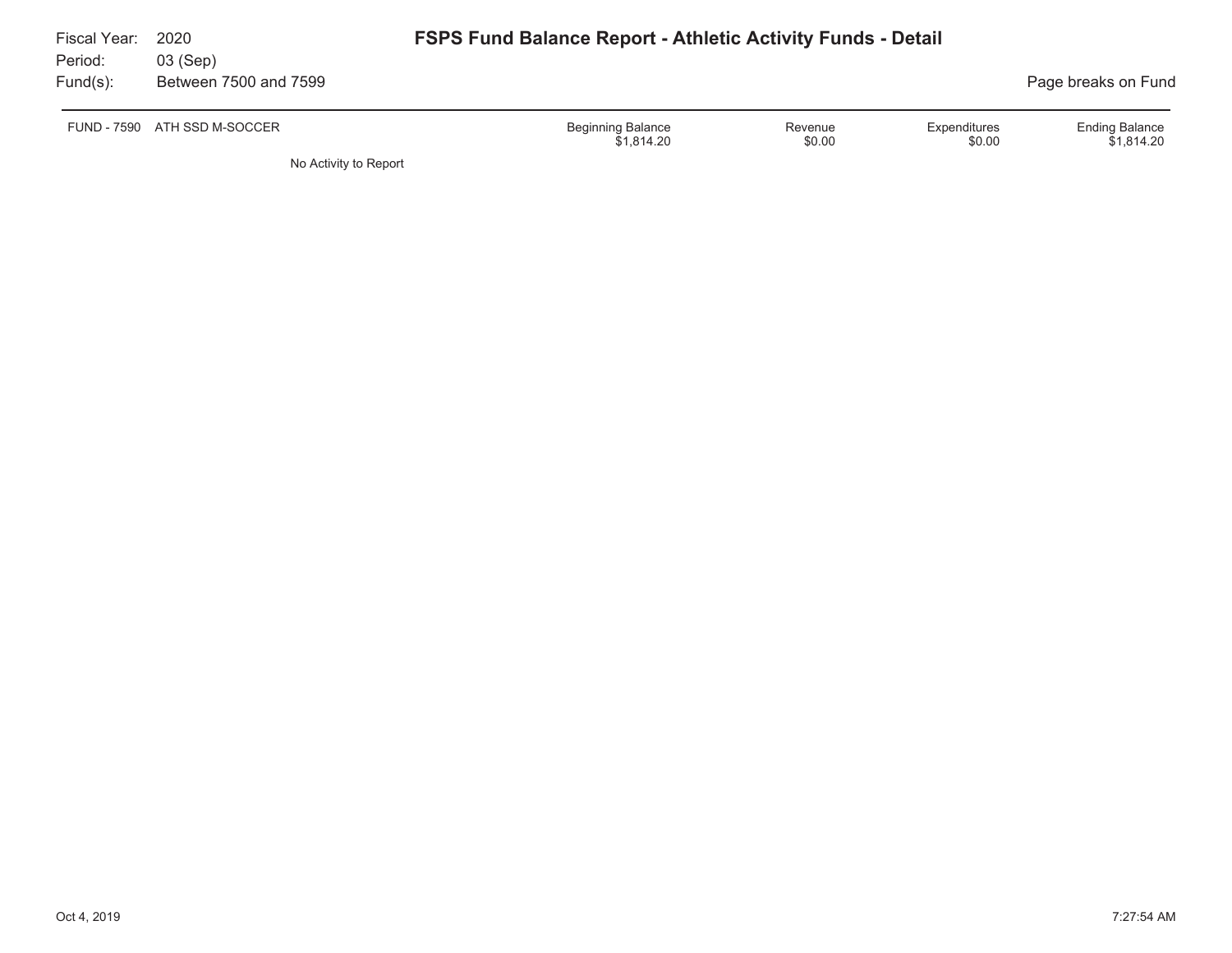| Fiscal Year:<br>Period: | 2020<br>03 (Sep)      | <b>FSPS Fund Balance Report - Athletic Activity Funds - Detail</b>                    |                                     |
|-------------------------|-----------------------|---------------------------------------------------------------------------------------|-------------------------------------|
| $Fund(s)$ :             | Between 7500 and 7599 |                                                                                       | Page breaks on Fund                 |
| <b>FUND - 7591</b>      | ATH SSD F-SOCCER      | <b>Beginning Balance</b><br>Expenditures<br>Revenue<br>\$0.00<br>\$0.00<br>\$2,176.20 | <b>Ending Balance</b><br>\$2,176.20 |
|                         | No Activity to Report |                                                                                       |                                     |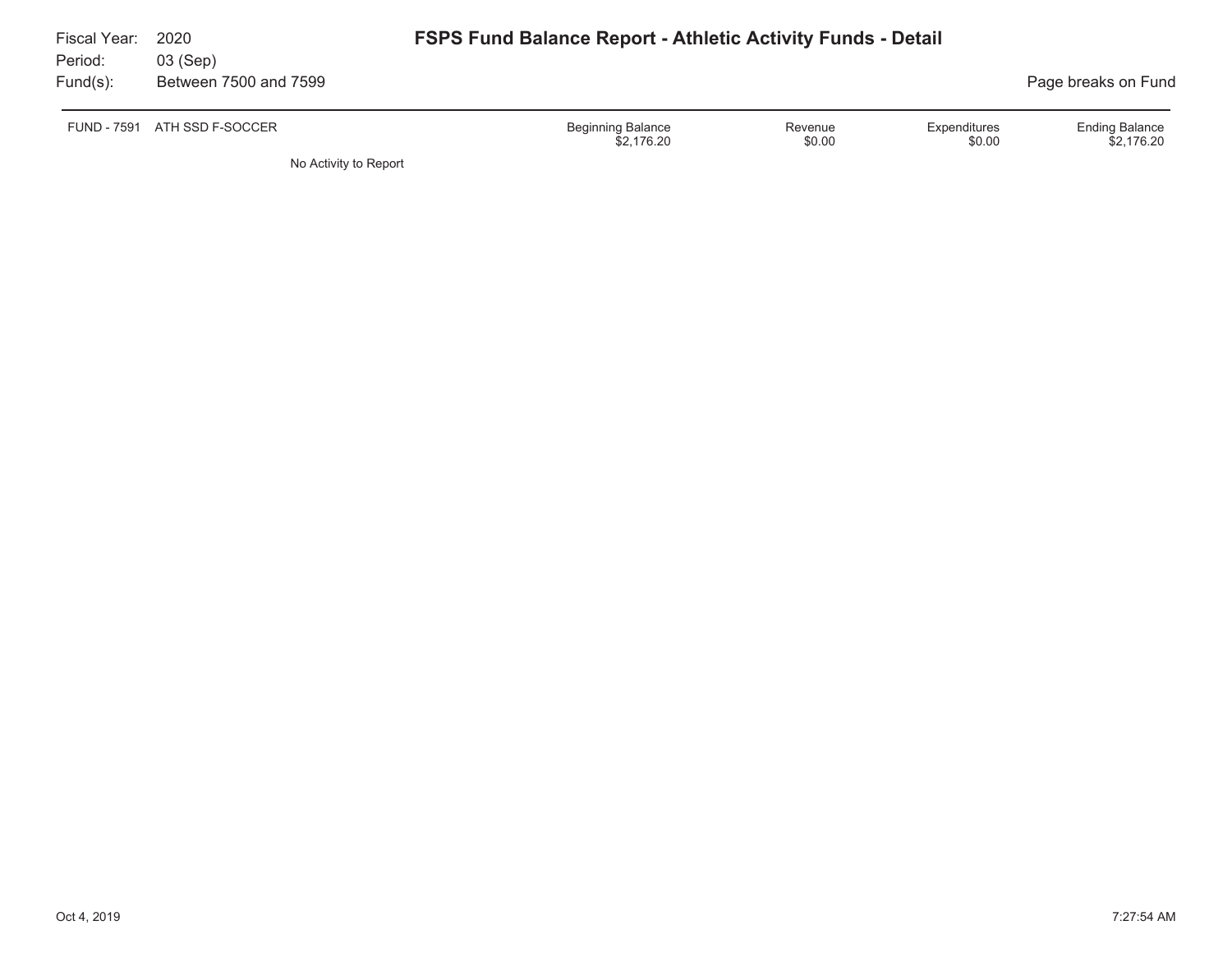| FUND - 7594 ATH SSD M-TENNIS |  |        |                                                           |  |        |  |                    | Beginning Balance | \$337.95    | Revenue<br>\$620.00            | Expenditures<br>\$0.00 | <b>Ending Balance</b><br>\$957.95 |
|------------------------------|--|--------|-----------------------------------------------------------|--|--------|--|--------------------|-------------------|-------------|--------------------------------|------------------------|-----------------------------------|
| Date                         |  | $P$ TC | Purchase Order   Check#   Invoice#   Vendor   Vendor Name |  |        |  |                    | Revenue           | Expenditure | <b>Transaction Description</b> |                        |                                   |
| <b>SALES</b><br>17200        |  |        |                                                           |  |        |  |                    |                   |             |                                |                        |                                   |
| $09/25/2019$ 3 24 0          |  |        |                                                           |  | 270163 |  |                    | 620.00            |             | SHS TENNIS FR                  |                        |                                   |
|                              |  |        |                                                           |  |        |  | <b>TOTAL SALES</b> | 620.00            |             |                                |                        |                                   |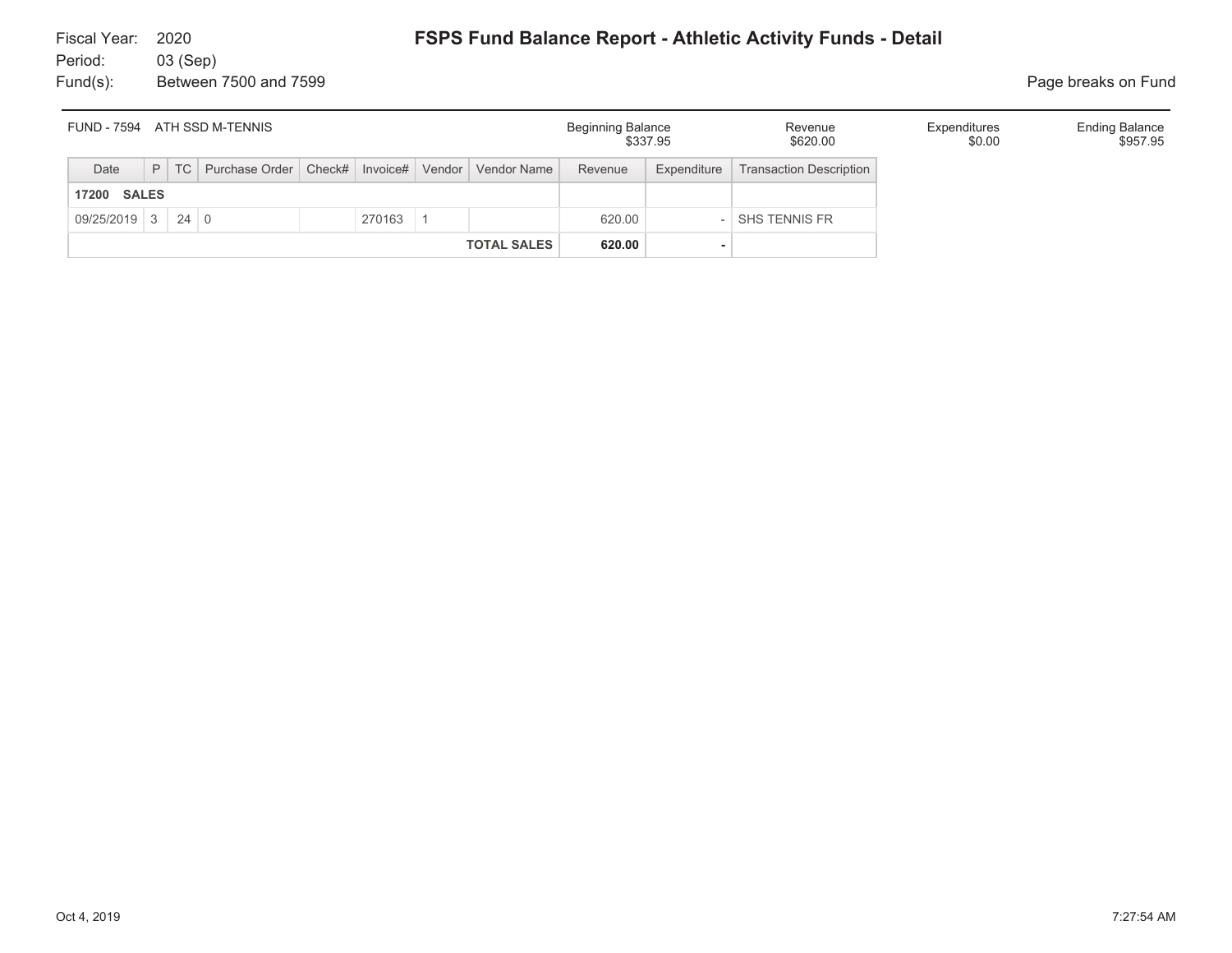| Fiscal Year:<br>Period: | 2020<br>03 (Sep)      | <b>FSPS Fund Balance Report - Athletic Activity Funds - Detail</b>                    |                                     |
|-------------------------|-----------------------|---------------------------------------------------------------------------------------|-------------------------------------|
| $Fund(s)$ :             | Between 7500 and 7599 |                                                                                       | Page breaks on Fund                 |
| FUND - 7595             | ATH SSD F-TENNIS      | <b>Beginning Balance</b><br>Expenditures<br>Revenue<br>\$0.00<br>\$1,344.00<br>\$0.00 | <b>Ending Balance</b><br>\$1,344.00 |
|                         | No Activity to Report |                                                                                       |                                     |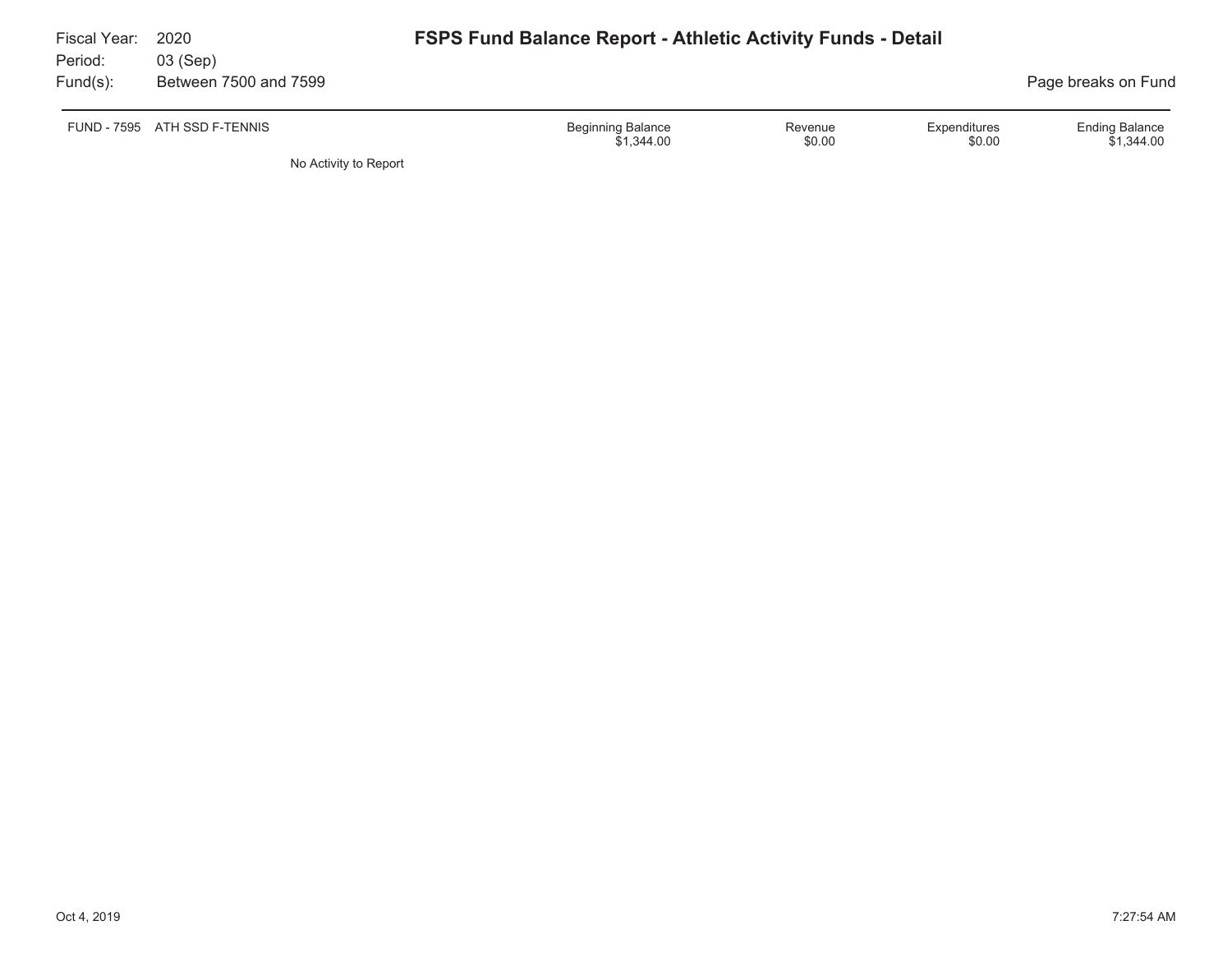| <b>FUND - 7596</b><br>ATH SSD M-TRACK  |              |             |                |        |          |        |                           | <b>Beginning Balance</b><br>\$802.77 |             | Revenue<br>\$164.00            | Expenditures<br>\$201.94 | <b>Ending Balance</b><br>\$764.83 |
|----------------------------------------|--------------|-------------|----------------|--------|----------|--------|---------------------------|--------------------------------------|-------------|--------------------------------|--------------------------|-----------------------------------|
| Date                                   | P            | TC          | Purchase Order | Check# | Invoice# | Vendor | Vendor Name               | Revenue                              | Expenditure | <b>Transaction Description</b> |                          |                                   |
| <b>17200 SALES</b>                     |              |             |                |        |          |        |                           |                                      |             |                                |                          |                                   |
| 09/25/2019                             | $\mathbf{3}$ | $24 \mid 0$ |                |        | 270161   |        |                           | 45.00                                |             | <b>SHS TRACK T-SHIRT</b>       |                          |                                   |
| 09/30/2019                             | 3            | $24 \mid 0$ |                |        | 270185   |        |                           | 119.00                               |             | SHS X CROUNTY SHIRTS           |                          |                                   |
|                                        |              |             |                |        |          |        | <b>TOTAL SALES</b>        | 164.00                               |             |                                |                          |                                   |
| <b>SUPPLIES AND MATERIALS</b><br>66110 |              |             |                |        |          |        |                           |                                      |             |                                |                          |                                   |
| 09/27/2019                             | 3            | 21          | 20003985-1     | 525391 | 52111    | 6838   | <b>GRAPHIC SERVICE CO</b> |                                      | 201.94      | INVOICE 52111                  |                          |                                   |
| <b>TOTAL SUPPLIES AND MATERIALS</b>    |              |             |                |        |          |        |                           |                                      | 201.94      |                                |                          |                                   |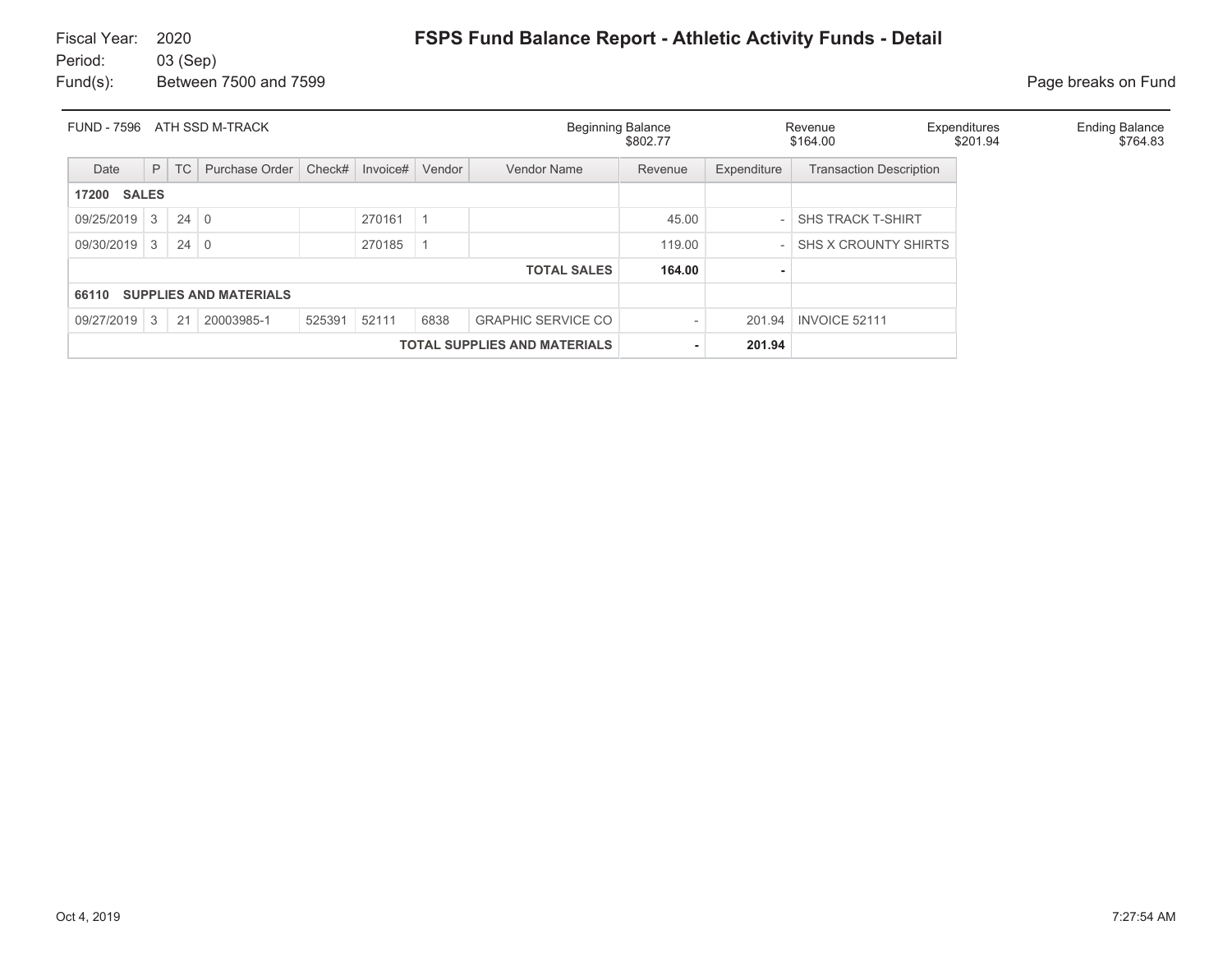| Fiscal Year:<br>Period: | 2020<br>03 (Sep)                | <b>FSPS Fund Balance Report - Athletic Activity Funds - Detail</b> |                        |                                   |
|-------------------------|---------------------------------|--------------------------------------------------------------------|------------------------|-----------------------------------|
| $Fund(s)$ :             | Between 7500 and 7599           |                                                                    |                        | Page breaks on Fund               |
|                         | FUND - 7598 ATH SSD M-WRESTLING | <b>Beginning Balance</b><br>Revenue<br>\$0.00<br>\$278.03          | Expenditures<br>\$0.00 | <b>Ending Balance</b><br>\$278.03 |
|                         | No Activity to Report           |                                                                    |                        |                                   |